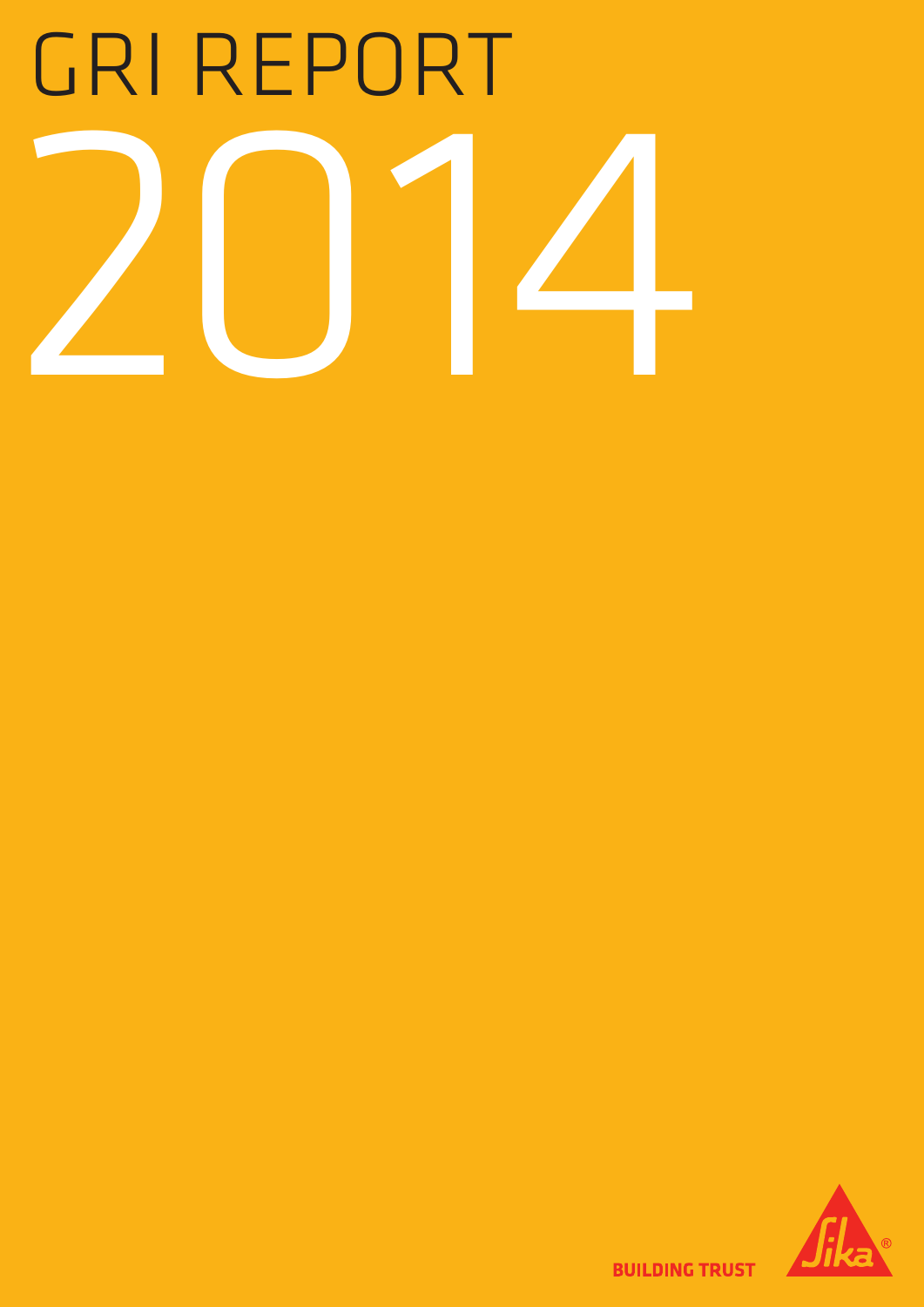# SUSTAINABILITY Achievements 2014

ECONOMIC PERFORMANCE: Operating profit (EBIT) of 11.4 % of Net Sales

Energy: 12 % less energy **CONSUMPTION** per ton and year

sustainable solutions: **SUSTAINABILITY** evaluation process introduced, sustainability projects in MAIOR **COUNTRIES** implemented

Local Communities/SocietY: 29 % more projects per **YEAR** 

WATER/WASTE: 10 % less water consumption and 1 % less waste per ton and year

Occupational Safety: 8 % less accidents per year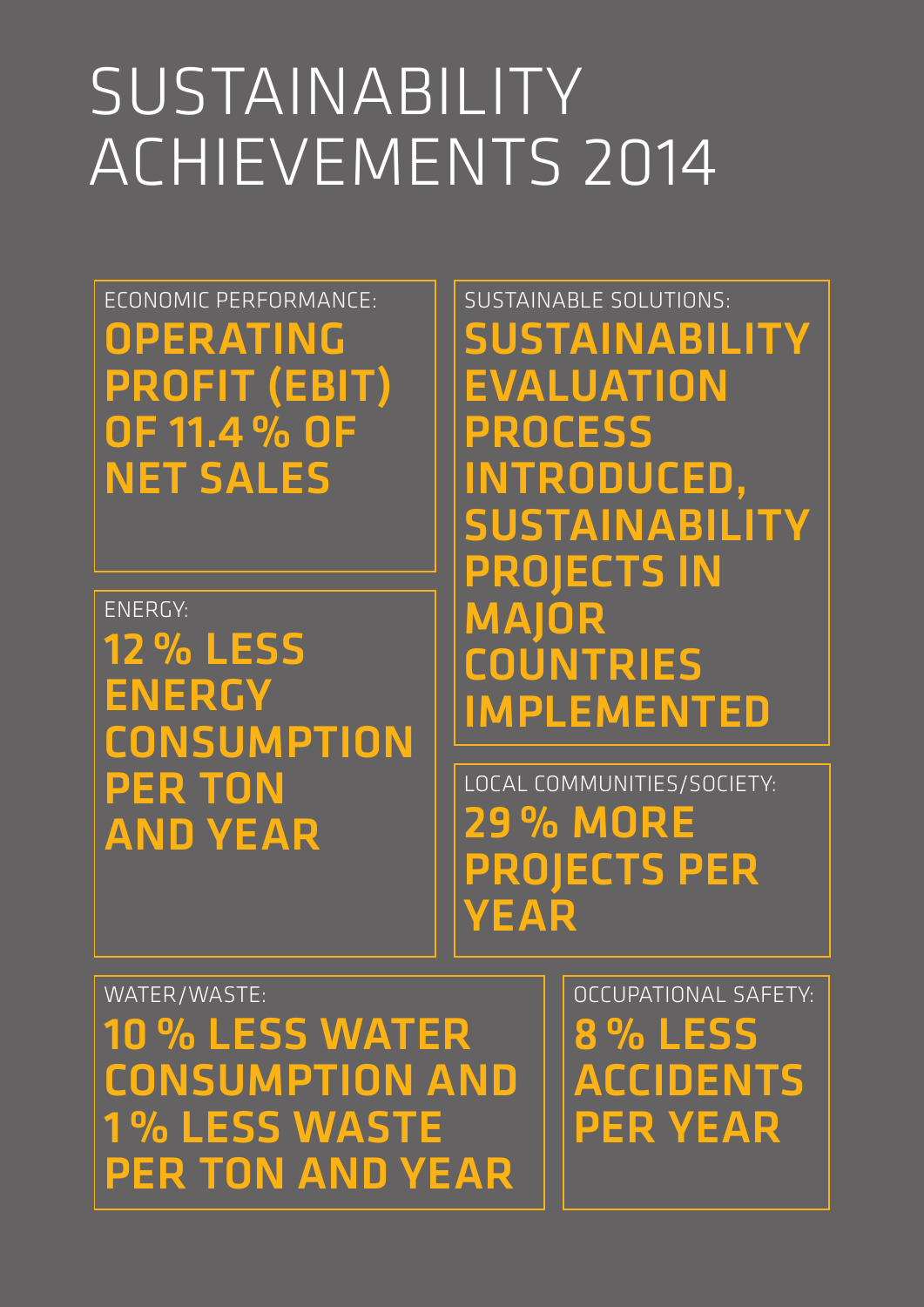# SIX SUSTAINABILITY TARGETS

Sika defines six target indicators with the largest potential effect. They cover the economic, environmental and social dimensions of Sika's business.

#### ECONOMIC PERFORMANCE

TARGET Operating profit (EBIT) above 10% of net sales.

RESULT 2014 EBIT of 11.4% of net sales.

#### SUSTAINABLE SOLUTIONS

**TARGET** All new product developments assessed, all local key projects implemented.

RESULT 2014 Sustainability evaluation process introduced, sustainability projects in major countries implemented.

#### LOCAL COMMUNITIES/SOCIETY

TARGET 5% more projects per year.

RESULT 2014 The number of social projects increased by 29%.

### MORE VALUE

# LESS IMPACT

#### ENERGY

TARGET 3% less energy consumption per ton and year.

RESULT 2014 Total decrease of energy consumption by 12% per ton.

#### WATER/WASTE

TARGET 3% less water consumption and waste per ton and year.

RESULT 2014 Total decrease of water consumption by 10% and waste by 1% per ton.

#### OCCUPATIONAL SAFETY

TARGET 5% less accidents per year.

RESULT 2014 The number of accidents decreased by 8%.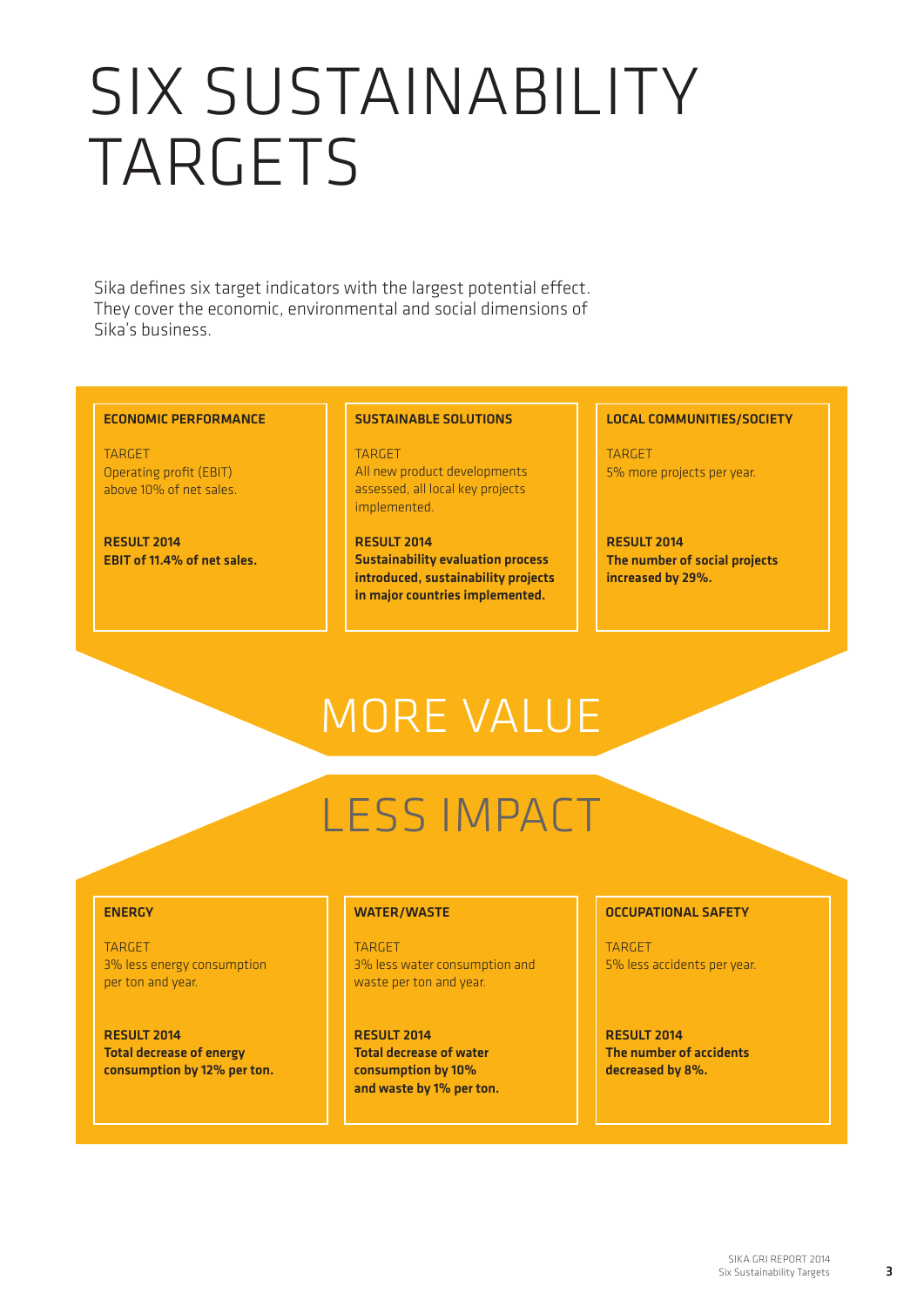# **CONTENT**

| <b>GENERAL STANDARD DISCLOSURES</b> |    |
|-------------------------------------|----|
| SPECIFIC STANDARD DISCLOSURES       | 19 |
| DISCLOSURES ON MANAGEMENT APPROACH  |    |

#### May 11, 2015

The information contained in this report has been prepared in accordance with the GRI G4 guidelines option "core". This is Sika's second GRI report, and it covers the calendar year of 2014. Sika will continue reporting on an annual basis.

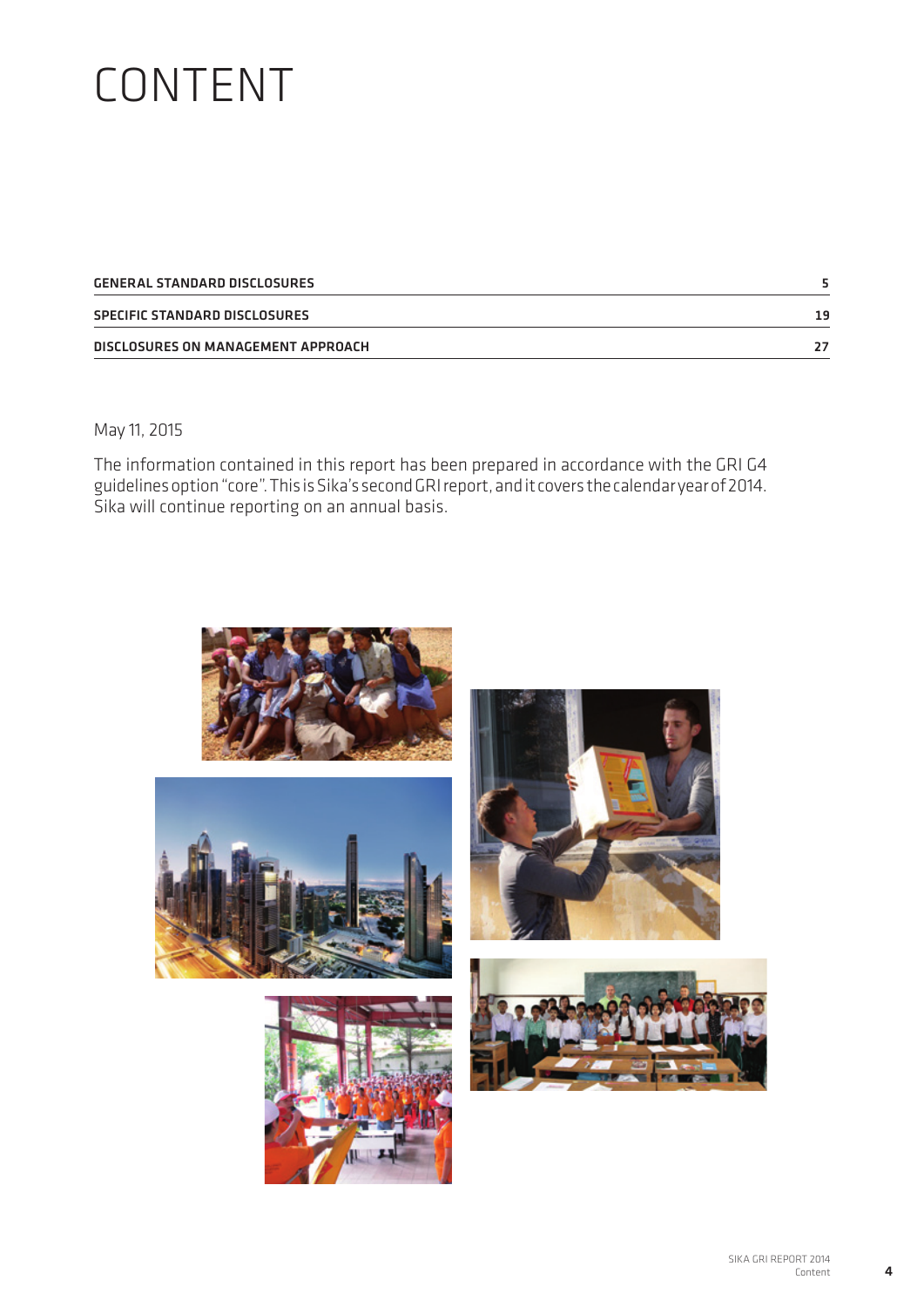# GENERAL STANDARD **DISCLOSURES**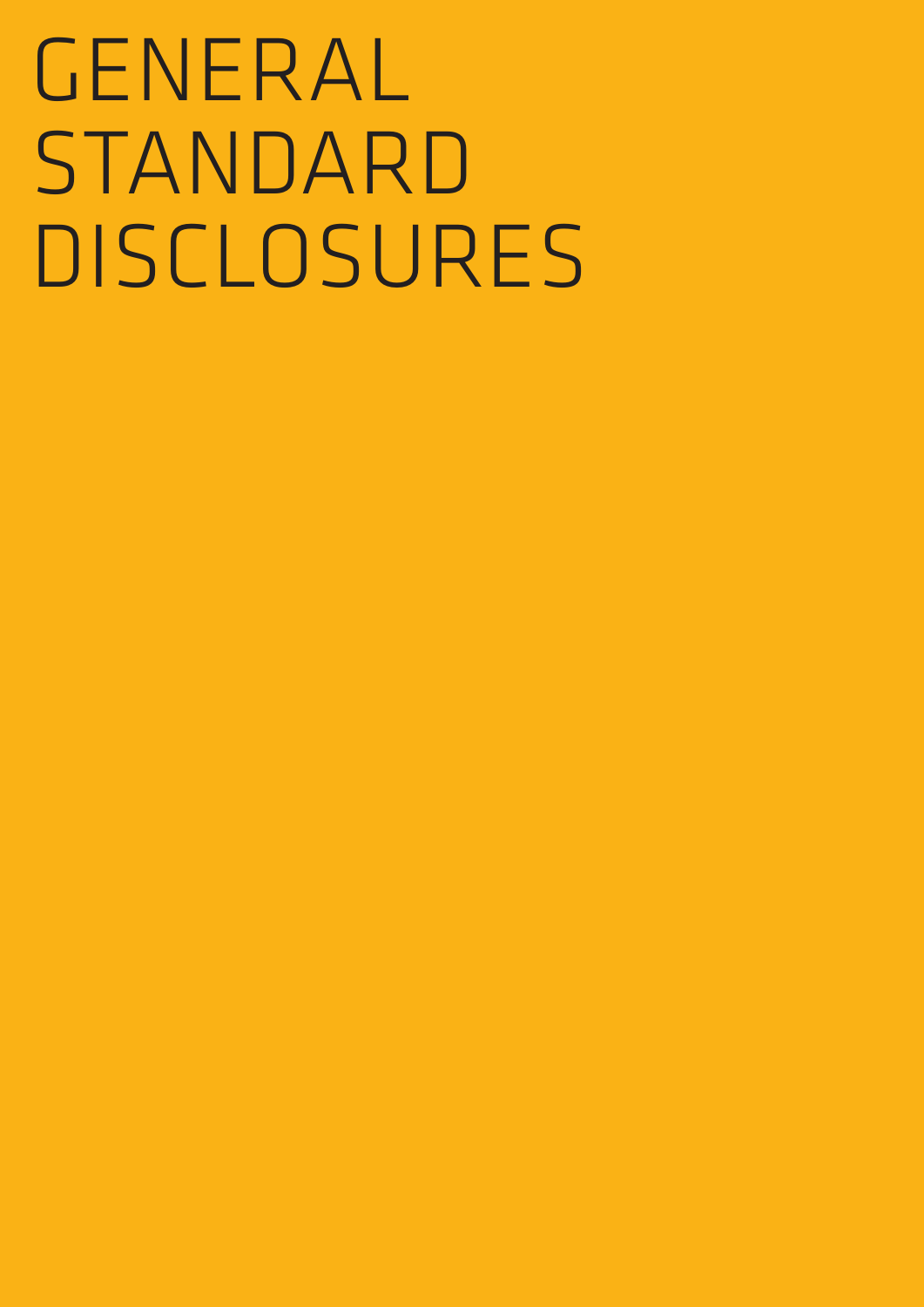### General Standard **DISCLOSURES**

#### **C4-1: STRATECY AND ANALYSIS**

#### "We are committed to pioneering sustainable solutions to address global challenges, and to achieve this safely with the lowest impact on resources"

Sika has been successful as a technology company for more than 100 years. Over this long time, sustainability has always been a core element of the company's strategy. Throughout these years, the entrepreneurial spirit, the innovative power, the cautious financial conduct, the risk balancing approach, and also the care for people and the environment have turned the company into a global business with sales of more than 5.5 billion Swiss francs and a deep-rooted presence in more than 90 countries.

Today, the word "sustainability" has certainly taken on a much wider meaning, bridging economic health, social accountability and environmental responsibility. In addition, Sika regards legal and regulatory compliance, anti-corruption and human rights as the foundations of its business wherever it operates. And we are working to build trust and create value within communities and societies, because we believe this will be to our mutual benefit.

#### GLOBAL CHALLENGES

However, this is not enough, because the world and societies face challenges which businesses also need to actively address. Climate change, population growth, energy, raw materials and water shortages – these are some of the global megatrends and challenges that are set to change the markets in the years and decades ahead. At the same time, these challenges will act as powerful drivers for novel technologies and solutions. Markets will therefore demand solutions that are different from traditional ways of building and construction, infrastructure or mobility.

#### SUSTAINABILITY AS BUSINESS DRIVER

In this sense, Sika regards sustainability as a business enabler and business driver, with growing relevance in our construction and industrial target markets, especially in transportation. We strive to be an industry leader by pioneering a portfolio of sustainable products, systems and services. These products and systems are designed for energy, material, water efficiency, durability and safe use. Leadership and innovations in technology and sustainability are core elements of the Sika strategy.

On the other hand, we strive to improve our own environmental and safety footprint, reducing energy, water and material demand per product unit, and work without injuries. To achieve these ambitions, we have set mid-term targets for safety and efficiency, holding line management responsible for implementation. As a basis, Sika honors the principles of the UN Global Compact and has adopted the widely used GRI system for its reporting activities.

#### VALUE CREATION

Sustainability has long been in the center of our identity, and continues to be a core element with a wider meaning for the years ahead. We are committed to continuously measuring, improving, reporting and communicating sustainable value creation.

#### STRATEGY AND TARGETS 2014–2018 (FIVE-YEAR STRATEGY)

Using the GRI G4 Guidelines, the following five criteria have been established to evaluate the sustainability performance of Sika:

- Relevance: Sustainability is a business enabler, business driver, and brand message, relevant in construction and transportation. - Compliance: Legal and regulatory compliance, anti-corruption and human rights in the supply chain are the foundations of our business wherever we operate.
- Increase Value: Leading the industry by pioneering a portfolio of sustainable products, systems and services for energy, material, water efficiency, durability and safe use.
- Reduce Impacts: We improve our environmental and safety footprint, reducing energy, water and material demand per product unit, and work without injuries.
- Social Progress and Integration: We build trust and create value with communities and society.

To integrate with other stakeholders and to reinforce our commitments, we have been signing on to the UN Global Compact, and hold a World Business Council for Sustainable Development (WBCSD) membership.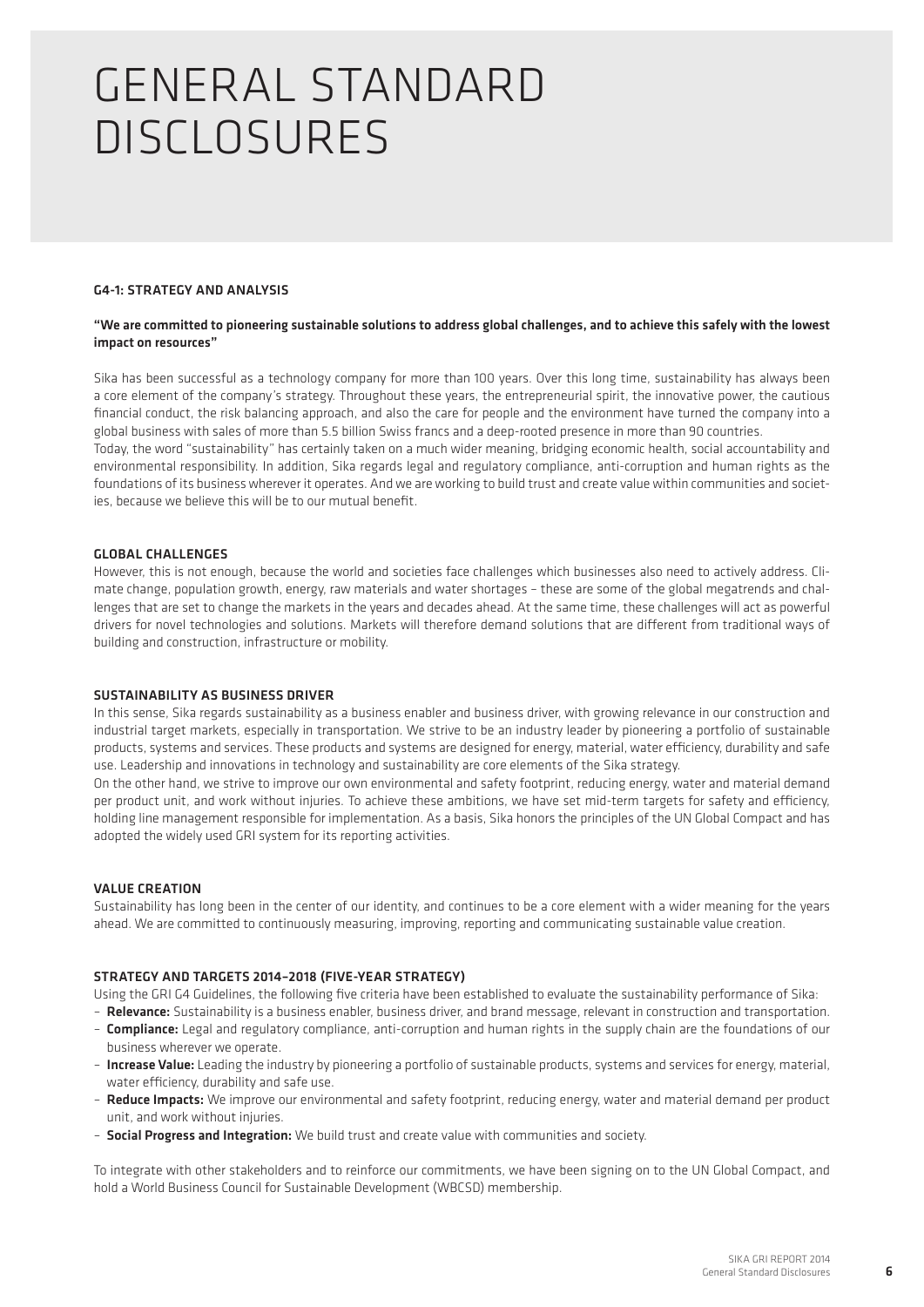#### G4-3: Name of the organization

Sika AG

#### G4-4: ORGANIZATIONAL PROFILE – PRIMARY BRANDS, PRODUCTS, AND SERVICES

The umbrella brand Sika together with some 830 Sika product trademarks sharpen the company's competitive edge. Hence the crucial role of trademark protection as a management task performed both globally, at Group level, and locally, at national level. In total, Sika held 10,500 trademark registrations in 161 countries at the end of 2014. Sika AG continuously monitors its trademarks and takes consistent legal action in cases of infringement.

Sika as a strong brand itself provides numerous brand families, all of which enjoy high brand awareness. Often they not only stand for the product itself but even give a name to a whole product category.

- Sika MaxTack®: Brand new power grab adhesive.
- Sikaflex®: Polyurethane-based sealants for a wide range of sealing applications.
- Sikasil®: Silicone sealants for all types of applications.
- Sika Boom®: Professional polyurethane-foam-range for sealing, bonding and damping.
- SikaBond®: Bonding solutions for all your needs.
- Sikalastic®: Liquid applied waterproofing systems.
- Sikagard®: Professional solutions for cleaning and protection.
- Sika AnchorFix®: Sika solutions for all types of anchoring applications.
- Sikadur®: Our strong and long lasting epoxy-based adhesives.
- Sikafloor®: Strength and beauty combined in our Sikafloor products.
- Sika® ViscoCrete®: Sika admixtures that bring innovative options to concrete mix design.
- Sikafloor®: Flooring systems which contribute to higher process reliability and effectiveness.
- Sarnafil® and Sikaplan®: Long lasting thermoplastic roofing membranes and solutions.

#### G4-5: LOCATION OF THE ORGANIZATION'S HEADQUARTERS

Sika AG Zugerstrasse 50 6341 Baar Switzerland Phone + 41 58 436 68 00 Fax + 41 58 436 68 50 sikagroup@ch.sika.com www.sika.com

#### G4-6: COUNTRIES WHERE THE COMPANY OPERATES

Please see Annual Report 2014 (full version), page 125ff www.sika.com/en/group/Publications/annual\_reports01/2014.html

#### G4-7: NATURE OF OWNERSHIP AND LEGAL FORM

Sika AG, Public Company, listed at the Swiss Stock Exchange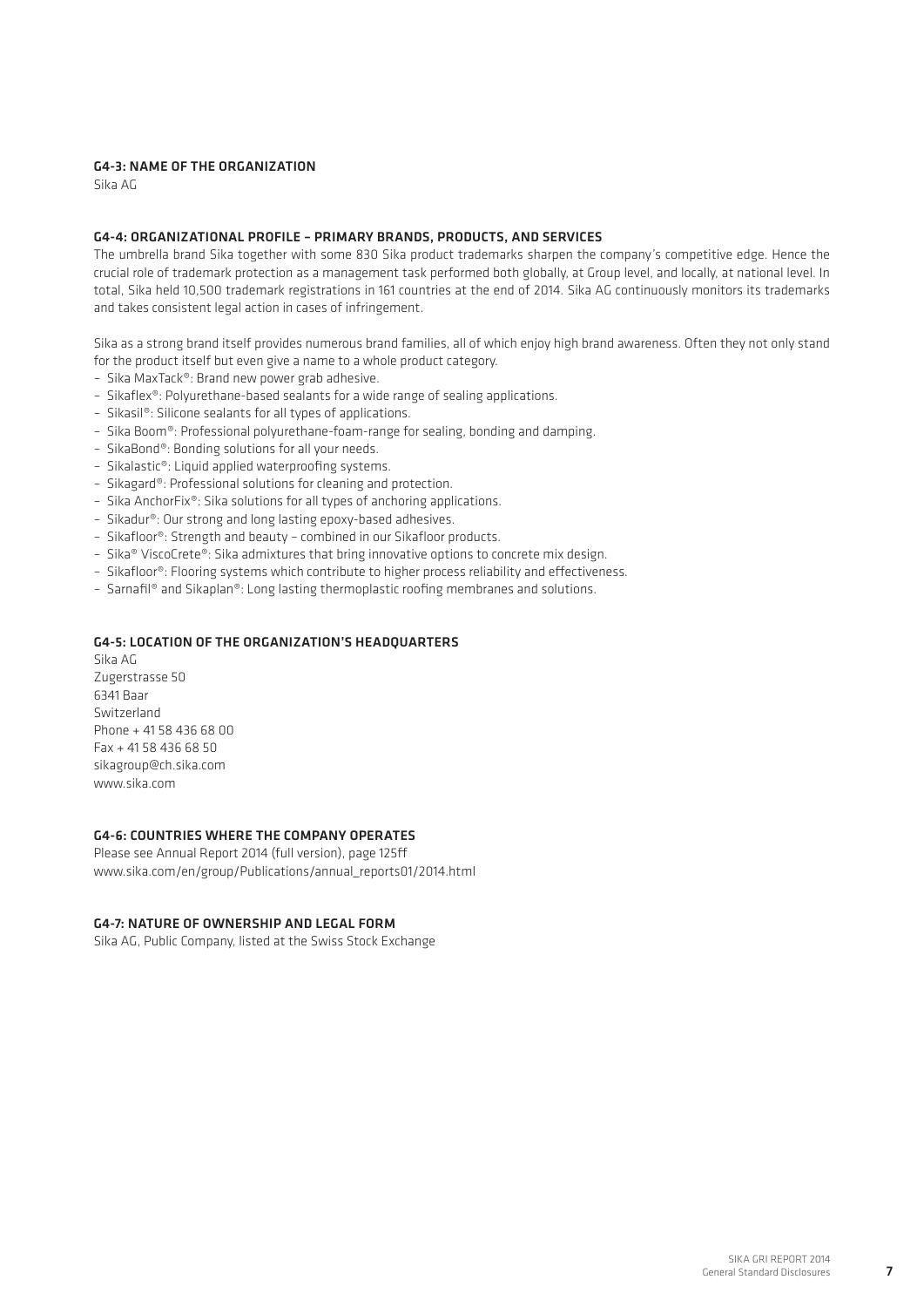#### G4-8: MARKETS SERVED

#### **CUSTOMERS**

The breakdown into seven target markets allows Sika to sharpen its customer focus, optimize its technical market support activities and concentrate its research and development operations on key areas.

#### TARGET MARKETS

As global market leader in the construction chemicals sector, Sika continuously leverages new growth potential in all its target markets through innovation, quality and service. It provides its customers with innovative solutions that boost the efficiency, durability and esthetic appeal of buildings, infrastructure facilities, installations and vehicles throughout production and use. Close attention is paid to product safety, easy application and total cost management.

The fully integrated concepts offered by Sika address the entire life cycle of a facility, from design and initial construction up to the point in time when repair, refurbishment or extension become necessary. The prolongation of a facility's service life, through appropriate maintenance and modernization, makes sense from both an economic and an environmental point of view. Sika's seven target markets are:

#### CONCRETE

Sika develops and markets numerous admixtures and additives for use in concrete, cement and mortar production. These products enhance specific properties of the fresh or hardened material, such as workability, durability, or early and final strength. The demand for admixtures and additives is currently on the rise, particularly due to the increased performance requirements placed on concrete, cement and mortar and the growing use of alternative cementitious materials.

#### WATERPROOFING

Sika's solutions cover the full complement of technologies used for below-ground waterproofing: flexible membrane systems, liquid applied membranes, waterproofing concrete admixtures, joint sealings, waterproof mortars, injection grouts and coatings. Key market segments include basements, underground parking facilities, tunnels and all other types of water-retaining structures (e.g. reservoirs, storage basins, storage tanks). Watertight systems are faced with more stringent requirements regarding durability and proven long-term performance. Therefore product quality is becoming increasingly important.

#### ROOFING

Sika provides a full range of single-ply and built-up flat roofing systems incorporating both flexible sheet and liquid applied membranes. Demand in this segment is driven by the need for long-lasting, energy-saving solutions such as green roof systems, lightreflective cool roofs and solar roofs, which simultaneously help to cut  $CO<sub>2</sub>$  emissions. While refurbishment projects continue to gain significance in the mature markets, the emerging markets are moving from technically basic towards higher quality roof solutions.

#### FLOORING

Sika's solutions include all types of floor coatings needed for industrial and commercial buildings, such as pharmaceutical and foodindustry facilities, production plants, educational establishments, parking decks and residential properties. Each market segment is subject to its own particular requirements in terms of mechanical wear, antistatic performance, slip resistance, aesthetic impact, and chemical or fire resistance. Dominant trends in the flooring market include the growing importance of custom-developed technical solutions, the increase in building refurbishment contracts and stricter country-specific environmental regulations.

#### SEALING & BONDING

Sika's wide-ranging portfolio includes top-class elastic sealing and bonding solutions to meet all job site needs, e.g. joint sealants for façades or resistant sealants for floor and special joints as well as multipurpose bonding solutions for interior finishings or parquet installation. The growing demand in this market is fueled by the sharper focus on energy-efficient building envelopes, the ever greater variety of materials used in construction, the increasing volume of high-rise projects and the growing significance of health, safety and environmental requirements.

#### REFURBISHMENT

This segment features concrete protection and repair solutions, e.g. repair mortars, protective coatings, grouts and structural strengthening systems. Market trends are dictated by the rising quality requirements placed on products and services, with global customers expecting uniform standards worldwide. The present uptrend in demand is attributable to a rising volume of infrastructure rehabilitation projects in the transport, water management and energy sectors.

#### INDUSTRY

The markets served by Sika include automobile construction, the commercial vehicle industry (structural bonding, direct glazing, acoustic systems, reinforcing systems), automotive aftermarket (car glass replacement, car body repair), renewable energies (solar and wind), and façade engineering (structural glazing, sealing of insulating glass units). The increasing market penetration of Sika technologies is particularly noticeable in the commercial vehicle manufacturing and automotive aftermarket sectors. In the car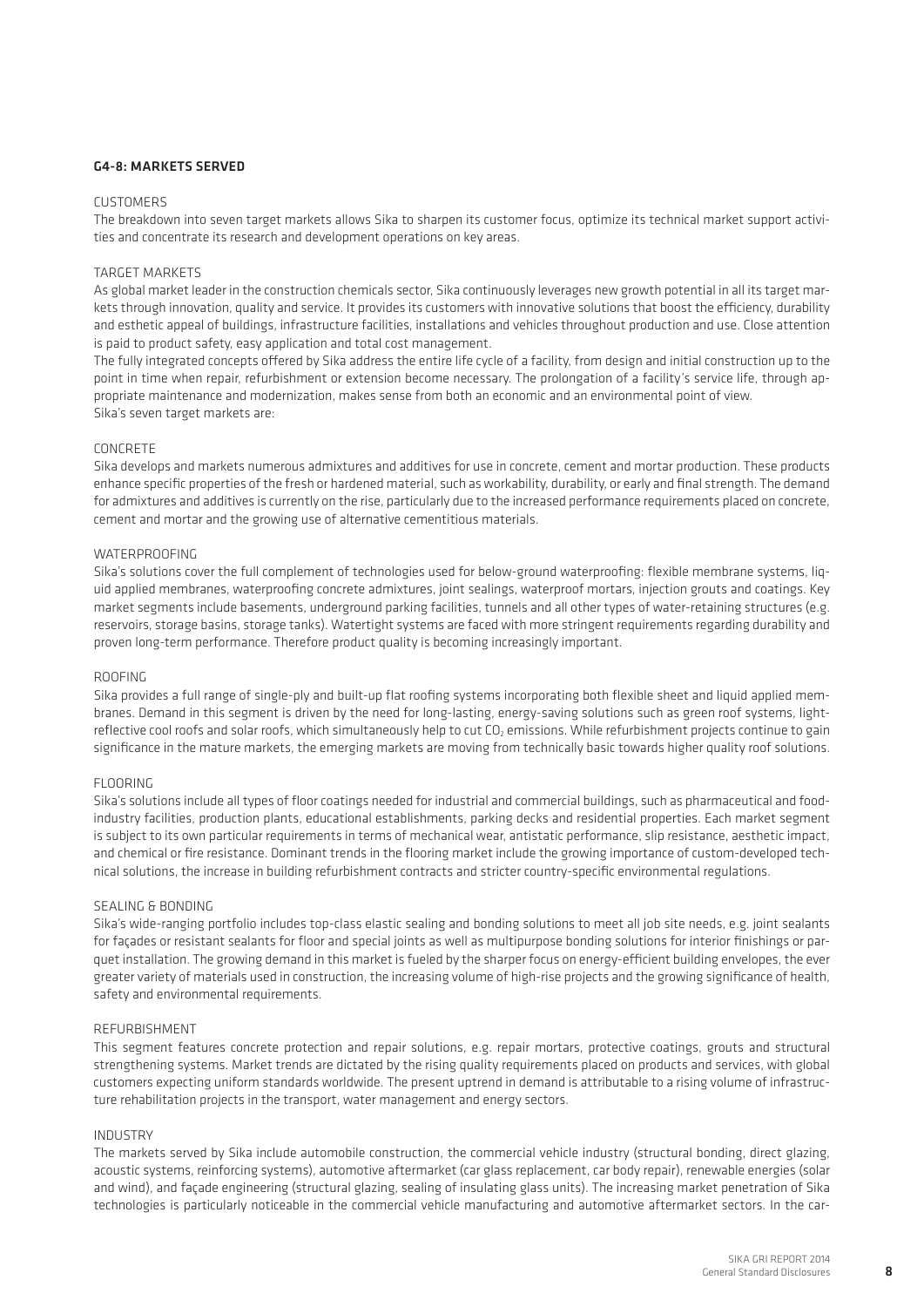making industry there is a constantly growing demand for products that enable the design of lightweight vehicles. Manufacturers are also seeking solutions that save time and costs.

#### G4-9: SCALE OF THE ORGANIZATION

#### Page in annual report 2014

| Number of employees  | n. 54       |
|----------------------|-------------|
| Group Companies      | $p.125-128$ |
| Net sales            | p. 3        |
| Total capitalization | p. 79       |
| Risk Management      | p. 19       |
| Group strategy       | p. 30       |

#### G4-10: EMPLOYEES

The total number of employees at the end of the reporting period was 16,895.

Female employees in the Group account for around 22% of the total workforce (EMEA and APAC: 22%, North America: 20%, LATAM: 26%).

| <b>REGION</b> | % OF TOTAL WORKFORCE |
|---------------|----------------------|
| <b>EMEA</b>   | 51.6                 |
| <b>APAC</b>   | 24.2                 |
| LATAM         | 15.4                 |
| North America | 8.8                  |

The portion of self-employed workers is not significant. Due to the seasonality of the construction business slight increases in the workforce during summer months in the Northern hemisphere may happen in some years. Sika employed 925 temporary labor to adapt to peak demand.

| <b>ITEM</b>                                                    | % OF TOTAL WORKFORCE |
|----------------------------------------------------------------|----------------------|
| <b>Age Groups</b>                                              |                      |
| < 30 years                                                     | 17.3                 |
| $30-50$ years                                                  | 61.8                 |
| $> 50$ years                                                   | 20.9                 |
| Contract                                                       |                      |
| Full time                                                      | 96.0                 |
| Part time                                                      | 4.0                  |
| Permanent                                                      | 95.5                 |
| Temporary                                                      | 3.3                  |
| Apprenticeship / Internship                                    | 1.2                  |
| Male employees                                                 | 77.7                 |
| Staff (clerks, lab, production staff incl. shift team leaders) | 61.6                 |
| Local Company management team                                  | 3.2                  |
| Middle management                                              | 12.0                 |
| Top management                                                 | 0.9                  |
| <b>Female employees</b>                                        | 22.3                 |
| Staff (clerks, lab, production staff incl. shift team leaders) | 19.1                 |
| Local Company management team                                  | 0.6                  |
| Middle management                                              | 2.5                  |
| Top management                                                 | 0.1                  |

Internal promotions within the reporting period: 155

#### G4-11: EMPLOYEES COVERED BY COLLECTIVE BARGAINING AGREEMENTS

In the reporting year, Sika did not have data available regarding the percentage of total employees covered by collective bargaining agreements. Sika is present in 90 countries with both small and large subsidiaries. In many of the smaller companies the number of employees is small and no collective bargaining agreements exist. However, in many big countries e.g. USA, Germany, France etc., collective bargaining agreements for workers are the rule, and the majority of workers are covered in these geographies.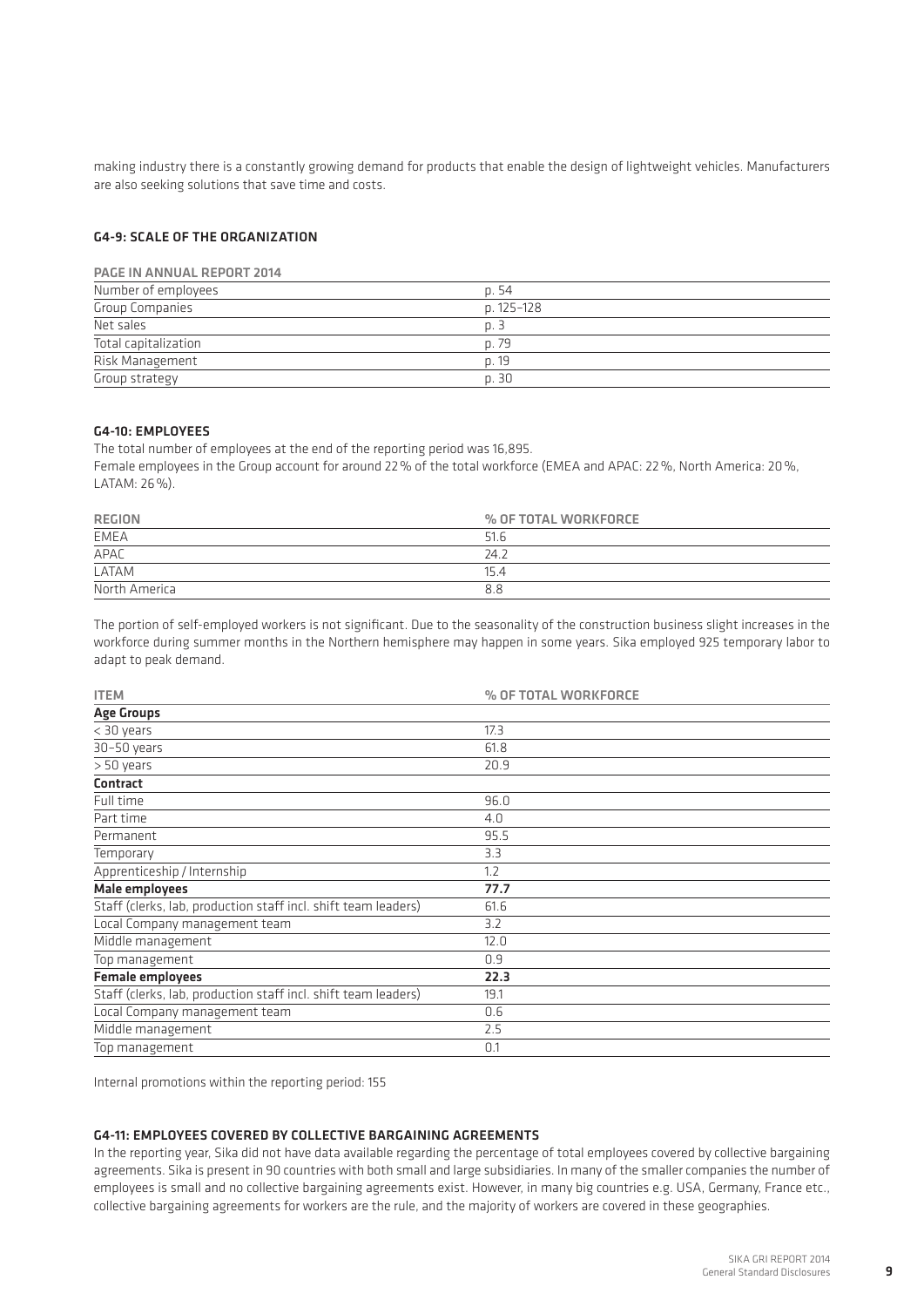#### G4-12: SUPPLY CHAIN

Sika local companies source raw materials both locally and internationally. Some materials are only available from international suppliers and have to be imported. In Sika factories these raw materials are converted into higher value goods, usually through mixing, blending, compounding and suitable form-giving. From Sika's finished goods warehouses, products are distributed within the respective country and exported.

Sika today collaborates with around 25,000 active suppliers, out of around 70,000 supply locations, for both local and global sourcing. The company strives to work together with local suppliers where possible, to reduce lead time, risk, and transport, as well as to increase availability and quality.

Sika's purchasing spend correspond to nearly 60% of total sales and is comprised of direct materials, indirect materials and services. Total global spend for direct materials and trading goods amounts to CHF 2,442 million at average exchange rates for the year 2014. The regional split for direct materials is as follows: EMEA 50%; APAC 20%; North America 16%, LATAM 9% and Automotive 5%. Total spend for indirect materials and services amounts to another CHF 1,000 million at average exchange rates for the reporting year.

Sika employs a risk management approach for supply chain of raw materials. This approach is described in G4-14.

#### G4-13: SIGNIFICANT CHANGES IN SIZE, STRUCTURE, OWNERSHIP OR SUPPLY CHAIN

#### Acquisitions in 2014

Sika made several acquisitions in 2014 and therefore gained further offices and manufacturing sites:

- Sika acquired the remaining 24.5% of Dyflex HD Co., Ltd. as of January 7, 2014 and achieves 100% ownership. The complete takeover further strengthens Sika's position in the Japanese construction market.
- Sika acquired Lwart Química Ltds., a renowned supplier of waterproofing products in Brazil. The acquisition strengthens Sika's position in the Brazilian construction product market and complements Sika's geographical footprint in Brazil.
- Sika acquired a manufacturing facility located in South Korea in order to build up a locally produced flooring and coating range. With this additional production capacity, Sika is taking another step in expanding its supply chain in the Asia/Pacific region.
- Sika acquired the business of Klebag Chemie AG, a manufacturer of adhesives for the sealing, bonding and flooring markets. The takeover strengthens Sika's position in the Swiss interior finishing sector.

#### New production facilities in 2014

In 2014 the following Sika production facilities were opened:

- 7th production site in Brazil, Aparecida de Goiânia, January 2014
- 2nd production site in Indonesia, Surabaya, May 2014
- 11th production site in North America, Denver, May 2014
- 6th production site in India, Jhagadia, June 2014
- 12th production site in North America, Atlanta, July 2014
- 1st production site in Serbia, Simanovci, September 2014
- 2nd production site in Singapore, October 2014
- 4th production site in Mexico, Tijuana, October 2014

#### G4-14: PRECAUTIONARY APPROACH OR PRINCIPLE

Sika employs a risk-based management approach for its own operations, the supply chain and the products it sells and distributes. Major operations are regularly screened by experts according to loss prevention methodology, with frequent support of our insuring partners. Results are translated into improvement plans together with management. This results in an overall low loss rate due to events such as major supply disruptions, and ensures that customers will receive their goods from Sika. Through various audits and inspections of its own operations and suppliers as well as external audits by customers and certification bodies in Sika facilities, the company adheres to a preventative approach and to continuous improvements. Sika companies are certified to the international management system standards ISO 14001 (Environmental Management) and ISO 9001 (Quality Management) in all operations. The company aspires to fully implement OHSAS 18001 (Occupational Health and Safety Assessment) in major operations, and is starting to introduce ISO 50001 (Energy Management) in the bigger facilities.

Regarding the supply of raw materials, Sika has introduced a supplier qualification process for new vendors in 2014. This process encompasses three main elements: supplier code of conduct, supplier self-assessment and supplier visit. It can be complemented by supplier audits when necessary. The process will cover all new suppliers. In addition existing suppliers will be evaluated by using similar criteria like supplier evaluation, supplier code of conduct and material specifications.

On the side of products and services, Sika follows a Product Development Process to manage functional, safety, environmental, and commercial product risks. Regarding the life cycle of commercial products, Sika runs a comprehensive Product Stewardship approach, to prepare customer instructions, information on proper use, registration, labelling, packaging and transportation, disposal, as well as improvement of product groups. Sika actively assumes responsibility for sustainability along the entire supply chain, from supplier qualification to production and distribution to the use phase of its products.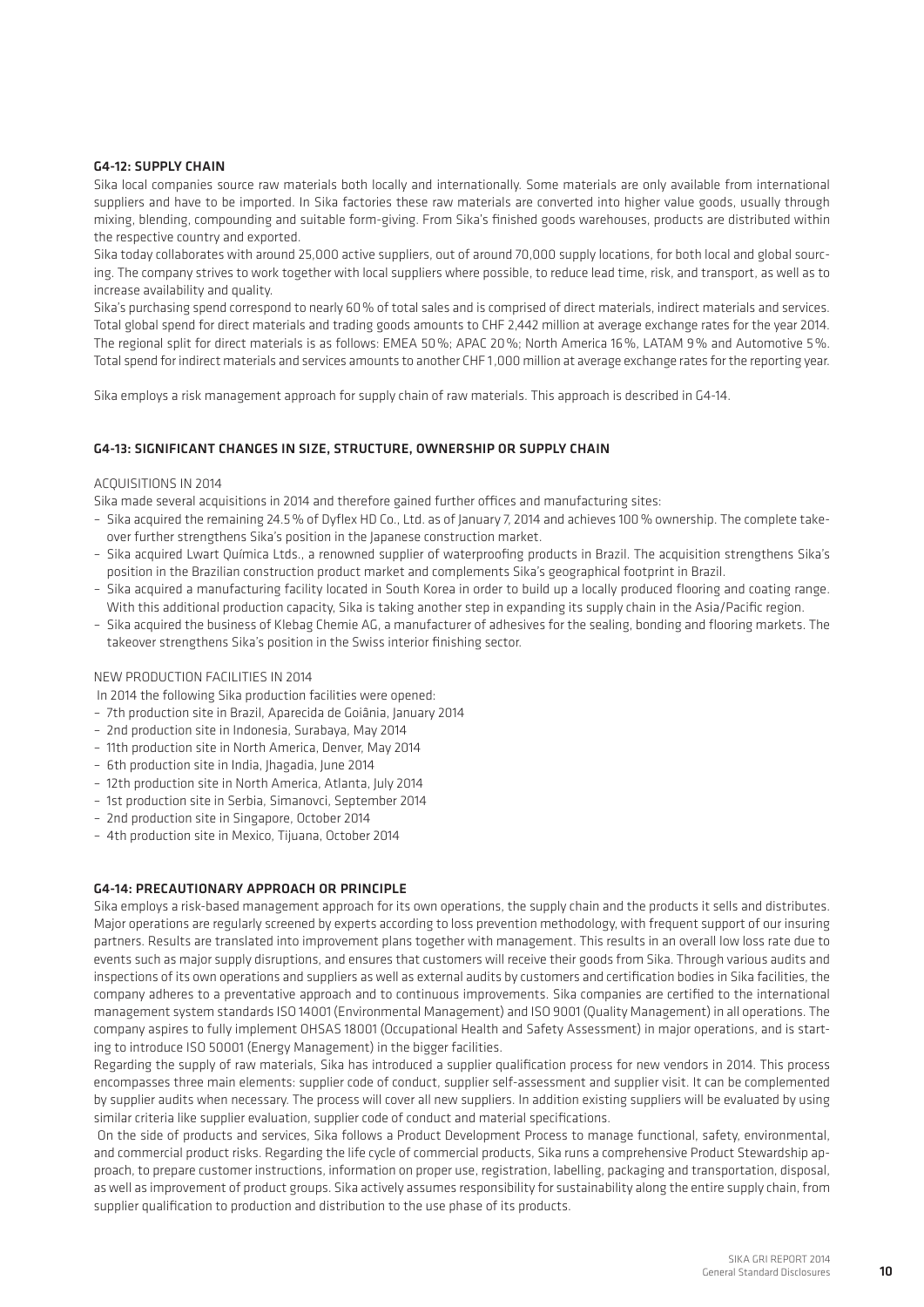#### G4-15: ECONOMIC, ENVIRONMENTAL AND SOCIAL CHARTERS, PRINCIPLES, AND OTHER INITIATIVES

Sika commits itself to genuinely added sustainable value along the entire value chain. Sika's principles are the foundation for strategic management. The company is committed to aligning its operations and strategies with the universally accepted principles in the areas of human rights, labor, environment and anti-corruption established by the United Nations Global Compact Initiative. Furthermore, Sika is a member of manifold industry associations and initiatives on the local, national and multi-national level e.g.:

- World Business Council for Sustainable Development
- Responsible Care
- United Nations Global Compact
- Carbon Disclosure Project
- Green Building Councils Network
- Sustainable Construction Switzerland

#### G4-16: ASSOCIATIONS

Sika is member of manifold industry associations and initiatives on local, national and multi-national level where the company holds a position on the board or actively participates in projects or committees. Here an extract:

| <b>ASSOCIATION</b>                                  | <b>ACRONYM</b>    | <b>WEBSITE</b>                  |
|-----------------------------------------------------|-------------------|---------------------------------|
| American Chemistry Council                          | ACC               | www.americanchemistry.com       |
| American High Performance Building Coalition        | <b>AHPBC</b>      | www.betterbuildingstandards.com |
| Spanish National association for Concrete           |                   |                                 |
| and Mortar Additive Manufacturers                   | ANFAH             | www.anfah.org                   |
| Portuguese Association of Paint Producers           | <b>APFAC</b>      | www.apfac.pt                    |
| Spanish National association of industrial          |                   |                                 |
| Mortar Manufacturers                                | <b>ANFAPA</b>     | www.anfapa.com                  |
| Spanish National Association of                     | ANI               | www.ani.es                      |
| Waterproofing                                       |                   |                                 |
| Spanish National Association of Concrete Repair,    | <b>ARPHO</b>      | www.arpho.org                   |
| Protection and Reinforcement Association            |                   |                                 |
| Portuguese Association of Paints                    | APT               | www.aptintas.pt/Index.aspx      |
| Adhesive and Sealant Council                        | <b>ASC</b>        | www.ascouncil.org               |
| American Society of Testing Materials               | <b>ASTM</b>       | www.astm.org                    |
| British Adhesives and Sealants Association          | <b>BASA</b>       | www.basaonline.co.uk            |
| <b>British Precast Concrete Federation</b>          | <b>BPCF</b>       | www.britishprecast.org          |
| Cement Admixtures Association                       | CAA               | www.admixtures.org.uk           |
| Center for Environmental Innovation in              | <b>CEIR</b>       | www.roofingcenter.org           |
| Roofing (US)                                        |                   |                                 |
| European Paint and Printing Ink Council             | <b>CEPE</b>       | www.cepe.org                    |
| Chemical Fabrics and Film Association               | <b>CFFA</b>       | www.chemicalfabricsandfilm.com  |
| Italian National Research Council                   | <b>CNR</b>        | www.cnr.it                      |
| Italian National Association of Industrial          | <b>CONPAVIPER</b> | www.conpuviper.it               |
| Flooring                                            |                   |                                 |
| Concrete Society                                    | CS                | www.concrete.org.uk             |
| Deutsche Bauchemie                                  | $\overline{DBC}$  | www.deutsche-bauchemie.de       |
| German Sustainable Building Council                 | <b>DGNB</b>       | www.dgnb.de                     |
| (Deutsche Gesellschaft für Nachhaltiges Bauen e.V.) |                   |                                 |
| European Federation of Concrete                     | EFCA              | www.efca.info                   |
| Admixtures Association                              |                   |                                 |
| European Federation for Construction Chemicals      | EFCC              | www.efcc.eu                     |
| Hellenic Organization for Standardization           | <b>ELOT</b>       | www.elot.gr                     |
| European Single Ply Waterproofing Association       | <b>ESWA</b>       | www.eswa.be                     |
| Association of European Adhesive and                | <b>FEICA</b>      | www.feica.com                   |
| Sealant Industry                                    |                   |                                 |
| Forschungsgesellschaft für Straßen- und             | <b>FGSV</b>       | www.fgsv.de                     |
| Verkehrswesen                                       |                   |                                 |
| Fachverband Schweizerischer Hersteller von          | <b>FSHBZ</b>      | www.fshbz.ch                    |
| Betonzusatzmitteln                                  |                   |                                 |
| Hellenic Association of Chemical Industries         | <b>HACI</b>       | www.faci.gr                     |
| UK Liquid Roofing & Waterproofing Association       | LRWA              | www.lrwa.org.uk                 |
| National Federation of Roofing Contractors, UK      | <b>NFRC</b>       | www.nfrc.co.uk                  |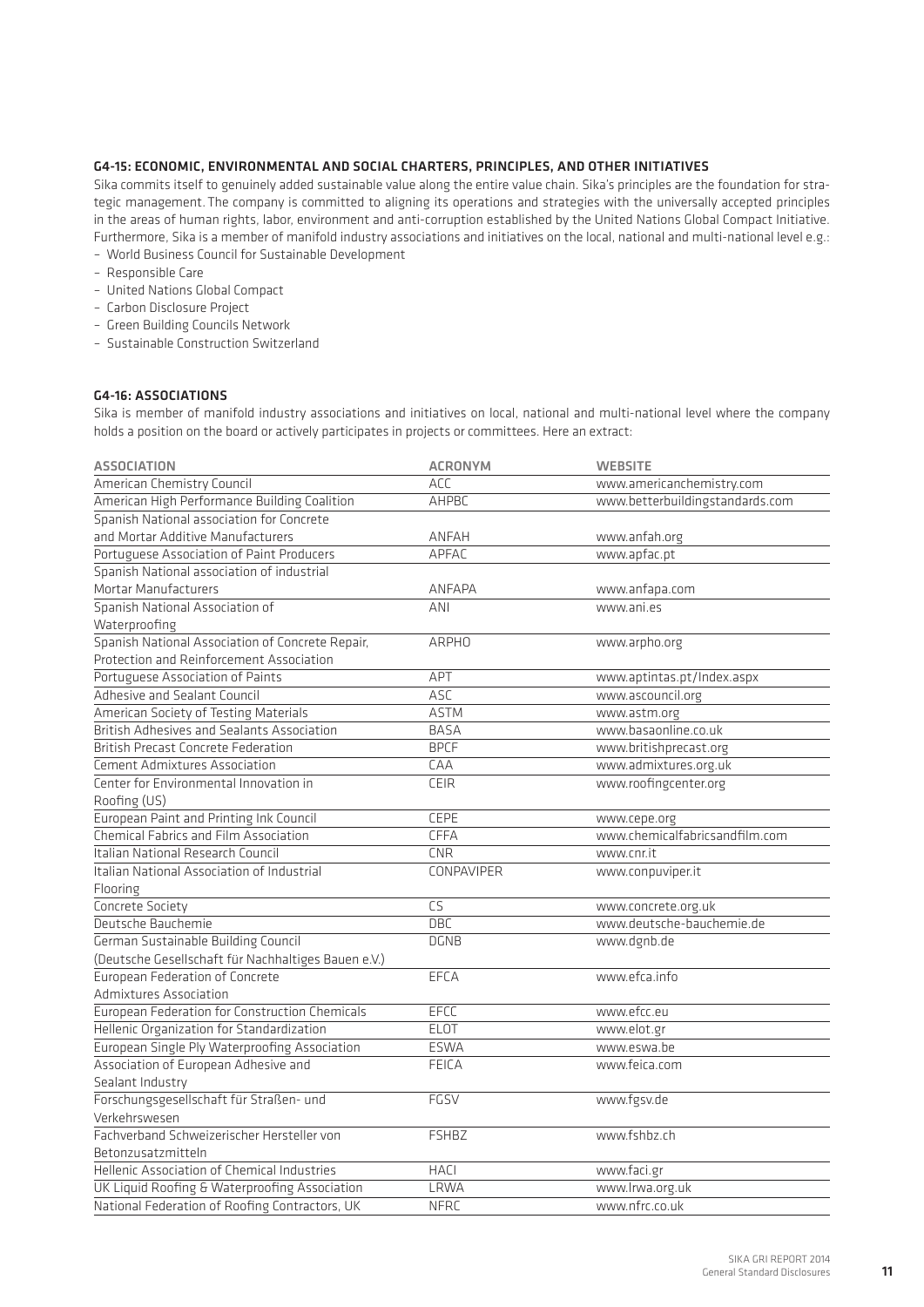| <b>ASSOCIATION</b>                           | <b>ACRONYM</b>           | <b>WEBSITE</b>                   |
|----------------------------------------------|--------------------------|----------------------------------|
| Polyurea Development Association Europe      | PDA Europe               | www.pda-europe.org               |
| (Italian Committee)                          |                          |                                  |
| Spanish Technology Platform for Construction | <b>PTEC</b>              | www.construccion2030.org         |
| Swiss Plastics                               | $\overline{\phantom{0}}$ | www.swiss-plastics.ch            |
| Swiss Engineer and Architect Association     | <b>SIA</b>               | www.sia.ch                       |
| Single Ply roofing Association               | <b>SPRA</b>              | www.spra.co.uk                   |
| Single Ply Roofing Industry                  | <b>SPRI</b>              | www.spri.org                     |
| Verband der deutschen Lack- und              | VdL                      | www.lackindustrie.de             |
| Druckfarbenindustrie e.V.                    |                          |                                  |
| Institute Construction and Environment       | <b>IBU</b>               | www.construction-environment.com |
| International Concrete Repair Institute      | <b>ICRI</b>              | www.icri.org                     |
| British Adhesives and Sealants Association   | <b>BASA</b>              | www.basaonline.co.uk/home.aspx   |
| Concrete Society of Southern Africa          | <b>CSSA</b>              | www.concretesociety.co.za        |
| Athens Chamber of Commerce & Industry        | <b>ACCI</b>              | www.acci.gr                      |
| Precast Concrete Institute                   | PCI                      | www.pci.org                      |
| National Ready Mix Association               | <b>NRMCA</b>             | www.nrmca.org                    |
| Interlocking Concrete Pavement Institute     | <b>ICPI</b>              | www.icpi.org                     |

#### G4-17: FINANCIAL STATEMENTS

See www.sika.com/en/group/investors/FinancialReportsandMediaReleases.html

#### G4-18: REPORT CONTENT

The key topics to be included in Sika's sustainability reporting were defined through the following activities:

As a first step Sika developed in 2013 a long list of potential material topics, reflecting the sustainability impacts of Sika's operations, product and services along the entire value chain, by taking into account:

- GRI G4 aspects
- Desk-top research of peers, customers and suppliers
- Expert knowledge

The boundaries of the aspects/topics were defined through expert consultation and internal workshops. The relative importance of the topics was rated according the two criteria "influence on stakeholder assessments and decisions" (importance to stakeholders) and "significance of economic, environmental and social impacts" (importance to Sika).

The prioritization from a stakeholder perspective was determined through specific stakeholder engagement activities. The prioritization with regard to "significance of economic, environmental and social impacts" was determined through the results of a series of workshops with Sika management and internal and external sustainability experts, taking into account the impacts along Sika's entire value chain. The identified material aspects and topics were validated with Sika's Group Management and the Board of Directors. In order to review and adapt the findings of this analysis, Sika regularly engages with the various stakeholder groups. The materiality analysis is to be reviewed again at the end of 2015.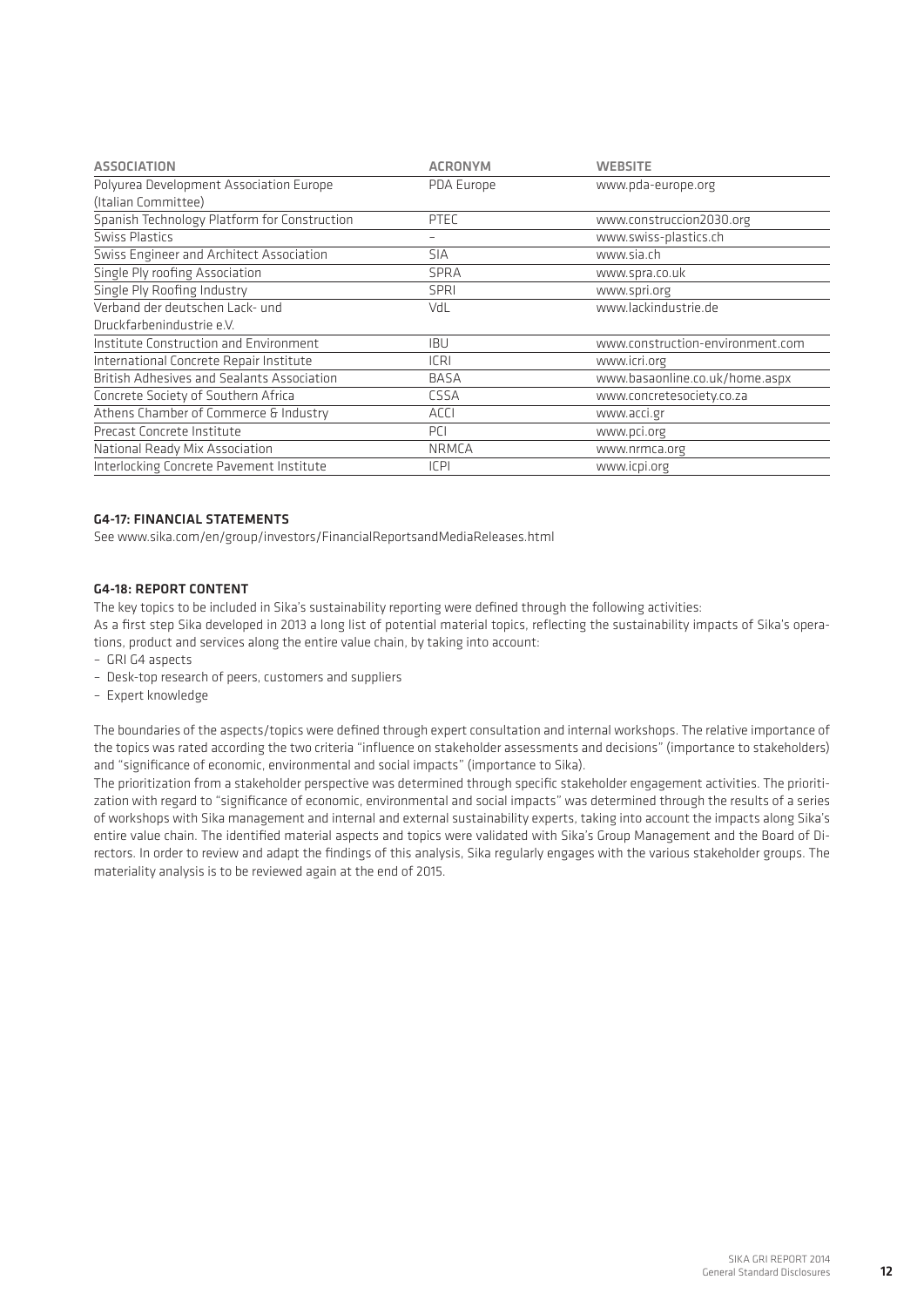

#### SUSTAINABILITY CONTEXT

The sustainability context in which Sika operates at global as well as local level were taken into account when determining the long list of relevant topics as well as during the prioritization activities.

#### MATERIALITY

The materiality of the topics was defined by taking into account:

- The main sustainability topics raised by Sika's stakeholders (see G4-24-27)
- The relevance for Sika's core business
- Potential reputational impacts
- Potential of Sika to influence/impact the topic
- Relevant laws and regulations, Compliance
- Sika's risk management

#### COMPLETENESS

The report takes into account all significant impacts of Sika along its value chain. The reporting processes ensure that the data collected includes the results from all entities where significant impacts occur with regard to material topics.

#### STAKEHOLDER INCLUSIVENESS

The stakeholder inclusiveness was implemented by taking into account the stakeholder views resulting from the stakeholder engagement activities.

#### G4-19/20/21: ASPECTS OF MATERIAL IMPORTANCE

The following aspects have been identified as material for Sika in the process for defining the report content. The impacts of the different aspects occur within Sika's operations along or also downstream or upstream in Sika's value chain. Also See "Report boundary and scope" for boundaries regarding the different aspects.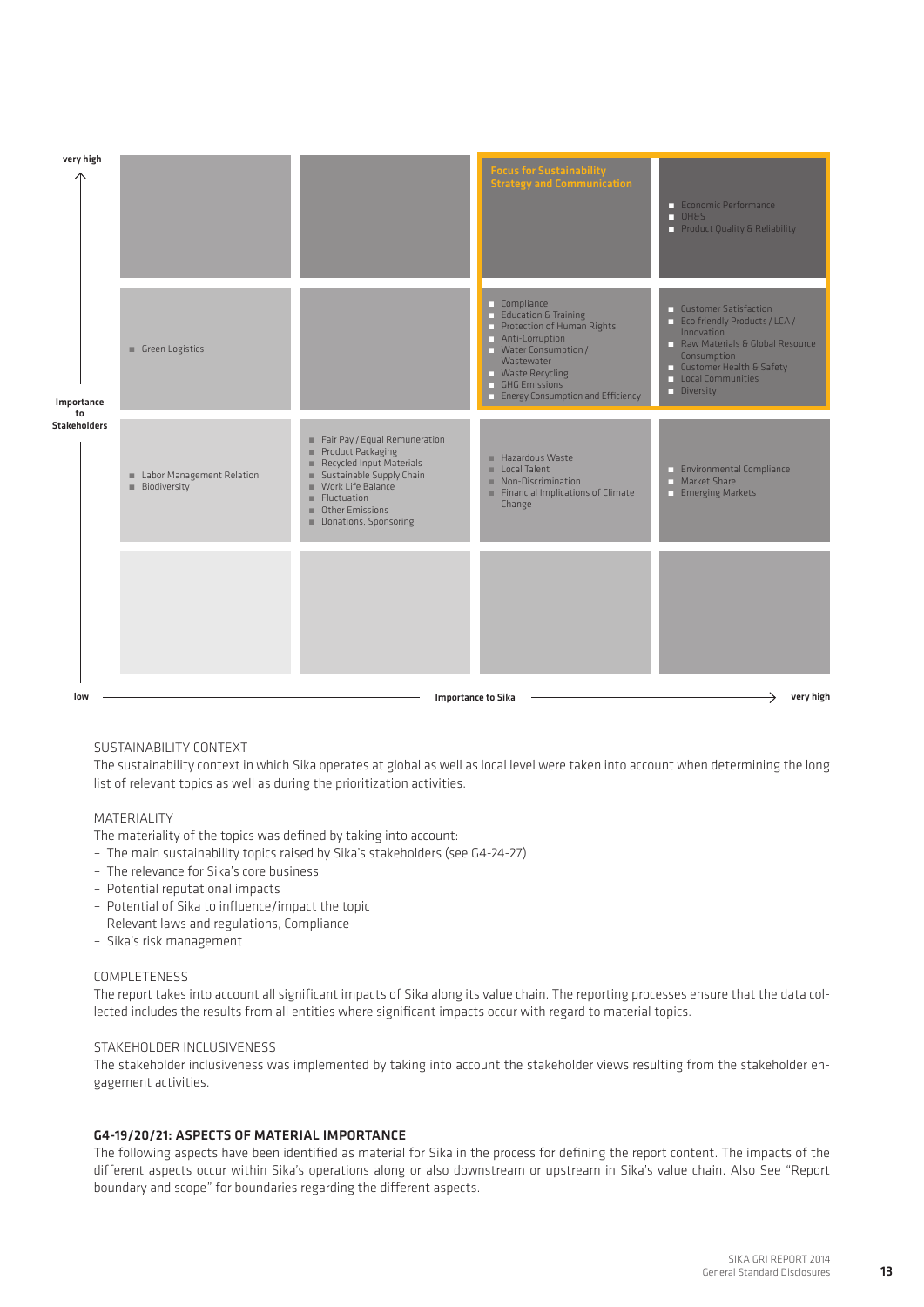| <b>Corresponding GRI Aspects</b>                   | Upstream | Sika | <b>Downstream</b> |
|----------------------------------------------------|----------|------|-------------------|
| Economic Performance                               |          | П    |                   |
| Materials                                          | ■        | П    | п                 |
| Energy                                             | п        | П    | п                 |
| Water                                              | ■        | П    | п                 |
| Emissions                                          | ■        | ш    | ш                 |
| <b>Effluents and Waste</b>                         |          | ш    | ▬                 |
| Products and Services                              | ■        | п    | п                 |
| Occupational Health and Safety                     | п        | п    |                   |
| Training and Education                             |          | П    | п                 |
| Diversity and Equal Opportunity                    | п        | П    |                   |
| Human Rights Assessment (own entities)             |          | П    |                   |
| Human Rights Supplier Assessment                   | п        | П    |                   |
| Local Communities                                  |          | п    | п                 |
| Anti-Corruption                                    | ■        | П    | п                 |
| Compliance / Environmental Compliance (Legal, EHS) | п        | п    |                   |
| Customer Health and Safety                         |          | п    | п                 |
| <b>Customer Satisfaction</b>                       |          | п    | ▬                 |
| Product Quality and Reliability                    | ■        | п    | ▬                 |

The aspects to be identified as material for Sika also impact entities outside the organization along its value chain, upstream and downstream on a global scale. The most relevant upstream entities on which the aspects have an impact are raw material and trading product suppliers (except Diversity and Equal Opportunity: temporary employment agencies). Dowstream the value chain, the aspects are material for building-systems customer groups such as owners, architects, designers, specifiers and contractors, cement and concrete customers and automotive customers.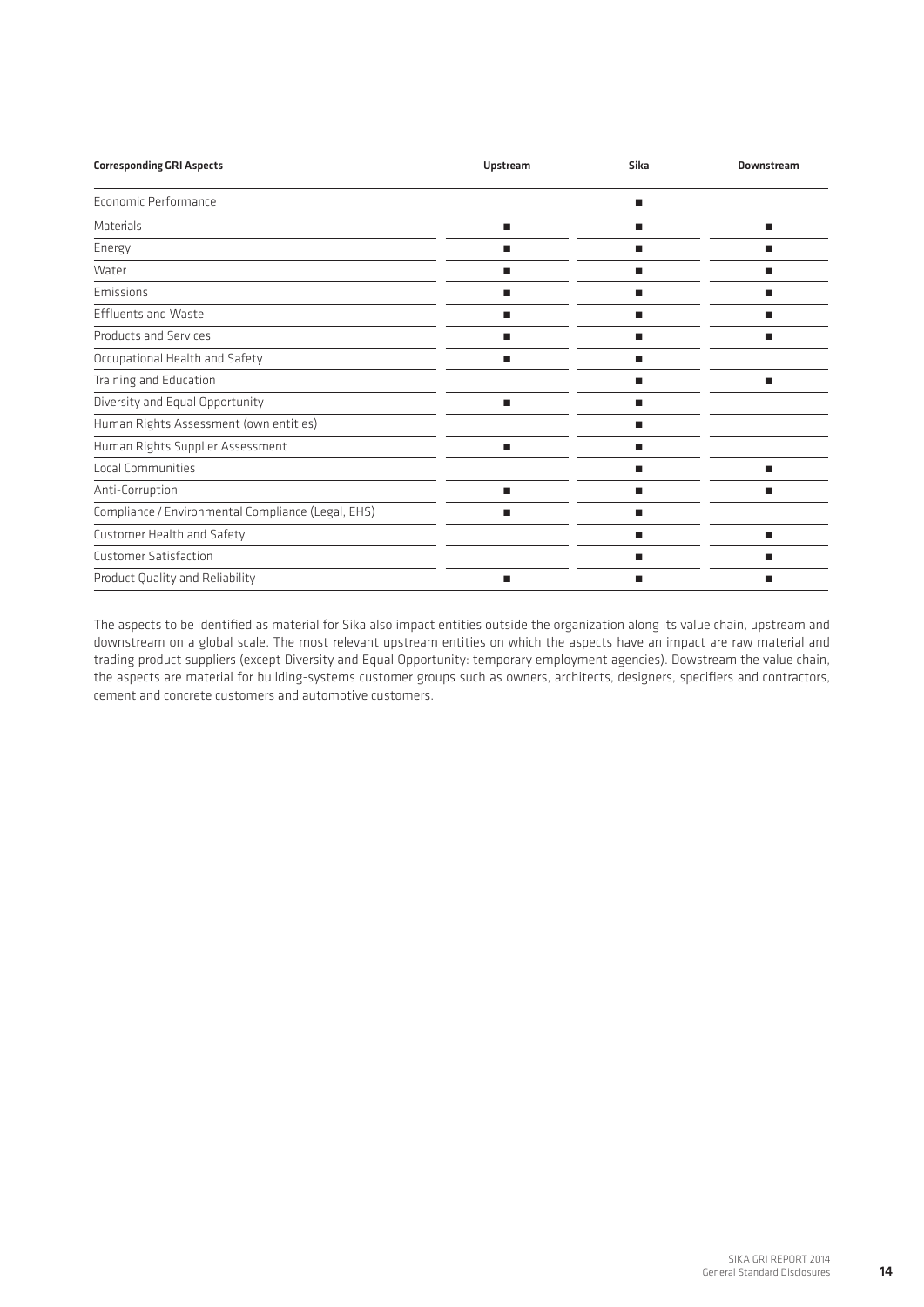| <b>Material aspect</b>                                     | Upstream                                                  | Geographies                                                       | Downstream                                                                                                                                                             |
|------------------------------------------------------------|-----------------------------------------------------------|-------------------------------------------------------------------|------------------------------------------------------------------------------------------------------------------------------------------------------------------------|
| Economic Performance                                       | None                                                      | Globally                                                          | None                                                                                                                                                                   |
| Materials                                                  | Raw material suppliers,<br>(trading product<br>suppliers) | Globally                                                          | Customers of building systems such as: owners,<br>architects, designers, specifiers, contractors cement and<br>concrete customers                                      |
| Energy                                                     | Raw material suppliers,<br>(trading product<br>suppliers) | Globally                                                          | Customers of building systems such as: owners,<br>architects, designers, specifiers, contractors cement and<br>concrete customers, automotive customers, competitors   |
| Water                                                      | Raw material suppliers,<br>(trading product<br>suppliers) | Globally                                                          | Cement and concrete customers                                                                                                                                          |
| Emissions                                                  | Raw material suppliers,<br>(trading product<br>suppliers) | Globally                                                          | Customers of building systems such as: owners,<br>architects, designers, specifiers, contractors cement and<br>concrete customers, automotive customers, competitors   |
| <b>Effluents and Waste</b>                                 | Raw material suppliers,<br>(trading product<br>suppliers) | Globally                                                          | Customers of Building systems like: contractors                                                                                                                        |
| <b>Products and Services</b>                               | Raw material suppliers,<br>(trading product<br>suppliers) | Globally                                                          | Building systems such as: owners, architects, designers,<br>specifiers, contractors cement and concrete customers,<br>automotive customers, competitors                |
| Occupational Health and<br>Safety                          | Raw material suppliers,<br>trading product suppliers      | Globally                                                          | None                                                                                                                                                                   |
| Training and Education                                     | None                                                      | Globally                                                          | Customers of building systems such as: owners,<br>architects, designers, specifiers, contractors cement and<br>concrete customers                                      |
| Diversity and Equal<br>Opportunity                         | Temporary employment<br>agencies                          | Globally                                                          | None                                                                                                                                                                   |
| Human Rights Assess-<br>ments (own operations)             | None                                                      | Globally                                                          | None                                                                                                                                                                   |
| Human Rights Supplier<br>Assessment                        | Raw material suppliers,<br>trading product suppliers      | Risk and high risk<br>countries based on<br>Human Rights Risk Map | None                                                                                                                                                                   |
| Local Communities                                          | None                                                      | Globally, but more<br>relevant in emerging<br>countries           | All non-commercial stakeholder groups of local<br>companies                                                                                                            |
| Anti Corruption                                            | Raw material suppliers,<br>trading product suppliers      | and high risk countries<br>based on Human Rights<br>Risk Map      | Globally, but focus on risk Building systems such as: owners, architects, designers,<br>specifiers, contractors cement and concrete customers,<br>automotive customers |
| Compliance / Environ-<br>mental Compliance<br>(Legal, EHS) | Raw material suppliers,<br>trading product suppliers      | Globally                                                          | None                                                                                                                                                                   |
| Customer Health and<br>Safety                              | None                                                      | Globally                                                          | Building systems such as: owners, architects, designers,<br>specifiers, contractors cement and concrete customers,<br>automotive customers, competitors                |
| Product and Service<br>Labelling                           | Raw material suppliers,<br>trading product suppliers      | Globally                                                          | Building systems like: owners, architects, designers,<br>specifiers, contractors cement and concrete customers,<br>automotive customers, competitors                   |
| Product Quality and<br>Reliability                         | Raw material suppliers,<br>trading product suppliers      | Globally                                                          | Building systems such as: owners, architects, designers,<br>specifiers, contractors cement and concrete customers,<br>automotive customers, competitors                |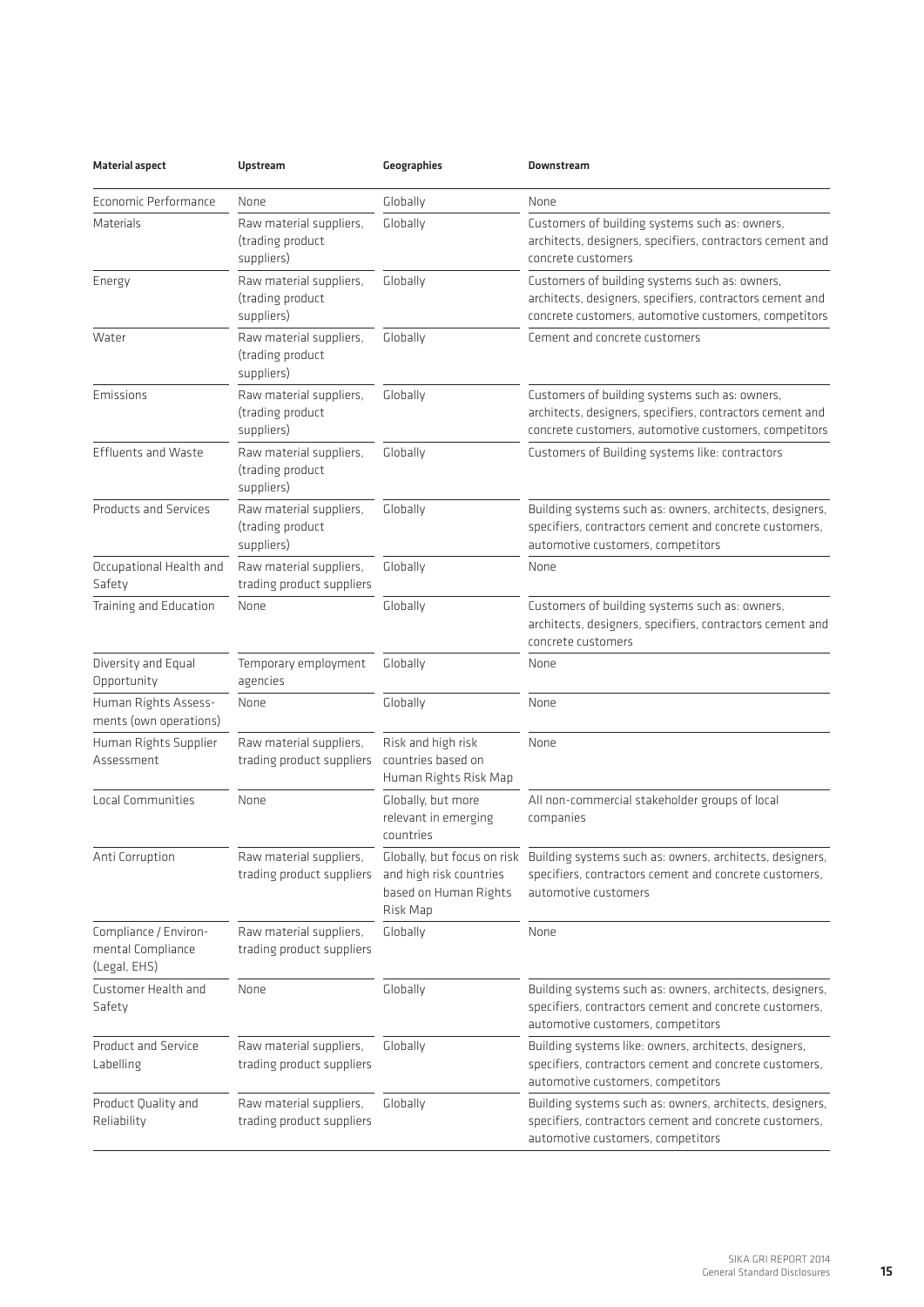#### G4-22-23, 28-33: About report

#### ABOUT OUR REPORT (G4-22-23, 28-33)

The information contained in this report has been prepared according to the GRI G4 sustainability reporting guidelines "in accordance-core". This is Sika's second GRI report and covers the 2014 calendar year. Sika will continue reporting on an annual basis. The following changes from previous reporting (full year 2013) were made as mentioned below:

- GR-EN 3: Energy: revised value: 1,681 TJ, deviation –5%
- GR-EN 16: CO2 Scope emission (electricity): revised value: 118,000 tons, deviation –4.8%
- GR-EN 23: Waste: revised value: 0.018%, deviation +5.8%

The GRI report takes into account impacts within and outside the organization. With regard to Sika's entities, it covers all entities that are included in Sika's consolidated financial statement, unless otherwise stated. Sika's GRI Report 2014 has not been externally audited.

#### CONTACT US (G4-31)

Dominik Slappnig Head of Corporate Communications and Investor Relations E-mail: sikagroup@ch.sika.com Phone: + 41 58 436 68 00

Dr. Matthias Hofmann Head Corporate EHS & Sustainability E-mail: sikagroup@ch.sika.com Phone: + 41 58 436 40 40

#### G4-24-27: STAKEHOLDER ENGANGEMENT

#### STAKEHOLDER IDENTIFICATION AND PRIORITIZATION

Sika conducted an internal workshop in 2013 where all relevant stakeholder groups for Sika were identified. Based on the GRI definition, stakeholders are defined broadly as those groups or individuals:

(a) that can reasonably be expected to be significantly affected by the organization's activities, products, and/or services; or

(b) whose actions can reasonably be expected to affect the ability of the organization to successfully implement its strategies and achieve its objectives.

The stakeholders were prioritized/categorized according to the potential impact of Sika on the stakeholder and the stakeholder's ability to impact Sika. The results were verified with different entities within Sika (Board of Directors, Group Management etc.). The most relevant stakeholder groups were consulted for their contribution to the materiality process.

#### IDENTIFIED STAKEHOLDERS

The identified stakeholder groups of Sika are:

- Employees
- Customers
- Academia
- Financial analysts
- Sika Management
- Board
- Suppliers
- Competitors
- Sponsorship partners
- Local communities

#### STAKEHOLDER ENGAGEMENT

Sika entities regularly engage with their relevant stakeholders on local and national level, though not in a formalized manner. The first steps to develop and test respective guidelines in pilot projects were planned for 2014, but due to constraints related to the local sustainability strategy implementation they have not yet been formally addressed. In the framework of the ISO 14001:2015 review a guidance for stakeholder engagement within the local company will be developed in 2015. As part of the sustainability strategy development process in 2013 Sika specifically engaged with selected principal internal and external stakeholder groups. The following groups were approached with different methods, to provide input into defining the report content. The results were integrated in the materiality analysis.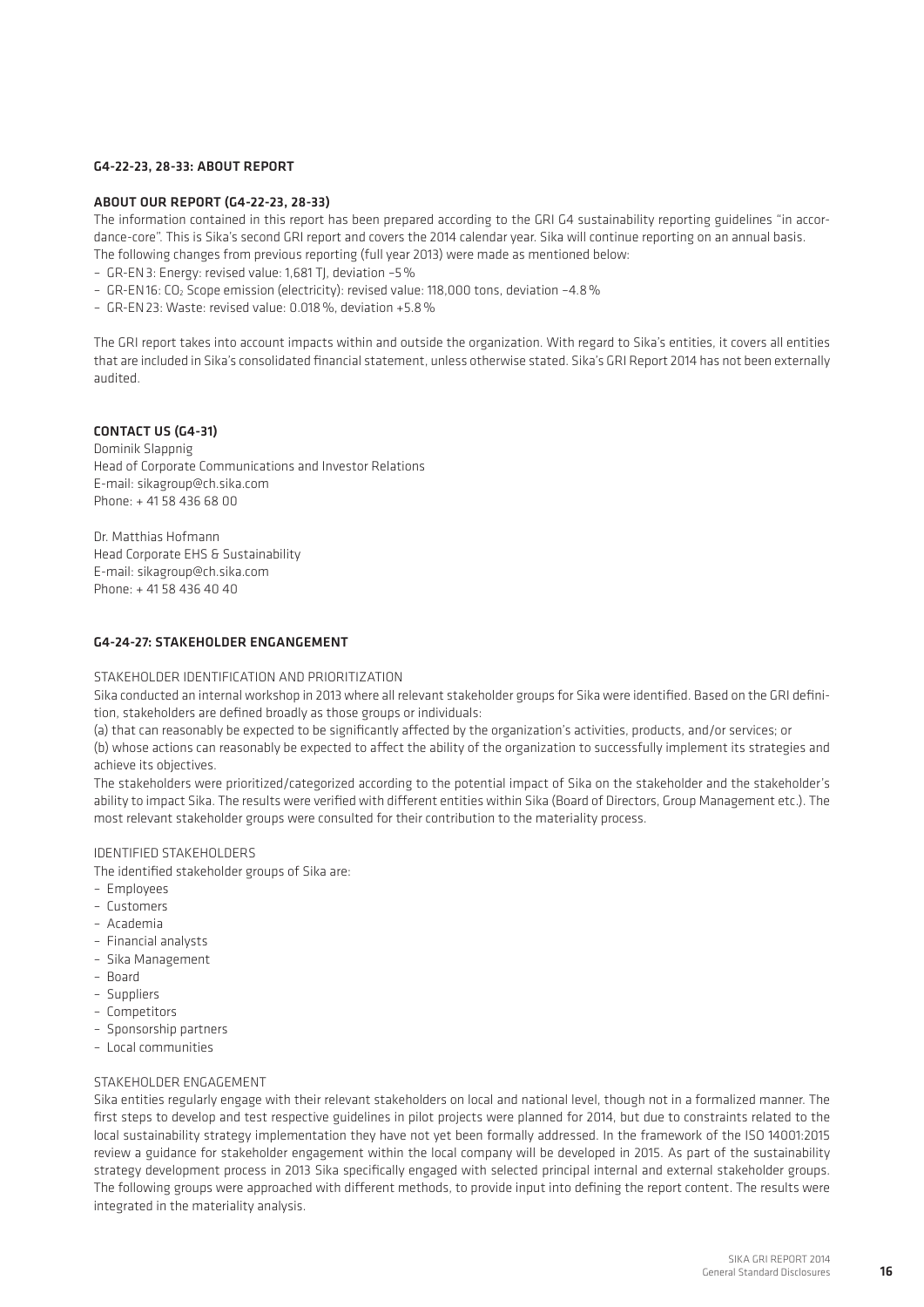#### SURVEY

- Employees
- Customers
- Financial analysts
- Academia
- Sponsorship partners

#### INTERVIEW

- Sika Management
- Board

Local communities are key stakeholders, but they have not been systematically approached. They will be involved in a later step. The priorities of specific customer groups, suppliers and competitors, were captured through desk-top research and integrated in the materiality analysis.

| <b>Stakeholders</b>                             | <b>Customer</b>      | <b>Employees</b> | Financial<br>Analyst | Academia       | Sponsored<br>organisations | <b>Suppliers</b>     | <b>Competitors</b>   |
|-------------------------------------------------|----------------------|------------------|----------------------|----------------|----------------------------|----------------------|----------------------|
| Activity                                        | Desk Top<br>Research | Questionnaire    | Questionnaire        | Questionnaire  | Questionnaire              | Desk Top<br>Research | Desk Top<br>Research |
| <b>GHG Emissions</b>                            |                      |                  | п                    |                | ٠                          | $\blacksquare$       | п                    |
| Water Consumption                               |                      |                  | п                    |                |                            |                      |                      |
| Energy Consumption &<br>Efficiency              | п                    |                  | ٠                    | п              | ٠                          | п                    | п                    |
| Water Consumption &<br>Wastewater Handling      |                      |                  |                      | п              | п                          | п                    | п                    |
| Raw Materials & Global<br>Ressource Consumption | п                    |                  |                      | $\blacksquare$ | ٠                          | п                    | п                    |
| Waste / Recycling                               | п                    |                  |                      | п              | ٠                          |                      | п                    |
| Environmental<br>Compliance                     | ٠                    |                  |                      |                | ٠                          | п                    |                      |
| Occupational<br>Health & Safety                 | п                    | п                | ٠                    |                | ٠                          | п                    | п                    |
| Customer<br>Health & Safety                     |                      | $\blacksquare$   |                      |                | п                          |                      | П                    |
| <b>Customer Satisfaction</b>                    |                      | п                | п                    |                |                            |                      | $\blacksquare$       |
| Eco-friendly Products /<br>Innovation           | ٠                    |                  |                      | п              | ٠                          | п                    | п                    |
| Life Cycle Impact of<br>Products                |                      |                  |                      |                | п                          |                      | п                    |
| Product Quality &<br>Reliability                | п                    | $\blacksquare$   | п                    |                |                            | $\blacksquare$       | п                    |
| <b>Education &amp; Training</b>                 |                      |                  |                      | п              |                            |                      | п                    |
| Sustainable Supply Chain                        |                      |                  |                      |                | п                          | п                    | п                    |
| Local communities                               |                      |                  |                      |                | п                          |                      | п                    |
| Protection of Human<br>Rights                   | п                    |                  |                      | п              | П                          | п                    | п                    |
| Anti-corruption                                 | П                    |                  | $\blacksquare$       |                |                            |                      | п                    |
| Compliance                                      |                      |                  | п                    |                |                            |                      |                      |

In order to review and adapt the findings of the analysis in 2013, Sika will review their stakeholder engagement in 2015 to critically evaluate the material aspects and detect any changes of priority.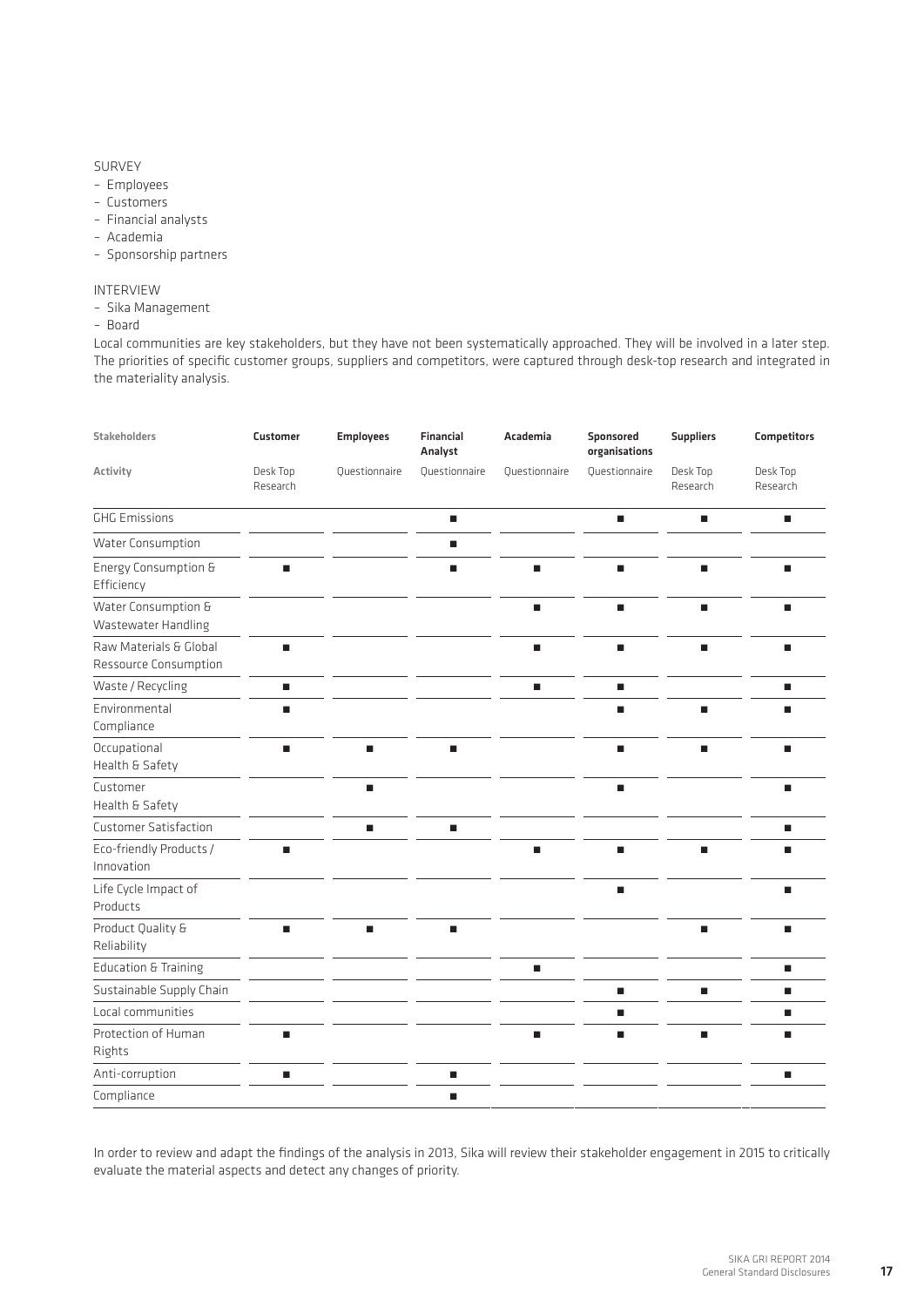#### G4-34: GOVERNANCE

See www.sika.com/en/group/investors/CorporateGovernance.html

#### G4-56: ETHICS AND INTEGRITY

#### Values, principles, standards and norms

The edition of the Code of Conduct was reviewed and edited in 2014. The Code of Conduct is available in more than 10 languages and has been distributed to all Sika employees. Furthermore, Sika has developed a document stating Sika Values and Principles. These Values and Principles have been rolled out and trained throughout the global subsidiaries of Sika.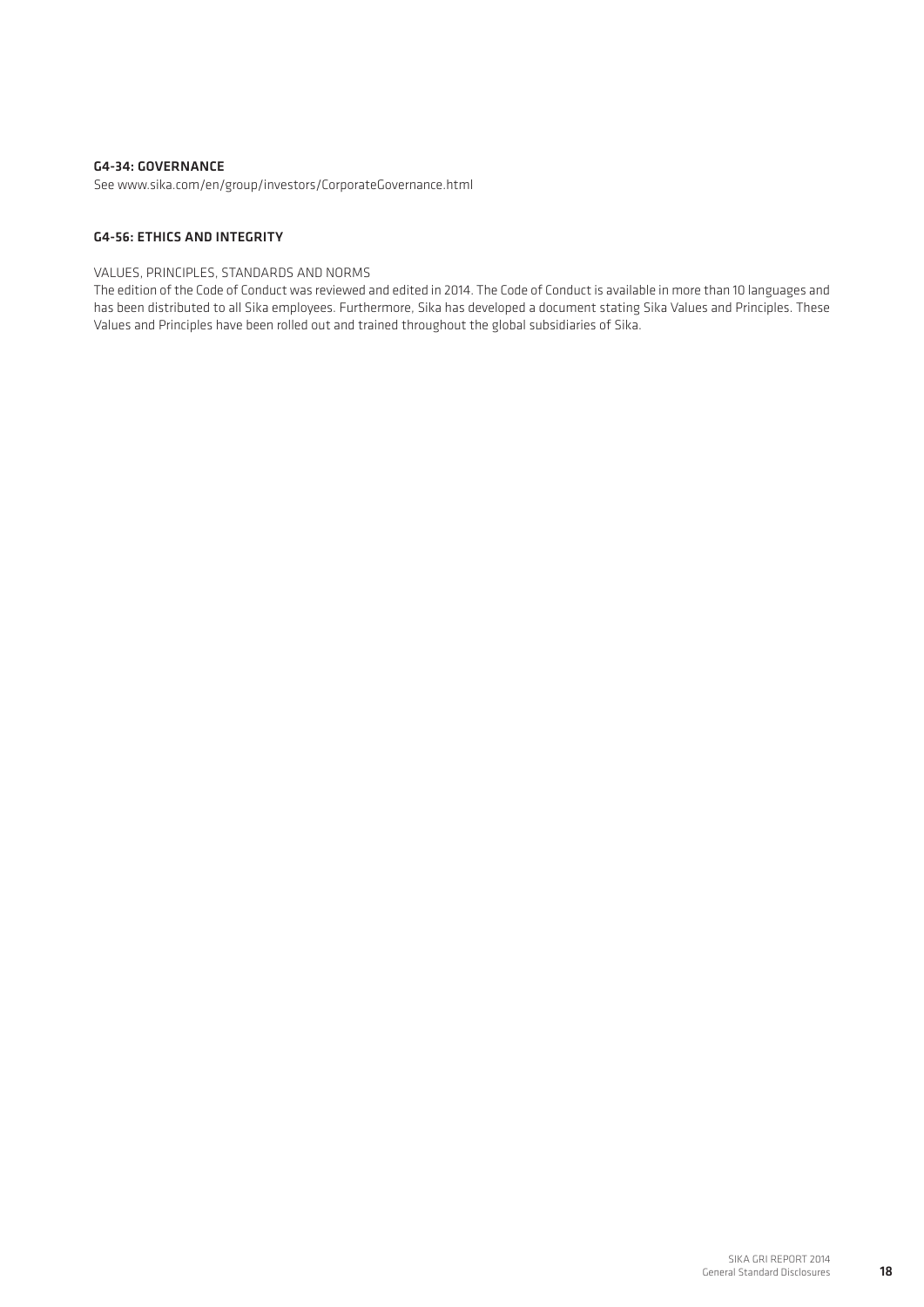# Specific STANDARD Disclosures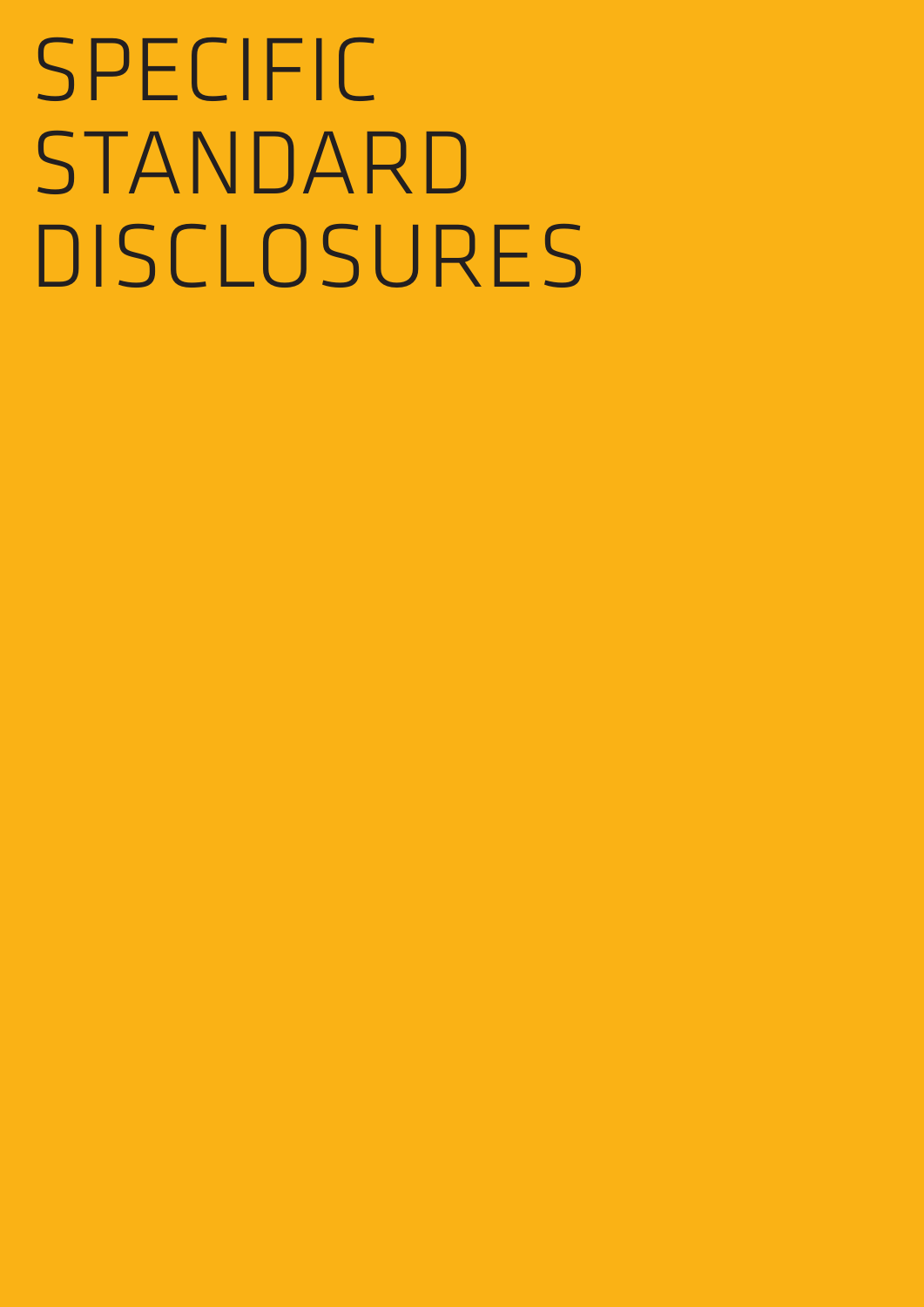## Specific Standard Disclosures

#### Economic performance

#### G4-EC 1: Economic performance

Sika creates sustainable value for its customers and the supply chain and other stakeholders. The company distributes the derived economic value to various stakeholders. This includes governments through taxes, employees through compensation and benefits, shareholders through dividends, suppliers and service providers through raw material and service prices, society through taxes and local community projects.

Part of the value earned is retained in the company for further development of novel technology, acquisitions, capital investments, and to maintain a certain amount of independence from capital market fluctuations.

#### TABLE 1

The following table indicates the net value added including depreciation and changes in provisions (see annual report, p. 134)

| Item            | mn CHF | %      |
|-----------------|--------|--------|
| Total sales     | 5.571  | 100.00 |
| To suppliers    | 3.691  | 66.25  |
| Net value added | 1.715  | 30.78  |

 $T \triangle B$  $F$  2

From the net value added the capital flows to the various stakeholders and to the Sika group as follows

| Item            | mn CHF | $\%$   |
|-----------------|--------|--------|
| To employees    | 1,099  | 64.08  |
| To Sika         | 295    | 17.20  |
| To shareholders | 146    | 8.51   |
| To governments  | 149    | 8.69   |
| To lenders      | 26     | 1.52   |
| <b>Total</b>    | 1,715  | 100.00 |

Sika donated and supported local communities in the amount of 1.5 million CHF which accounts for 0.10% of the net value added.

#### ENVIRONMENTAL

#### G4-EN 1: MATERIALS USED BY WEIGHT OR VOLUME

Sika uses raw materials such as polymers, additives, resins, colors, plastic articles, sand, cement, packaging materials, the volume of which totals 3 million tons, excluding trading goods and water (previous year: 2.6 million tons). These numbers are reported in Sika's operational reporting system.

The company uses only a small amount of renewable raw materials like castor oil or alcohols. This is mainly due to unavailability, economic viability, ineffective application of formulation as compared to non-renewable feedstock. However, the company constantly explores ways of using non-petroleum derived materials for Sika products.

Input materials are converted to value-added products from which customer value and ultimately commercial value are derived. Sika strives to convert as much of the input materials as possible into commercial products. However, waste originates due to cleaning, trials, color changes, repair and maintenance and other non-continuous operations as reported in the section on waste.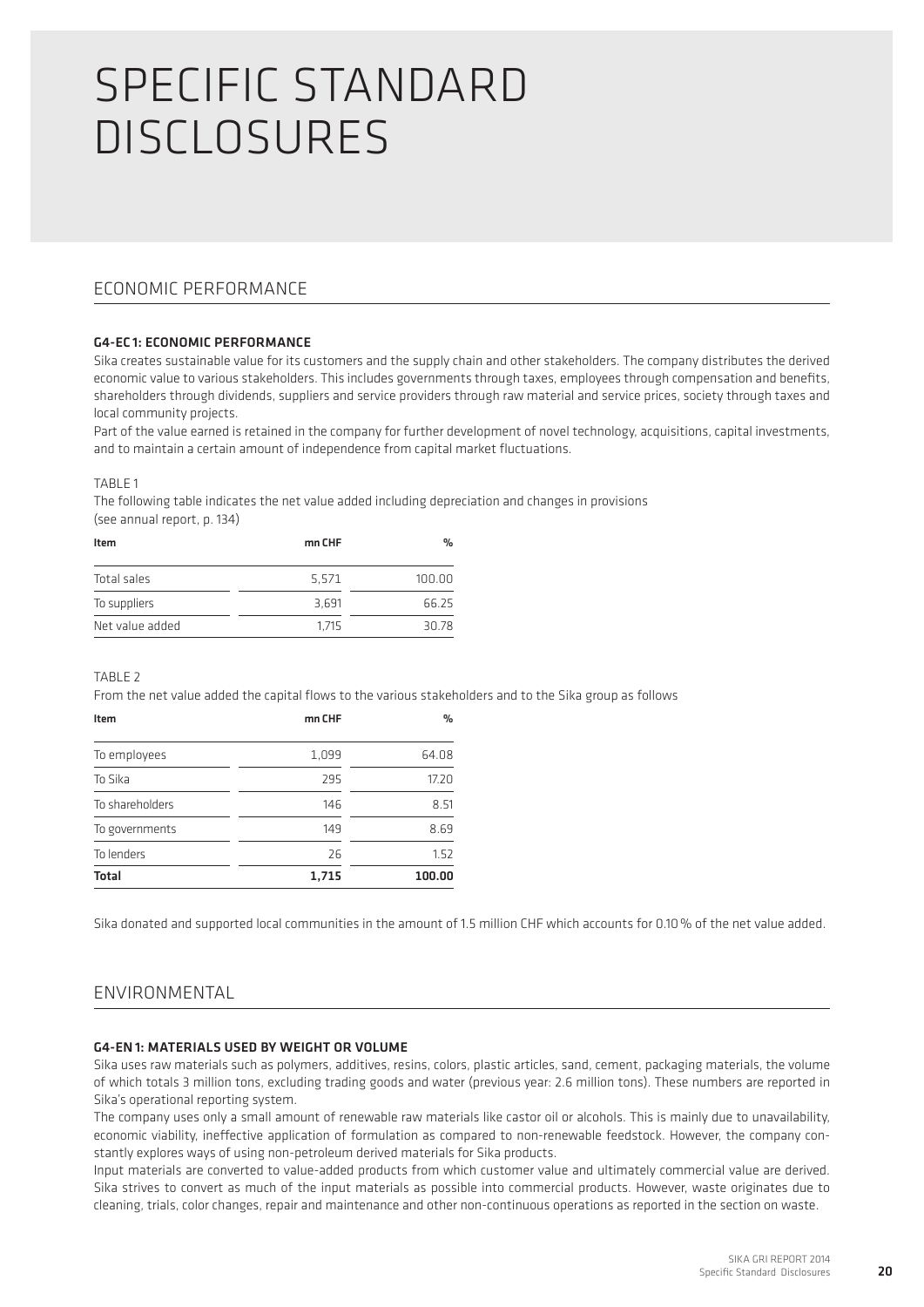Sika strives for an efficient use of input materials. Research and development are governed by the principles of sustainable development and enhanced customer utility, such as the demand for resource-saving construction methods, energy-efficient construction materials or lighter and safer vehicles. Sika's goal is to assess all new product developments for their sustainability characteristics, using comprehensive internally standardized methodology. As a result, these projects are geared towards a higher inherent sustainability profile in raw material consumption, production, marketing, use phase and disposal/recycling.

Through its sustainable solutions, Sika strives to reduce the resource consumption of the downstream industries, like resource consumption in construction, vehicles or for the cement industry, where Sika solutions enable customers to increase the use of recycled input materials.

#### G4-EN 2: PERCENTAGE OF MATERIALS USED THAT ARE RECYCLED INPUT MATERIALS

For direct materials, the proportion of recycled materials is around 1.3% (previous year: 0.6%), regained from used products. This figure is reported through operational reporting. One example is roof recycling in the USA, where the company takes back used roofing membranes and reuses the ground membrane as raw material.

For many other secondary materials such as packaging or solvents local Sika companies use the recycling systems in place in many countries today.

#### G4-EN 3: ENERGY CONSUMPTION

#### ENERGY CONSUMPTION WITHIN THE ORGANIZATION

Sika used 1,671 terrajoule (TJ) of energy (revised value pervious year: 1,681 TJ), 44.2% directly from non-renewable primary energy conversion and 55.8% from purchased electricity. The fuel types used for direct energy (738 TJ) are light liquid fuels (42%), coal (9%) in China, and natural gas (49%).

| <b>Total Energy Consumption</b> | 1.671 TI |                                                              |
|---------------------------------|----------|--------------------------------------------------------------|
| Non-renewable                   |          | 738 TJ Light liquid fuels, coal (in China), natural gas      |
|                                 |          | From renewable and non-renewable sources, depending on local |
| Electricity                     |          | 933 TJ power generation                                      |
| Renewable Electricity           |          | 1.4% Green electricity (water, wind, solar, etc.)            |

Energy is a necessary input for conversion processes, e.g. stirring and mixing, melting and cooling, ventilation and pumping, as well as heating and air conditioning of buildings. As mentioned above Sika uses around 44% of total energy consumption from its own energy conversion, mainly for heating buildings and production equipment, steam generation, drying processes, etc.

Sika's production itself is less energy-intensive than the supplier industries, specifically the chemical industry. However, Sika believes that energy efficiency and mitigation of emissions is a major driver of its overall efficiency effort. Energy is further a relevant cost factor for Sika.

Therefore, the company has set a target at Group level for energy consumption to achieve efficiency gains of 3% each year in relation to production volumes. Some of our subsidiaries have started energy efficiency programs according to ISO 50001, and the subsidiary in Germany has already gained certification to this standard including its subsidiaries.

#### ADDITIONAL INFORMATION ON LEASED VEHICLES AND TRAVEL

In addition, the leased car fleet consumed 295 TJ (258 TJ in 2013) of energy and business travel amounted to 205 TJ (143 TJ in 2013). The leased car fleet figure is derived from a sample of 65% of the leasing contracts and the figure for business travel is derived from a sample of 40% of the travel contracts.

Sika uses conversion factors from the Department for Environment Food and Rural Affairs: See www.ukconversionfactorscarbonsmart.co.uk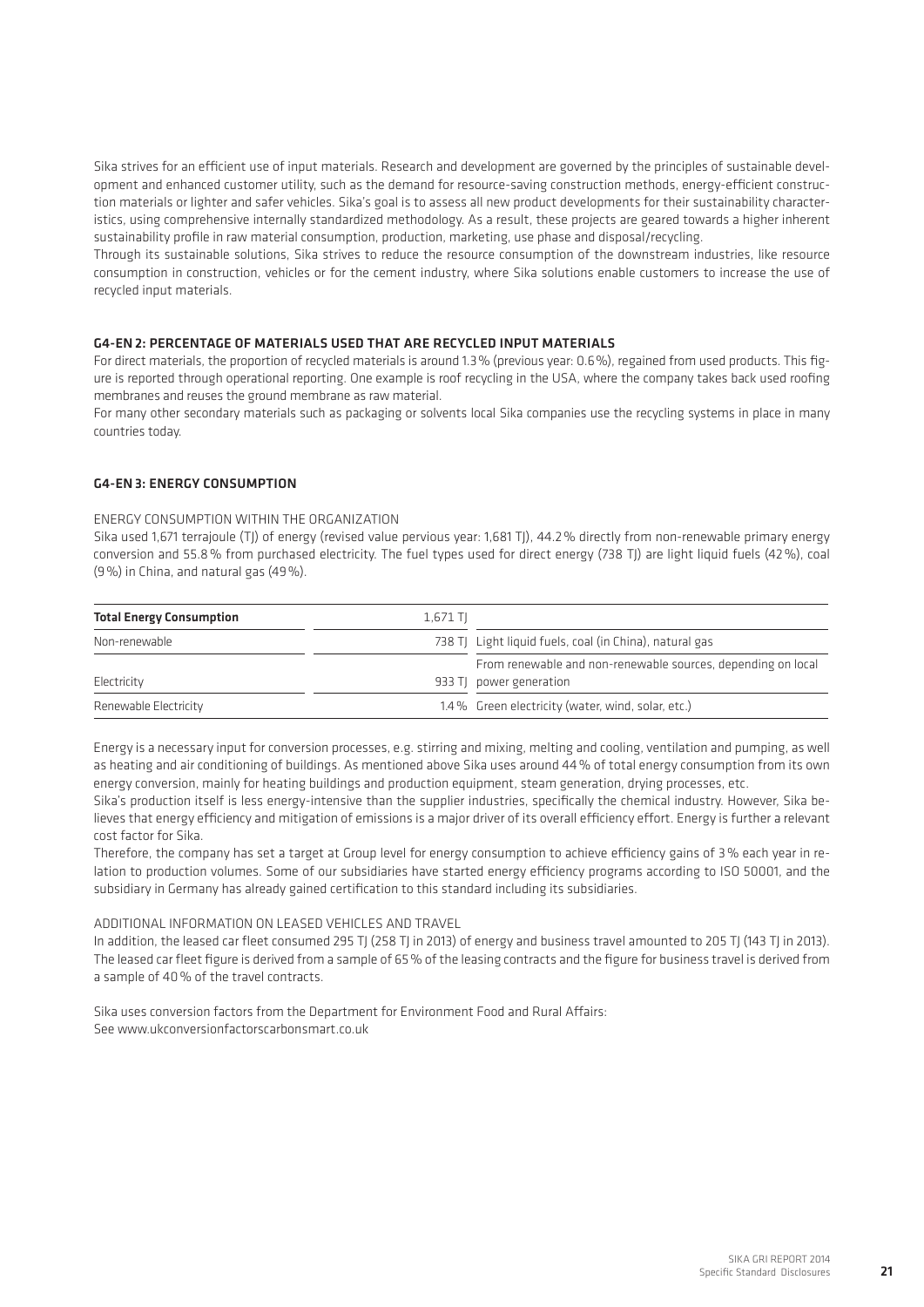#### G4-EN 8: Water

#### Total water withdrawal by source

Water is used as cooling water, cleaning water, in products, and for general purposes like sanitary facilities. Sika uses around 2.79 million m<sup>3</sup> (previous year: 2.75 million m<sup>3</sup>) both from public supply (52%) and groundwater wells (48%). Cooling water is mainly derived in line with local permits from ground water wells in water-rich areas, like Switzerland, the UK, and Eastern USA. Cooling and process water makes up 63% of Sika's water use. The company strives to increase water efficiency and has set a target of 3% for the reduction of water consumption per ton of product sold. Water sources:

- Surface water:  $37 T m<sup>3</sup>$  (previous year: 22 T m<sup>3</sup>)
- Ground water: 1,328 T  $m<sup>3</sup>$  (previous year: 1,349 T  $m<sup>3</sup>$ )
- Public supply: 1,427 T  $m^3$  (previous year: 1,379 T  $m^3$ )
- Rain water: Only a few factories have started to use rain water. There are no detailed data available.
- Waste water: No waste water is used

Sika uses water for the following purposes:

- Process and Cooling water: 1.75 million  $m^3$  (previous year: 1.8 million  $m^3$ )
- Sanitary water: 0.34 million  $m^3$  (previous year: 0.41 million  $m^3$ )
- Water in products: 0.69 million  $m^3$  (previous year: 0.67 million  $m^3$ )

#### G4-EN 15-16: EMISSIONS

#### Direct greenhouse gas (GHG) emissions (Scope 1)

Direct energy conversion results in local greenhouse gas emissions (CO<sub>2</sub>). Sika uses various fuels for its own energy conversion, incl. coal in China. Around 44% of the energy is converted in Sika sites amounting to CO<sub>2</sub> emissions of around 47,000 tons (previous year: 50,000 tons).

#### Indirect greenhouse gas (GHG) emissions (Scope 2)

Indirect energy conversion results in greenhouse gas emissions (CO<sub>2</sub>) depending on the primary energy used in the country's electric power generation mix. Therefore, a shift from the company's own power generation to purchasing electrical power may positively or negatively impact Sika's total carbon footprint.

To obtain an informed estimate we use the Greenhouse Gas Protocol calculator to quantify the scope 2 emissions. However, in some cases, e.g. Germany, we have contractual agreements with power suppliers to procure "green" power, e.g. from hydro-electrical conversion, which has a much lower carbon footprint than the average footprint in the country. In these cases Sika deducts the renewable amount from the total consumption in the country, before converting into CO<sub>2</sub>. For the year under review, calculated CO<sub>2</sub> emissions from third party power supply amounted to around 102,000 tons for the Group (revised value previous year: 118,000 tons).

#### Additional information on leased vehicles and travel

The company also evaluates the carbon emissions from travel and leased vehicles. Extrapolations of available data show a footprint of 20,500 tons for the leasing fleet and 14,000 tons for business travel for the entire Group in 2014 (previous year: 17,400 and 17,500 tons). Both figures are derived from a sample of 65% of the Sika leasing and 40% of the Sika travel contracts. The company uses conversion factors as published by the IEA, International Energy Agency.

#### G4-EN 22-23: EFFLUENTS AND WASTE

#### Total water discharge by quality and destination

Sika discharges around 1.7 million  $m^3$  of water (previous year: 2.2 million  $m^3$ ), in conformity with local legislation and permits. In most Sika factories, process water is collected in tanks, or cleaned in treatment facilities and tested before discharge as per local permits; it is then discharged into either the sewage system or directly into a surface water body.

The local companies hold permits for water discharge parameters, like quantity and chemical limit values, which the companies are bound to. However, due to the very diverse nature of requirements, the Sika Group does not report on discharge water quality. Discharge destination:

- Water to sewer, sewage plant: 0.48 million  $m^3$  (previous year: 0.42 million  $m^3$ )
- Water to surface water bodies: 1.22 million  $m^3$  (previous year: 1.8 million  $m^3$ )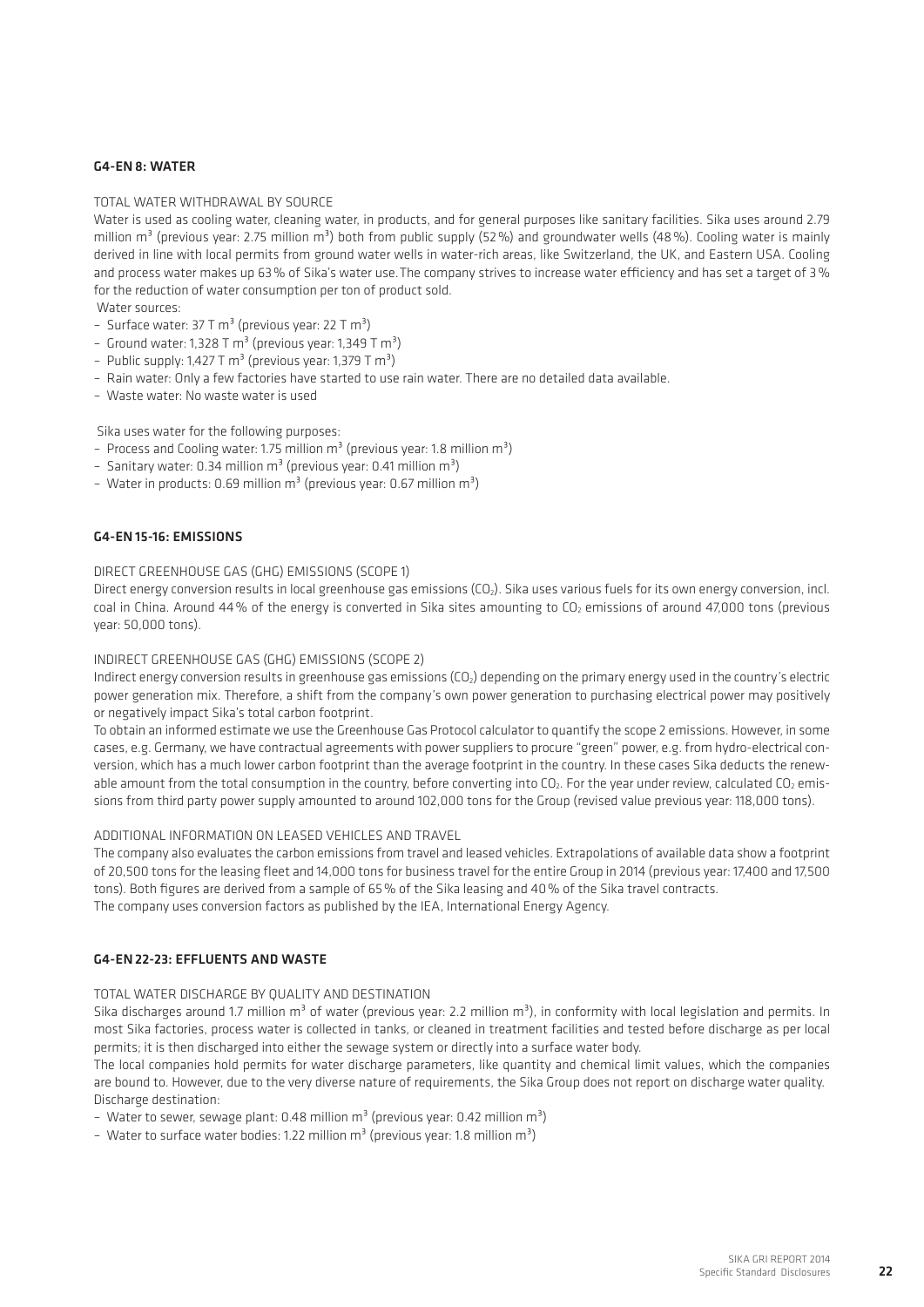#### Total weight of waste by type and disposal method

Waste consists of the unavoidable losses of input material, occurring in cleaning, trials, color changes, repair and maintenance, and other non-continuous operations. Other waste sources are packaging materials, cleaning materials, maintenance goods like oils and other utilities.

In total, Sika generated around 62,000 tons of waste (previous year: 56,000 tons), which accounts for around 1.8% of total ton sold (revised value previous year: 1.8%).

Three quarters of the waste are non-hazardous. The category of reuse describes waste which finds a secondary use at lower value. Sika manages the disposal of waste through management systems according to ISO 14001, which regulate the flow of materials and local documentation locally and are in place at all production sites.

Total weight:

- Non-hazardous: 47,000 tons (previous year: 40,000 tons)
- Hazardous: 15,000 tons (previous year: 16,000 tons)

Disposal method:

- Landfill: 18,000 tons (previous year: 12,000 tons)
- Incineration: 20,000 tons (previous year: 16,000 tons)
- Reuse: 24,000 tons (previous year: 28,000 tons)

The company strives to increase material efficiency and has set a target of 3% reduction of waste per ton of product sold.

Sika is committed to taking back products for recycling and strives to increase the durability of products. For example, the company has established a recycling regime for used roofing membranes in the USA, and the recycled material is used in the manufacture of new membranes. Within their ISO 14001 management systems the local companies are bound to find a compliant, cost-effective and efficient method of disposal and to keep the necessary documentation for the transfer of waste to the disposal endpoint.

#### G4-EN 27: PRODUCTS AND SERVICES

#### New product developments are reviewed

New product developments are reviewed against key sustainability criteria and furnished with a documented, recognized relevance audit, imposing an appropriate improvement plan where necessary.

Sika has introduced a new sustainability evaluation process (incl. guidelines and tools). It is an integral part of the Sika product development process, which was reviewed in 2014. The objective of the sustainability evaluation is to assess all sustainability aspects of a new development over its entire life cycle, compared with the company's own or competitive solutions. Economic, social and ecological aspects are assessed and serve as a basis for decisions to improve a development. If a new solution fails to provide an improvement over the existing product, it is usually not worthwhile to continue pursuing a development. On the other hand, if a significant improvement over the existing product is achieved, the relevant projects must be prioritized for special attention.

Given that Sika defined and introduced the sustainability evaluation process during the reporting year, an initial number of product development projects have already been reviewed for the purpose of testing the new procedures. They will form a mandatory component of the innovation process in 2015.

#### All planned sustainability projects are implemented

The larger Sika companies draw up a product sustainability plan geared to local demand and containing key projects and themes aligned with the global approach. All key projects are carried out in accordance with the approved plan.

In 2014, larger countries in the following regions drafted product sustainability plans in collaboration with the Corporate Product Sustainability department: North America, Southern Europe, Northern Europe, Eastern Europe, the UK, Germany, Turkey and Mexico. Sika has created regional and local product sustainability roles to facilitate the development, launch and handling of these plans. Quarterly meetings take place between the local and regional roles, as well as between the regional and global roles, to manage plans and discuss progress and activities. The focus in 2015 is on implementing planned activities locally and extending planning to Latin America. In the year under review, Sika extended the existing life cycle data reference database which enabled Sika to develop a set of new tools for the local subsidiaries to use, including Environmental Product Declarations (EPD) for roofing membranes to German, UK and US standards and tools to appraise the sustainability performance of roofing and flooring systems as well as concrete mixes. As an added value for customers, these tools can quantify the project -specific sustainability performance of the selected Sika solution and to be readily and transparently communicated. Leveraging the acquired expertise, a number of companies have successfully launched and market tested new services to quantify the sustainability performance of Sika solutions.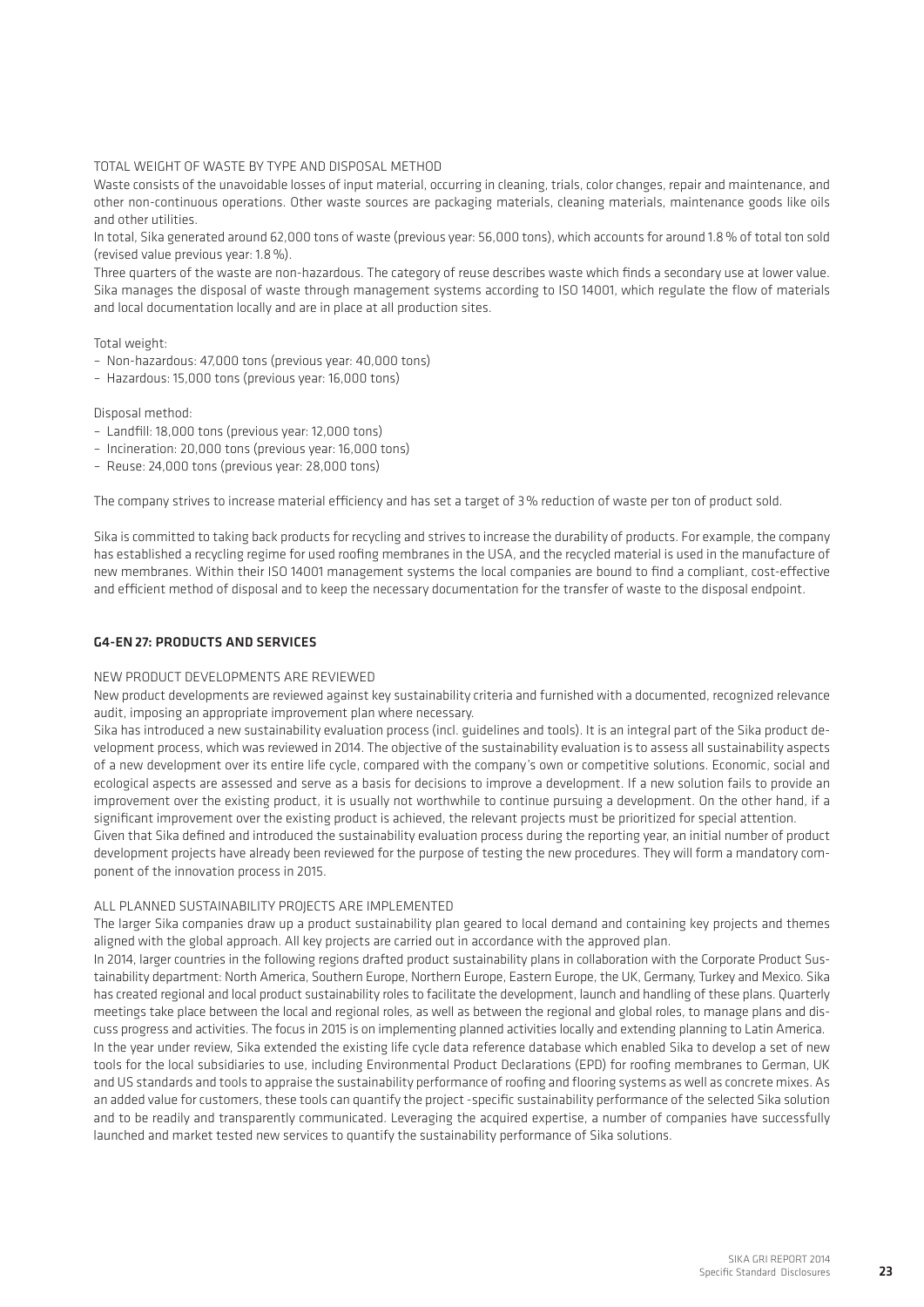#### G4-EN 29: COMPLIANCE

#### Fines and sanction

In 2014 Sika incurred no significant fines for non-compliance with environmental laws and regulations. Sika strives for full legal and regulatory compliance, which are the foundation of its business. Therefore, all producing subsidiaries have a process that helps them understand regulatory requirements and changes. These legal entities continuously entertain certified management systems according to ISO 9001 (Quality) and, in addition, to ISO 14001 (Environment), in some cases according to OHSAS 18000 (Health & Safety) and ISO 50001 (Energy efficiency).

Most of Sika's subsidiaries work together with external advisors to stay informed about regulatory changes. The management systems according to ISO 14001 and OHSAS 18001 require companies to follow up on new legislation and implement legal requirements accordingly. Legal and internal audits screen the subsidiaries for business conduct. The General Managers are obliged to strictly adhere to applicable legislation and to supervise the subsidiary accordingly. Sika implements an Internal Control System according to Swiss public company law in all its subsidiaries to ensure adherence to these standards.

#### social

#### G4-LA 6: OCCUPATIONAL HEALTH AND SAFETY

In 2014 Sika had a lost time rate of 11 accidents / 1,000 employees (previous year: 12).

In the reporting year the company reported 193 accidents (> 1 day of absence from work) compared to 217 in the previous year. Of these, the EMEA region accounted for 124, North America for 10, Latin America for 42, and APAC for 17.

The rate includes temporary labor not on Sika's payroll. Sika excludes construction project work from the accident reporting.

Sika experienced 21 contractor accidents on its premises (previous year: 12).

As accident data from the subsidiary is processed anonymously, it is not possible to give a breakdown by gender at Group level. 21 legal entities, including their headquarters, are certified according to OHSAS 18001.

In addition 21 operational units (plants, warehouses and technology centers) are certified individually according to OHSAS Certification 18001. The status of the legal entities can be found in Sika's Annual Report.

#### G4-LA 9: TRAINING AND EDUCATION

With approximately 17,000 employees globally, Sika regards training and education as an important instrument in retaining and grooming its workforce. The company is proud of a large share of long-time associates and recognizes the need to keep these valued associates up to date regarding their relevant knowledge and abilities.

Sika therefore maintains a broad range of internal and external training programs and its own training academies, e.g. for operations, sales and marketing, and technical faculties. Sika collaborates with universities to gain access to up-to-date knowledge. In 2014 we continued our cooperation with IMD business school where we trained our talents with potential to take over Senior Management positions.

Sika has no explicit Group target with regard to training and education but strives to offer every Sika employee > 10 hours of training per year, and a fully-fledged training seminar for managers.

The total number of training hours reported by the local companies amounted to around 11 hours per employee on average, the same as the year before. As training data from the subsidiaries are processed anonymously, Sika does not provide a breakdown by gender at Group level yet.

#### G4-LA 12: DIVERSITY AND EQUAL OPPORTUNITY

Composition of governance bodies The composition of the Board of Directors: Out of 9 members 1 is female (11%). Regarding the age group all members are over 50 years old.

#### Employee categories

The breakdown of employees per employee category, the internal promotion and leased labor number is given under G4-10: Employees.

#### G4-HR 9: HUMAN RIGHTS REVIEWS AND/OR IMPACT ASSESSMENTS

Human rights are part of the Code of Conduct and the Policies and Principles of the company. The General Managers are obligated to strictly adhere to legal practices and to supervise the subsidiary accordingly. Also, they are responsible for taking preventative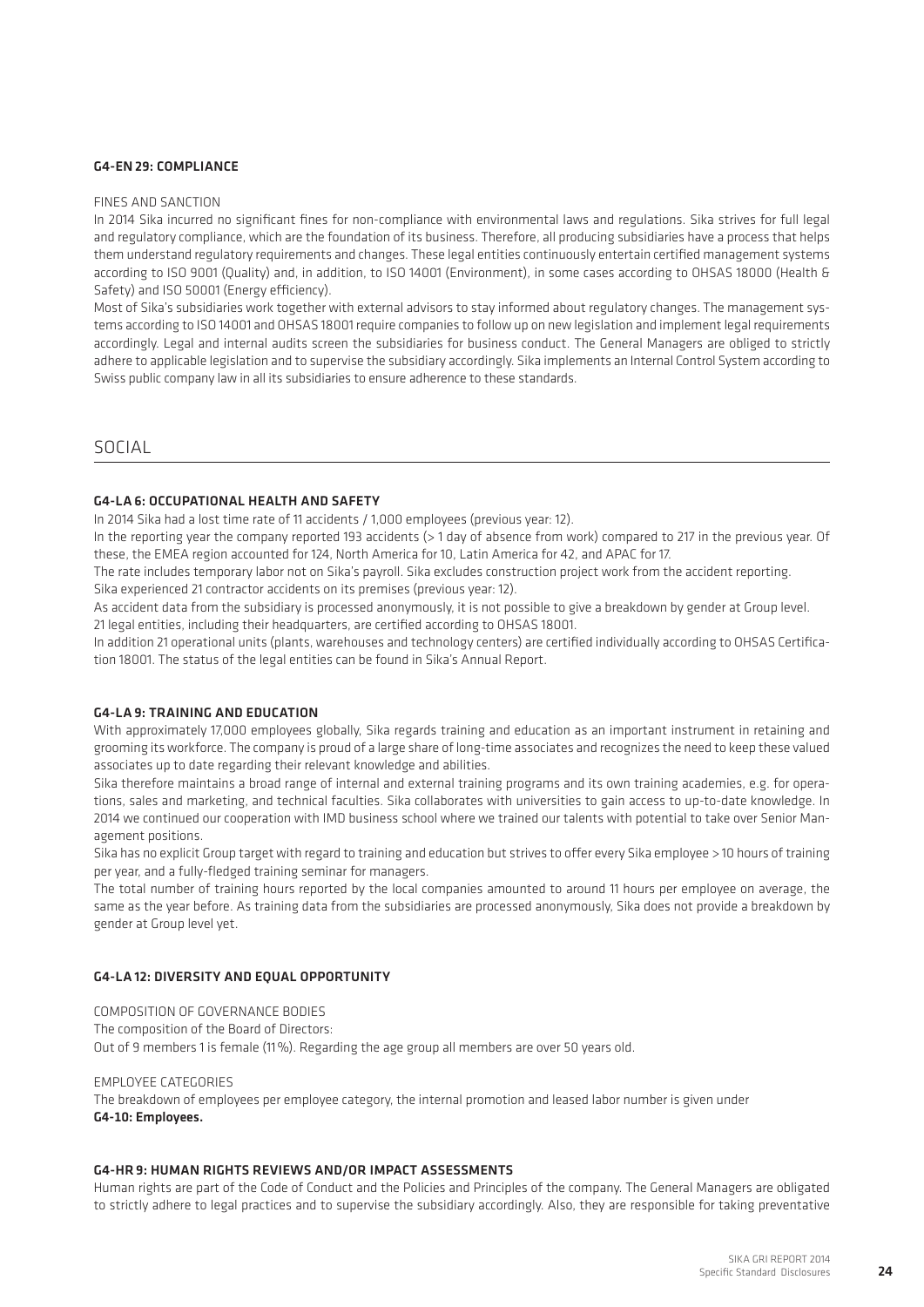action. Human rights reviews are included in the internal audit program and the legal audits which are performed regularly in subsidiaries. Around 20 internal audits and 10 legal audits are performed annually, corresponding to around 20% of Sika's subsidiaries. This is a preliminary report based on the supervision principles outlined above.

In 2014, Sika integrated the review into all its auditing activities for Quality and EHS to extend quantitative coverage of this indicator. In addition, Sika is confident that all companies adhere to the human rights charter as set out in the Code of Conduct. The audit scope regarding Human Rights includes following topics:

How does the organisation effectively:

- Assure the protection of human rights?
- Assure the elimination of forced and child labor?
- Avoid the discrimination in respect of employment and occupation?
- Assure a precautionary approach to environmental responsibility and development of sustainable solutions?
- Assure the elimination of corruption in all its forms? Is a anti-corruption policy implemented and how is it controlled?

#### G4-HR 10: SCREENED SUPPLIERS

New suppliers are contacted and screened for their quality and EHS systems and their general business conduct through self-evaluation and an on-site visit procedure. The Supplier Code of Conduct has to be signed by every new supplier or at contract renewal. This is a preliminary report based on the screening and contractual method laid out above.

Sika defined a new Group-wide process in the reporting year that maps out the main sustainability principles (economic, social, environmental) for vendor qualification and evaluation. The multi-stage vendor qualification process has three central elements: It requires all suppliers to sign the Supplier Code of Conduct and to complete a self-assessment questionnaire. In unclear cases, the Purchasing department will follow up with audits before concluding a supply contract. In the year under review, a total of 40 suppliers in China and India were assessed according to the new vendor evaluation process. These procedures are designed to ensure compliance with international labor standards and prescribed quality, environment, safety and health criteria.

Sika will be implementing this new process globally in 2015, focusing in an initial phase on high-risk geographies of human rights violations and industries. However, as Sika applies a risk-based approach, companies reporting according to GRI on human rights criteria, and signatories of the UN Global Compact and the OECD Guidelines for multinational companies will not necessarily be screened.

#### G4-SO 1: LOCAL COMMUNITIES

Sika employs nearly 17,000 employees in more than 90 countries around the world. Through its local activities, Sika contributes directly to the economic and social development of the local communities by providing secure and safe workplaces, transferring knowledge through ongoing training activities to its local employees and introducing new technologies in the building sector, improving the quality of local housing and infrastructure. Sika's economic impact on local communities is multiplied through its local sourcing structures.

Sika is committed to promoting on-the-ground self-help. When supporting projects via the Romuald Burkard Foundation, the local Sika companies are required to put forward specific aid applications and, together with local partners, to supervise the projects on site until completion.

In 2014 Sika supported 67 projects in 2014 (previous year: 52 projects), a year-on-year increase of 29%. About 20% of all Sika subsidiaries are running social and/or community projects.

#### G4-SO 5, 7: ETHICS, SPECIFICALLY ANTI-CORRUPTION AND COMPLIANCE

Integrity and ethical conduct have always been an inherent part of Sika's culture. Already in its earliest version in the 1970's, Sika Philosophy and Policies stated that "we apply high ethical standards to our work."

Ethical conduct is one of the cornerstones on which Sika's excellent reputation is built. Sika's customers count on it, but also other stakeholders, most notably Sika's shareholders and all personnel working for Sika. Therefore there is no room for negotiation or interpretation when it comes to following Sika's rules on integrity and ethics.

In 2013 the Board updated Sika's internal rule and adopted Sika's Code of Conduct. This Code of Conduct is an evolution of the principles and rules which have been strictly followed in Sika for years. Sika will continue this tradition and reinforce its highly ethical culture. Compliance with this Code of Conduct is the personal responsibility of all people working for Sika, no matter where they work and what their function is.

Compliance with these rules is ensured through e-learning tools, personal training sessions and various audits, managed by Group Management and the Compliance function. Investigations are launched into all cases of suspected misconduct. Confirmed violations are sanctioned and can lead to dismissal. In the reporting period Sika recorded no public allegation or sanctions of violations of its ethics rules.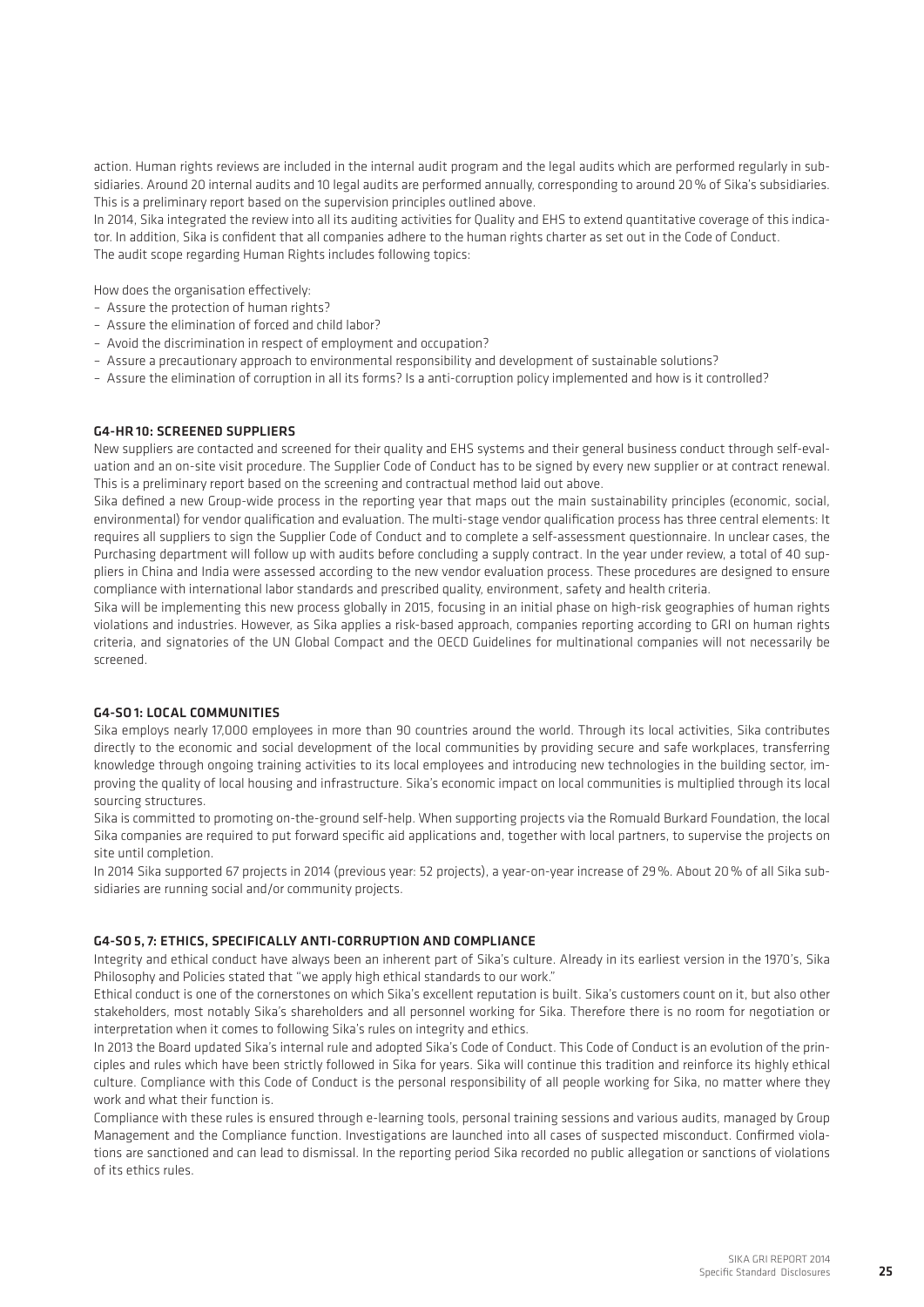#### G4-PR 1: CUSTOMER HEALTH & SAFETY

Sika evaluates all raw materials, intermediate and finished goods for their health and safety impacts during transport, storage, production, distribution and use. The company maintains a comprehensive Product Stewardship process and network, including a database for impact assessments, toxicological evaluations and product registration, classification and labelling. Sika therefore considers all of its significant product categories to be assessed for health and safety impacts and for improvements.

This results in steady product improvement, e.g. through reduction of solvent content across Sika's flooring product lines, elimination of critical chemicals from sealants and adhesives, and development of less critical hardeners for adhesives. Sika limits and regulates the use of raw materials with critical toxicological properties through an expert team.

The company strives to improve and reduce health and safety impacts continuously by:

- Internal work procedures for all hazardous materials
- Informing and educating product users through safety data and worker protection requirements
- Reducing hazardous chemicals, solvents, volatiles, reactive components where possible
- Application devices for safe, contact-free application

#### G4-PR 5: PRODUCT AND SERVICE LABELING

Sika evaluates customer satisfaction in surveys on local level. An overarching reporting system will not been established due to the local nature of customer satisfaction surveys.

Sika country organizations conduct surveys within their local customer base, language and with respect to the local offerings. In 2014 various customer surveys were conducted in Sika country organizations.

Findings regarding customer service improvement potential can be generalized and exemplified as follows:

- More direct contact with customer
- Better delivery times
- Product availability on stock

Customer surveys also reflect specific positive attributes when compared to the market. Examples for high performance ratings can be generalized as follows:

- Reliable organisation; company and product certifications according to management and product standards
- Depth of product offering
- Product quality and brand image
- Professionalism and responsiveness
- Order handling

Sika strives to closely monitor customer reaction and feedback and improve the service level locally, based on the individual results in the country. We do not disclose the results of our surveys as this is competitive information.

#### G4-PR 9: COMPLIANCE

Sika recorded no significant fines for non-compliance with laws and regulations concerning the provision and use of products and services.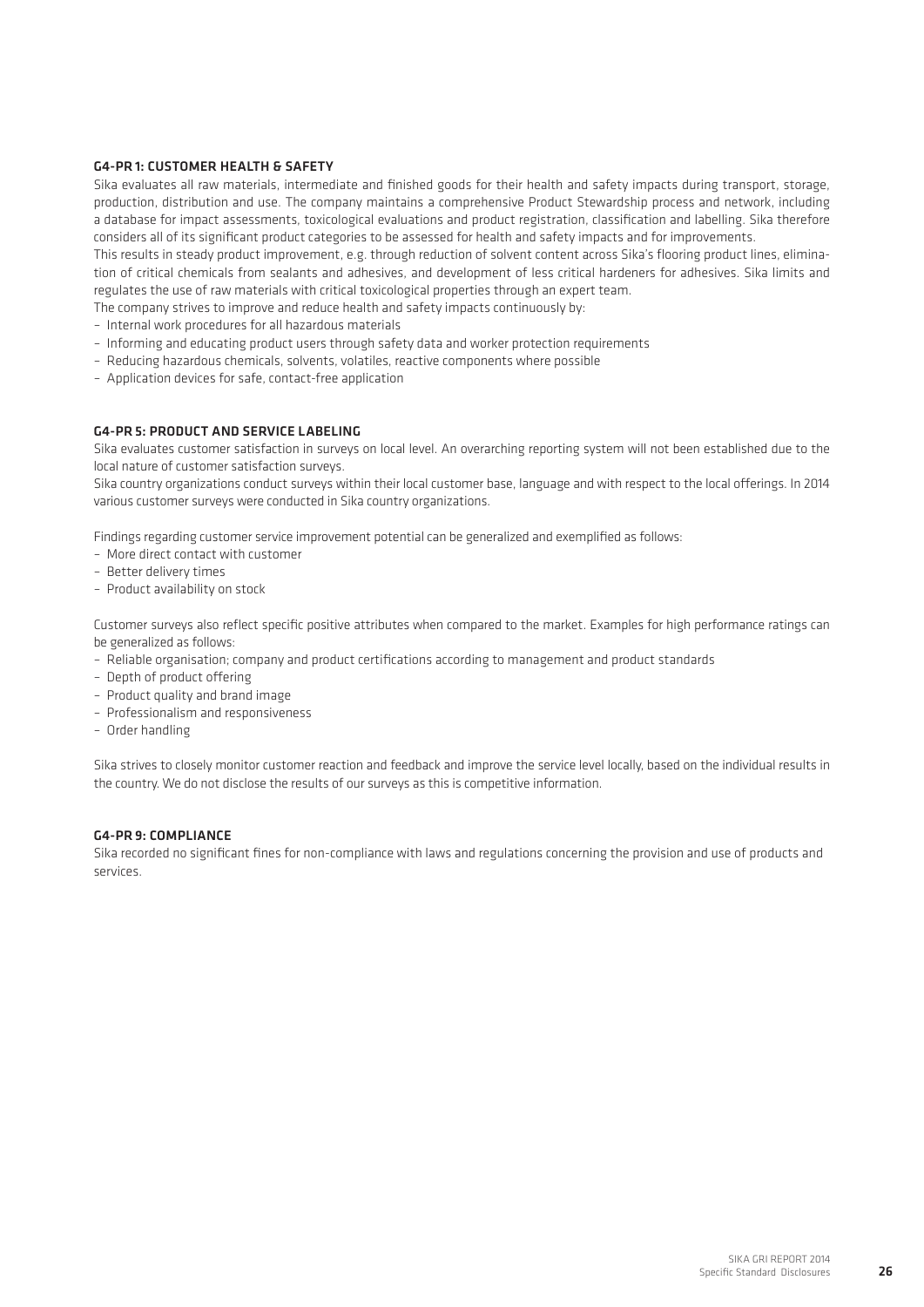# Disclosure ON MANAGEMENT Approach

- 
- -
	-
-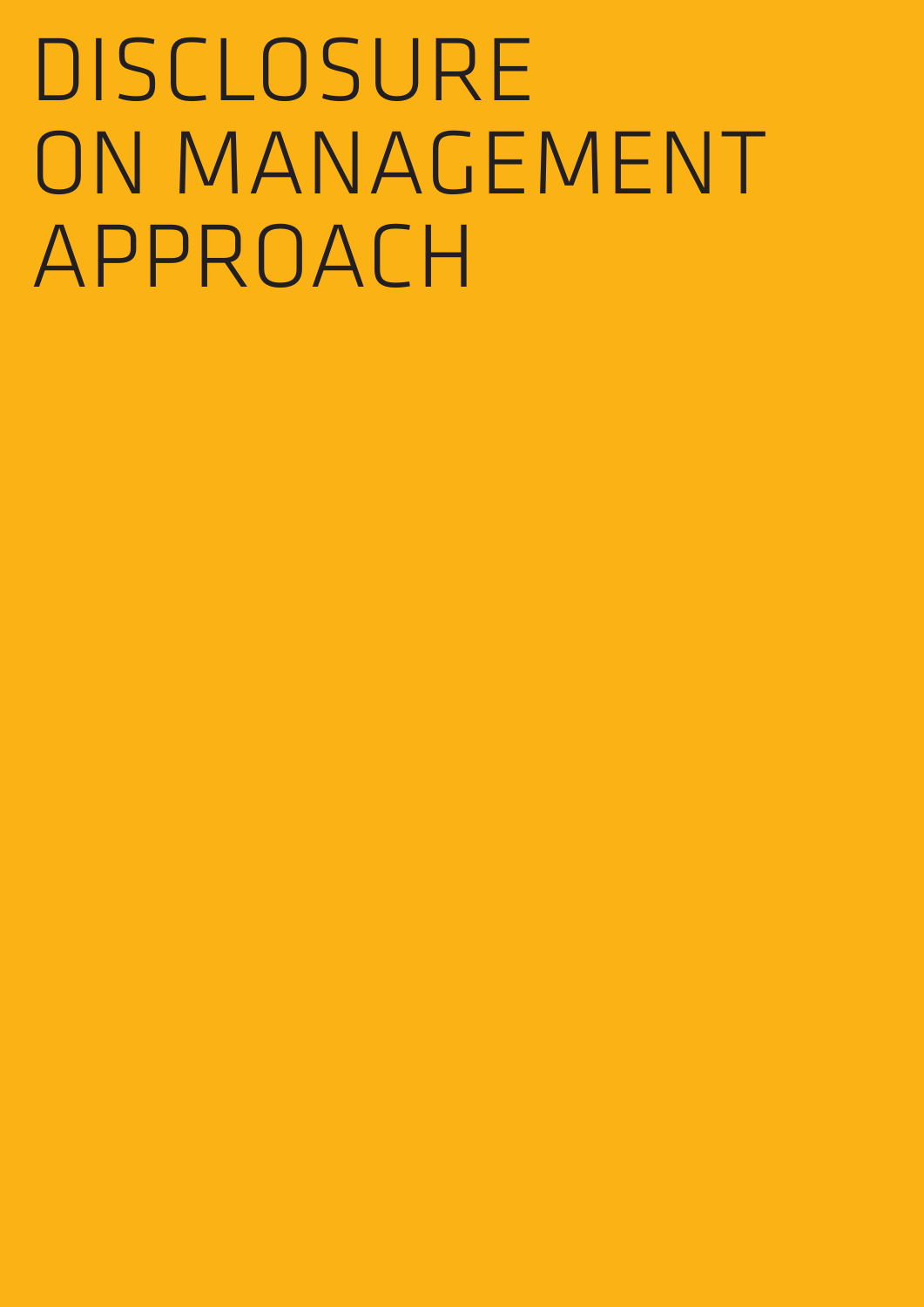#### ECONOMIC PERFORMANCE Economic Performance

#### Economic Performance

#### WHY IS ECONOMIC PERFORMANCE A MATERIAL ASPECT FOR SIKA?

Financial solidity and long-term profitability ensure that Sika remains a reliable and value-adding partner for all its stakeholders now and in the future, and they represent important cornerstones to maintain global technology leadership and market penetration from design and construction to refurbishment.

By evaluating economic impacts, risks and opportunities deriving from investments in assets and innovation, Sika strives to focus on the most promising opportunities that deliver optimized value for its customers, in the form of durable solutions, and create returns that benefit shareholders.

Further, economic health enables Sika to share value created with its various stakeholders, be a reliable employer, an attractive long-term investment opportunity, a responsible taxpayer and a good corporate citizen, helping communities to flourish. Eventually, economic value creation simultaneously helps improve the economic, environmental and social conditions of Sika and its stakeholders and is therefore an aspect of high importance.

#### HOW DOES SIKA MANAGE ECONOMIC PERFORMANCE?

Sika's management approach for economic performance is intended to enhance positive impacts for its stakeholders.

The management of economic performance on group and local level is directed by the company's overall strategic outline. Further guidance and requirements derive from and have been translated into short-, medium- and long-term financial goals and targets for the Group and local entities.

One important cornerstone of Sika's management of economic performance is transparency. Sika reports and discloses its financial statements in accordance with international financial reporting standards (IFRS) and adheres internally to similar stringent accounting standards for its monthly reporting to management.

The management approach for economic performance within Sika includes the following components:

- Commitment: Sika's success directly benefits all stakeholders.
- Building Trust: The Sika Growth Model ensures the long-term success and the profitable growth of our company.

#### GOALS AND TARGETS

Sika has defined financial targets that are tailored to the Group's strategy of growth. These targets include net sales growth, profit, cash flow and return on capital employed.

Sika's 5-year target plan at group level for 2014–2018 includes the following target for profitability, which enables the company to distribute economic value: Net Profit  $> 6\%$  = sustainable profitability (Baseline 2013).

#### RESPONSIBILITIES

Overall responsibility with regards to financial performance at group level remains with the Group CFO, CEO and the Board of Directors.

Since Sika's international expansion first began, Sika has organized its global activities by country. The national units were later consolidated into Regions with higher-level management functions. The heads of the Regions are members of the Group Management. The regional and national management teams bear full profit and loss responsibility, and – based on the Group strategy – set country-specific growth and sustainability targets, and allocate resources.

#### EVALUATION OF MANAGEMENT APPROACH

Sika evaluates its management approach through a process steered by the Board of Directors. The company audits and publishes the results accordingly in the quarterly and annual reports.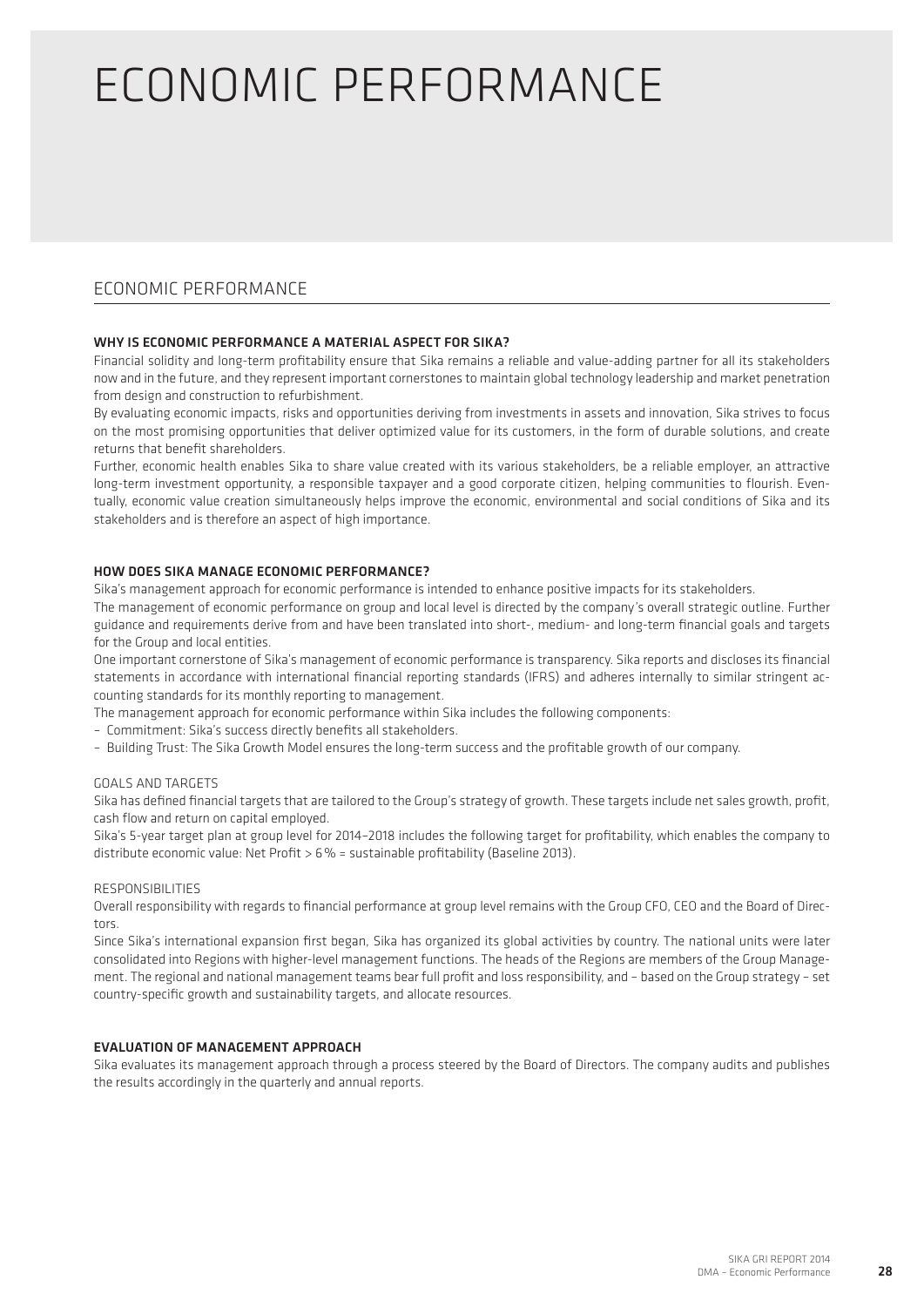#### ENVIRONMENTAL Environmental

#### **MATERIALS**

#### WHY IS MATERIAL CONSUMPTION A MATERIAL ASPECT FOR SIKA?

Sika converts raw materials to value added products and solutions relying mainly on non-renewable input materials. Direct materials are Sika's major cost factor corresponding to more than 40% of sales. Almost all materials used in production – e.g. for polyurethane adhesives, epoxy resins products, polymeric roofing and waterproofing membranes, cementitious mortars, polymer concrete admixtures – are based on crude oil or crude oil derivatives (downstream products), or require some amount of fuel for conversion. Sika is exposed to the price volatility of oil and raw materials from chemical conversion or natural provenience, like chalk, titan dioxide etc. Amplified by the industrialization of developing countries, global demand for material resources is expected to increase dramatically, leading to rising prices, price volatilities as well as supply uncertainties.

Apart from those raw materials, Sika uses several other resources as input materials for its products which are subject to local availability and constraints. In some regions even sand is a rare raw material. Besides ensuring security of supply, management and efficient use of input materials have become very important focus points for Sika.

But materials are not only an important aspect with regard to Sika's own operations and supply but also in relation to its customers, who also seek to become more resilient to supply chain disruptions and constraints.

Through investments in Sika's sustainable solutions, the company strives to reduce the resource consumption of its customers' downstream industries, like resource consumption in construction, vehicles or for the cement and concrete industry, where Sika solutions enable customers to increase the use of recycled input materials.

#### HOW DOES SIKA MANAGE MATERIALS?

Sika's management approach is twofold, primarily mitigating risks from supply chain disruptions and price volatility on its production and financial performance and secondly, providing sustainable, value-added solutions to its customers. The management approach for materials within Sika includes the following components:

#### **COMMITMENTS**

Sika strives for an efficient use of input materials, to develop resource-efficient products and to improve the existing portfolio accordingly.

#### Goals and targets

Sika's goal is to assess all new product developments for their sustainability characteristics, using a systematic and comprehensive internal standardized methodology. As a result, these projects are geared towards higher inherent sustainability profile in raw material consumption, production, marketing, use phase and disposal/recycling, transforming also Sika's own manufacturingprocesses, supporting greater efficiency of Sika's operations and less dependency on raw materials.

#### Responsibilities

The responsibility with regard to material management is split between technology and the supply chain. While technology creates better conversion methods or less material-intensive products and solutions, the supply chain influences conversion efficiency and waste reduction. Efficiency targets have been set for both functions.

#### Supply Chain Management

The responsibility for securing supply and minimizing the exposure to price volatilities lies with Sika Global Procurement, which is responsible for the worldwide, reliable and on-time supply of raw materials. The ultimate responsibility lies with the CEO.

#### Policies

- Vision and Mission of Procurement
- Innovation Strategy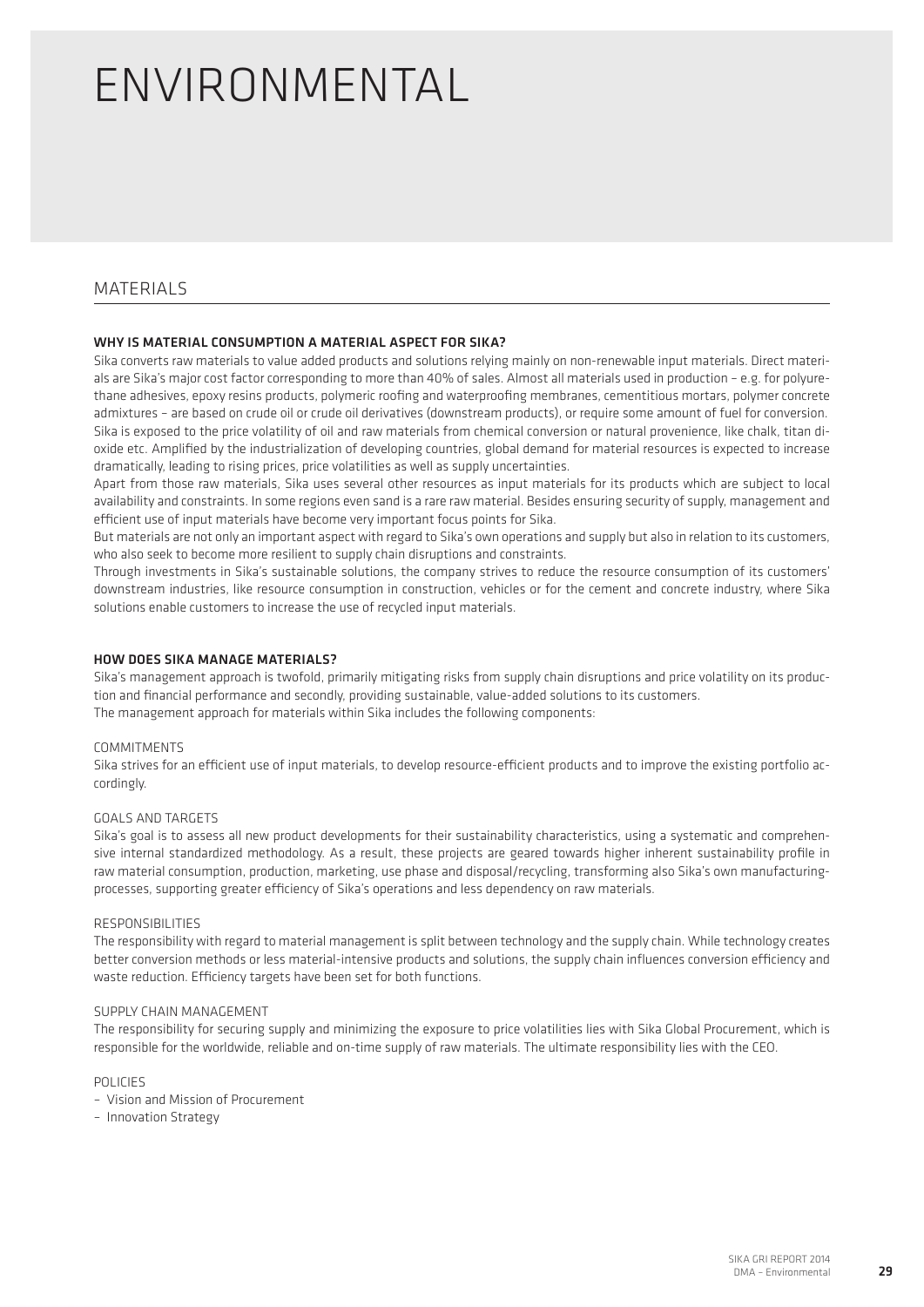#### SPECIFIC ACTIONS

- Life Cycle Assessment (LCA): Sika sets out to undertake objective, transparent and comparative assessments of the sustainability of its products – not only in manufacturing, but throughout their life cycle, following internationally recognized standards. These analyses may pinpoint necessary improvements for existing products. They may also deliver important insights into resource management (raw materials, energy, water and waste), production processes or application efficiency and thereby promote innovation and optimize the development of new products and systems.
- Risk Management: The objective of risk management at Sika is to secure the supply of materials in all market situations in the required consistent quality at competitive conditions. A structured and systematic recording and rating process for relevant risks is implemented in order to enable early identification of critical materials and/or suppliers by the systematic analysis and implementation of measures based on a clear classification of potential risks.
- Sustainable Solutions: Sika seeks to enhance the outstanding and widely appreciated utility of its products by optimizing their sustainability profile, and thus to create added value for its customers and contribute to sustainable development.

#### SIKA SOLUTIONS FOR RESOURCE EFFICIENCY

Extensive project case studies from around the globe detailing how Sika succeeded in material efficiency can be found at www.sika.com/sustainability

#### EVALUATION OF MANAGEMENT APPROACH

Sika evaluates its management approach through:

- Monitoring: Sika measures its material use on a regular basis. Material use is reported quarterly to the Environment, Health & Safety department where results are followed up and management approaches adapted accordingly.
- **Evaluation of results from LCA:** Sika carries out life-cycle assessments (LCA) during the product development process. These serve to quantify energy demand, resource efficiency, greenhouse gas emissions or water demand during each phase of a product's life cycle and measure the associated possible impacts on the environment.
- Benchmarking: The procurement and technology organization screens Sika's supplier base and the market in general for alternative or more efficient raw materials.
- Technology comparison: Based on the life cycle approach for raw materials, Sika compares the effectiveness and efficiency of competing technologies to Sika's existing technology base.

Furthermore, Sika evaluates its management approach by target setting, achieving or missing the targets and measuring the effectiveness of the approach. The management approach has been reviewed and has been proven to be effective.

#### Energy and emissions

#### WHY ARE ENERGY AND EMISSIONS MATERIAL ASPECTS FOR SIKA?

Sika's energy consumption is to a large extent based on non-renewable sources of energy, exposing Sika to price volatilities, supply and production uncertainties and increasing regulatory interventions related to climate change.

Although Sika's production itself is less energy-intensive than the supplier industry, specifically the chemical industry, Sika sees it as its responsibility to minimize its impact with regard to climate change by reducing its energy consumption. Sika believes that energy efficiency and mitigation of emissions is a major driver of its overall efficiency effort and additionally contributes to cost reductions.

Apart from its own operations Sika also contributes to the reduction of energy consumption through its products and systems, by providing sustainable solutions for the construction and transportation industries, i.e. to improve the energy efficiency of buildings and to build lighter cars. Energy is a relevant factor throughout the value chains of both industries. Especially in the cement industry energy consumption and secondary fuels play a large role in production processes.

Sika products can contribute considerably to savings in cement production. Energy for conversion processes is also a very important input parameter as a supplier of raw materials in the chemical industry. Sika's sustainable solutions contribute to the reduction of energy use in these sectors. (See "Specific Actions")

#### HOW DOES SIKA MANAGE ENERGY AND EMISSIONS?

On the one hand, Sika's management approach is aiming at reducing energy consumption and resulting CO<sub>2</sub> emissions from Sika's own operations. On the other hand, Sika is constantly improving its products and systems to reduce energy consumption and resulting  $CO<sub>2</sub>$  emissions in the application and use phase and production processes of its customers.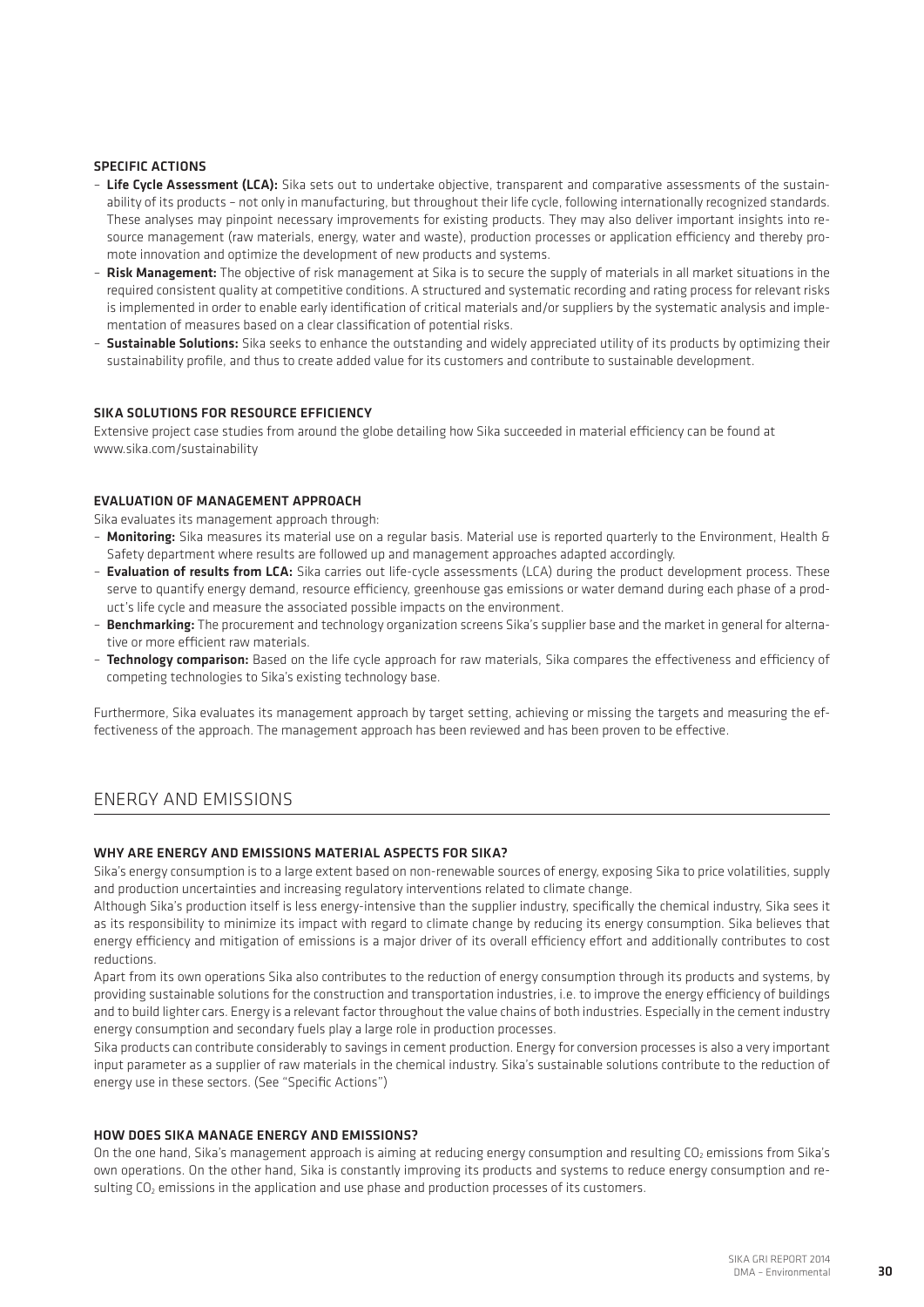#### COMMITMENTS

Sika manages limited resources and reduces energy consumption. The company is committed to increasing the energy efficiency of its own operations and contributing to the reduction of energy use in its customers' production processes as well as to energy savings during the installation and use phase of its products and systems.

#### Goals and targets

Sika's 5-year target plan for 2014–2018 includes the following target for energy consumption:

– Minus 3% rate, per ton

#### Responsibilities

Energy efficiency of Sika's operations is the responsibility of the regional management reporting to the CEO. At local level operations are responsible for helping to reach Sika's targets with regard to energy efficiency and for setting and achieving local targets accordingly.

#### SPECIFIC ACTIONS

- Life Cycle Assessment (LCA): Sika sets out to undertake objective, transparent and comparative assessments of the sustainability of its products – not only in manufacturing, but throughout their life cycle in accordance with internationally recognized standards. These analyses may pinpoint necessary improvements for existing products. They may also deliver important insights into resource management (raw materials, energy, water and waste), production processes or application efficiency and thereby promote innovation and optimize the development of new products and systems.
- **Energy management system according to ISO 50001:** As a start, some Sika entities are in the process of building energy management systems according to ISO 50001, which allow for continuous improvements in energy efficiency. Sika Germany, which accounts for around 6% of personnel headcount is certified to ISO 50001.
- Sustainable solutions: Sika seeks to enhance the outstanding and widely appreciated usefulness of its products by optimizing their sustainability profile, and thus to create added value for its customers.

#### Sika solutions for energy efficiency and climate protection

Extensive project case studies from around the globe detailing how Sika succeeded in energy efficiency and climate protection can be found at www.sika.com/sustainability

#### EVALUATION OF MANAGEMENT APPROACH

Sika evaluates its management approach through:

- Monitoring: Sika measures its energy use on a regular basis. Energy use is reported quarterly to the internal Environment, Health & Safety department where results are followed up and management approaches adapted accordingly.
- Evaluation of results from LCA: Sika carries out life-cycle assessments (LCA) during the product development process. These serve to quantify energy demand, resource efficiency, greenhouse gas emissions or water demand during each phase of a product's life cycle and measure the associated possible impacts on the environment.
- Evaluation of Results from energy management system ISO 50001: The entities participate in the energy management systems according to ISO 50001, allowing for continuous improvement in efficiency by evaluating and acting upon the outcome from the certifications. Sika reviews all audit results to improve the management approach and integrates improvements.
- Benchmarking: Sika started to compare the energy consumption per product unit internally through factory reporting and to benchmark with other similar companies.
- Internal reports: The company developed a report for the production facilities on energy efficiency and consumption in 2014.

Furthermore, Sika evaluates its management approach by target setting, achieving or missing the targets and measuring the effectiveness of the approach. The management approach has been reviewed and has been proven to be effective.

#### RESULTS OF EVALUATION

- EN 3 Energy consumption within the organization
- EN 15 Direct greenhouse gas (GHG) emissions (Scope 1)
- EN 16 Energy indirect greenhouse gas (GHG) emissions (Scope 2)

By reducing relative energy consumption per production unit (ton) over the past three years, Sika has also slightly reduced the carbon footprint of Sika's operations. However, the footprint strongly depends on the energy mix the local company is forced to choose, given the local supply options. Electricity usually increases the overall footprint due to conversion and grid losses.

Sika uses the official conversion factors according to the Carbon Disclosure Project, which are national mean values. In some cases,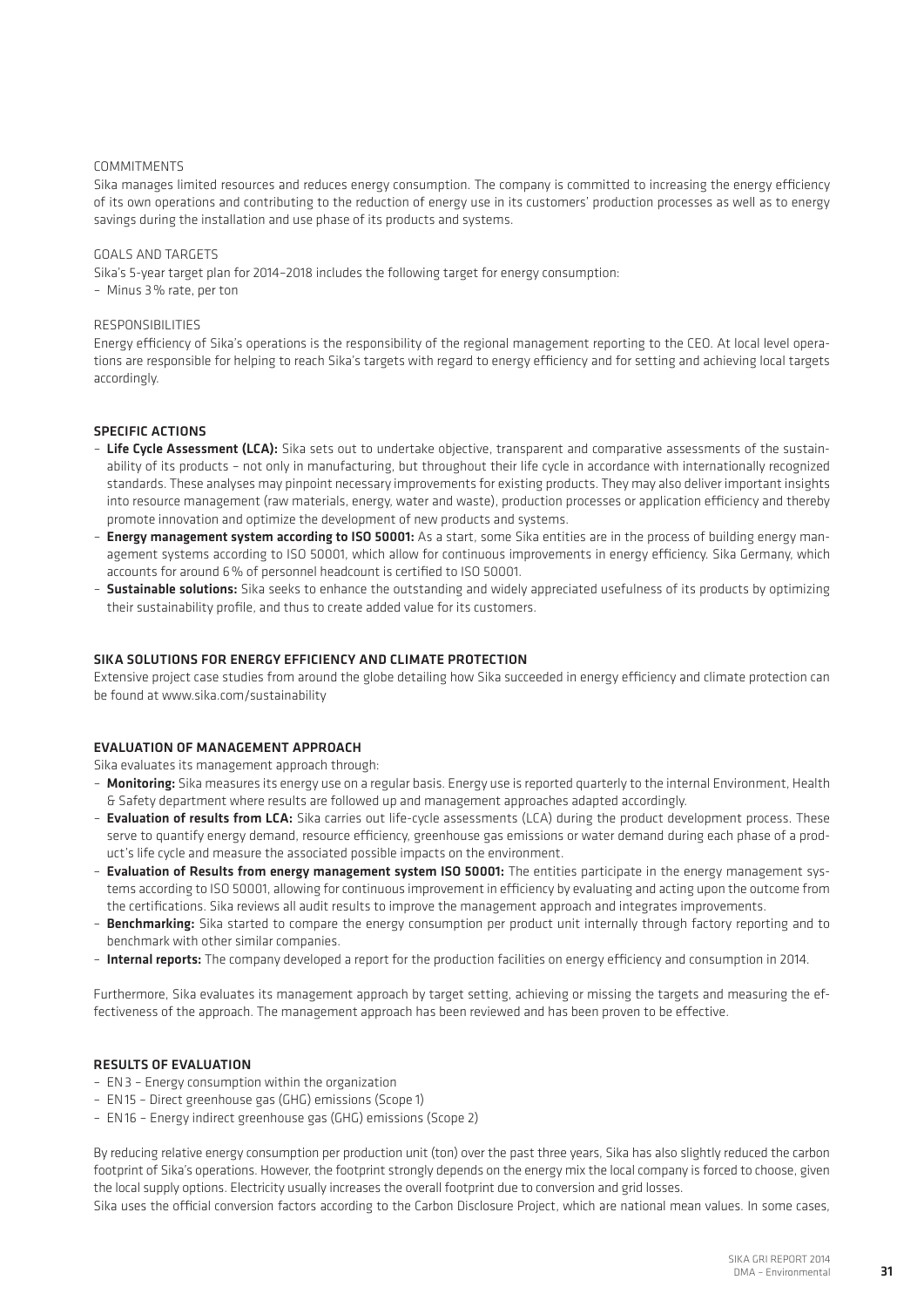e.g. in Germany, Sika sources electricity based on hydropower contracts, and this results in a much lower carbon footprint compared to national mean values. The renewable portions are deducted before calculating the scope of the CO<sub>2</sub> footprint from purchased electricity.

#### **WATER**

#### WHY IS WATER A MATERIAL ASPECT FOR SIKA?

Water is a crucial input factor for Sika's production, and water quality and scarcity are important issues for Sika in water-stressed regions and geographies. This is in particular the case for production facilities in certain areas of the Middle East, Latin America, South East Asia and Australia.

Increasing water scarcity in many regions of this world is a potential threat to business growth and expansion. Especially in regions where freshwater is scarce, businesses may be exposed to water shortages, decline in water quality, water price volatility and reputational issues.

The impact of Sika's operations on water is mainly due to the use of water in its production processes and buildings. Water is used for cooling, process water, sanitary water, and product water.

A key attribute of many products of Sika's is water proofing. Through the application of its products, therefore, Sika has an impact on reducing water loss and increasing water quality, for example in drinking water reservoirs. Additionally, Sika offers its customers solutions which reduce the water input in cement production by up to 15%, applying standard production procedures.

#### HOW DOES SIKA MANAGE WATER?

Sika's management approach is aiming at reducing water consumption in its own operations and at constantly improving its products to increase their contribution to save water.

The management approach for water within Sika includes the following components:

#### **COMMITMENTS**

Sika is committed to reducing the amount of water used by its own operations and to contributing through its products to the reduction of water use and the increase of water quality.

#### Goals and targets

Sika's 5-year target plan for 2014–2018 includes the following target for water:

– Minus 3% rate, per ton

#### Responsibilities

Water efficiency in Sika's operations is the responsibility of the regional management reporting to the CEO. At the local level, the operations manager is responsible helping reach Sika's targets with regard to the reduction of water use and for setting and achieving local targets accordingly.

#### SPECIFIC ACTIONS

- Life Cycle Assessment (LCA): Sika sets out to undertake objective, transparent and comparative assessments of the sustainability of its products – not only in manufacturing, but throughout their life cycle in accordance with internationally recognized standards. These analyses may pinpoint necessary improvements for existing products. They may also deliver important insights into resource management (raw materials, energy, water and waste), production processes or application efficiency and thereby promote innovation and optimize the development of new products and systems.
- Environmental management system ISO 14001: Sika production facilities are certified to ISO 14001, which allows for continuous improvement in efficiency.
- Sustainable solutions: Sika seeks to enhance the outstanding and widely appreciated usefulness of its products by optimizing their sustainability profile, and thus to create added value for its customers.

#### Sika solutions for water efficiency and adequate clean water supply

Extensive project case studies from around the globe detailing how Sika succeeded in water efficiency can be found at www.sika.com/sustainability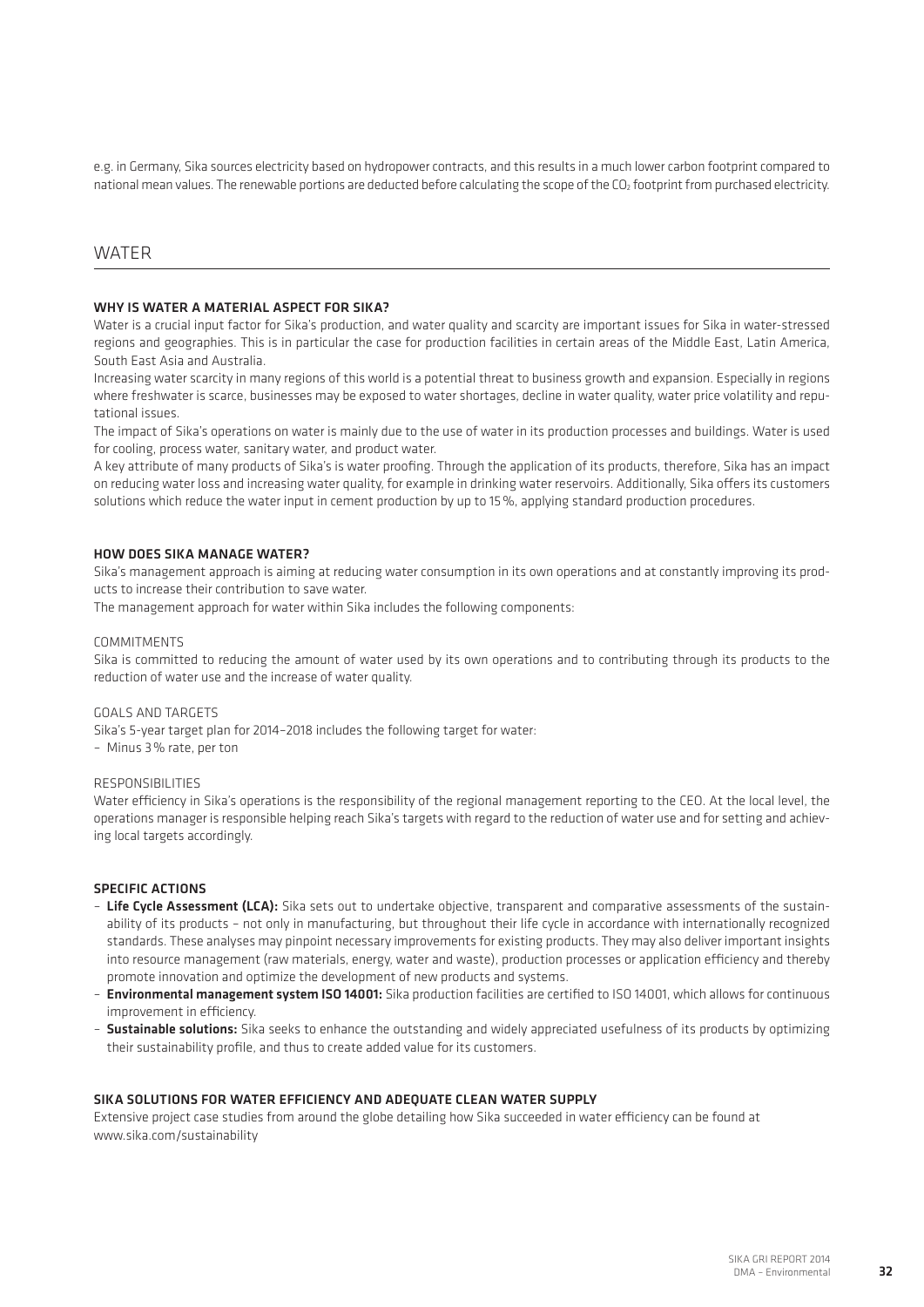#### EVALUATION OF MANAGEMENT APPROACH

Sika evaluates its management approach through:

- Monitoring: Sika measures its water use on a regular basis. Water use is reported quarterly to the internal Environment, Health & Safety department where results are followed up and management approaches adapted accordingly.
- Evaluation of results from LCA: Sika carries out life-cycle assessments (LCA) during the product development process. These serve to quantify energy demand, resource efficiency, greenhouse gas emissions or water demand during each phase of a product's life cycle and measure the associated possible impacts on the environment.
- Evaluation of results from environmental management system ISO 14001: Sika production facilities are certified to ISO 14001 and perform impact assessments, target setting and management reviews of the effectiveness of the management system with regard to water use.
- Benchmarking: Sika started to compare the water consumption per product unit internally through factory reporting and to benchmark with other similar companies.
- Internal reports: The company developed a report for the production facilities on water efficiency and consumption in 2014.

Furthermore, Sika evaluates its management approach by target setting, achieving or missing the targets and measuring the effectiveness of the approach. The management approach has been reviewed and has been proven to be effective.

#### Effluents and waste

#### WHY ARE EFFLUENTS AND WASTE MATERIAL ASPECTS FOR SIKA?

Since Sika is a chemical company, stakeholders and in particular communities bordering Sika's production sites have a great interest in how Sika manages waste and water discharge resulting from its production as they may be directly impacted through water pollution and the improper disposal of waste.

The waste resulting from Sika's production amounted to 62,000 tons in 2014, which represents around 2% of tons sold. The efficient use of input materials for production and the recycling of materials, resulting in a reduction of waste, is one of the key priorities for Sika.

Water discharge is strongly regulated by local authorities at the Sika locations, and Sika adheres to the standards set.

As a supplier of products to the construction and transportation industry, Sika also has an impact on the waste production of its customers, through packaging material and in the after-use phase of its products. Sika sees it as its responsibility to contribute to reducing the waste of its customers through better product durability and optimization of packaging material.

#### HOW DOES SIKA MANAGE EFFLUENTS AND WASTE?

Through its management approach, Sika seeks to reduce waste resulting from its production as well as its products and packaging. With regard to water discharge, Sika complies with national requirements. Sika manages the disposal of waste through management systems according to ISO 14001, which are in place at all production sites.

#### **COMMITMENTS**

Sika strives to increase input materials efficiency in its production processes. High efficiency production in this context means reducing and reusing production scrap, reducing and reusing packaging material and improving the packaging design, resulting in less material use and focusing on sustainable input materials.

Sika strives to reduce effluents by controlling and reducing water inputs. Locally, effluents are managed according to their constituents and parameters as permitted by the local authorities.

For waste Sika is committed to taking back products for recycling where possible and to increasing the durability of its products.

#### Goals and targets

Sika's 5-year target plan for 2014–2018 includes the following target for waste:

– Minus 3% rate, per ton

#### Responsibilities

Effluents/waste efficiency of Sika's operations are the responsibility of the regional management reporting to the CEO. At local level, the operations manager is responsible for helping reach Sika's targets with regard to waste reduction, for setting and achieving local targets accordingly and for the compliance with local requirements for effluents.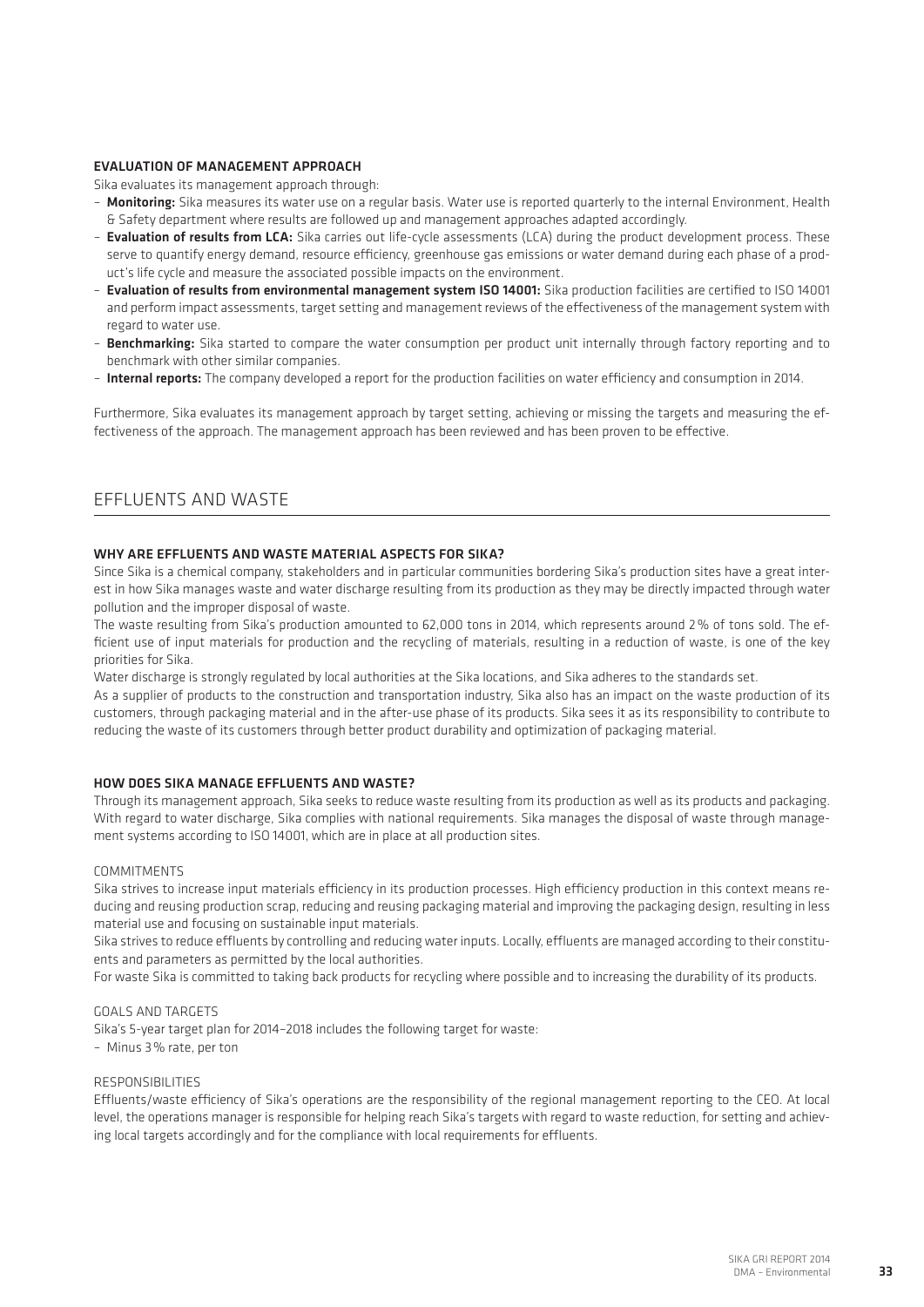#### SPECIFIC ACTIONS

- Life Cycle Assessment (LCA): Sika sets out to undertake objective, transparent and comparative assessments of the sustainability of its products and systems – not only in manufacture, but throughout their life cycle in accordance with internationally recognized standards. These analyses may pinpoint necessary improvements for existing products. They may also deliver important insights into resource management (raw materials, energy, water and waste) production processes or application efficiency and thereby promote innovation and optimize the development of new products and systems.
- Environmental management system ISO 14001: Sika production facilities are certified to ISO 14001, which allows for continuous improvement in efficiency.
- Sustainable solutions: Sika seeks to enhance the outstanding and widely appreciated usefulness of its products by optimizing their sustainability profile, and thus to create added value for its customers.

#### Sika solutions for resource efficiency include

Extensive project case studies from around the globe detailing how Sika succeeded in resource efficiency can be found at www.sika.com/sustainability

#### EVALUATION OF MANAGEMENT APPROACH

Sika evaluates its management approach through:

- Monitoring: Sika measures its effluents and waste on a regular basis. Water use is reported quarterly to the internal Environment, Health & Safety department where results are followed up and management approaches adapted accordingly.
- Evaluation of results from LCA: Sika carries out life-cycle assessments (LCA) during the product development process. These serve to quantify energy demand, resource efficiency, greenhouse gas emissions or water demand during each phase of a product's life cycle and measure the associated possible impacts on the environment.
- Evaluation of results from environmental management system ISO 14001: Sika production facilities are certified to ISO 14001 and perform impact assessments, target setting and management reviews of the effectiveness of the management system with regard to effluents and waste.
- Benchmarking: Sika started to compare the waste generation per product unit internally through factory reporting and to benchmark with other similar companies.
- Internal reports: The company developed a report for the production facilities on material efficiency and consumption in 2014.

The conclusion of the evaluation showed that even if it was a key priority Sika did not achieve the intended reduction in waste and material efficiency. Programs to reduce waste typically involve process changes which cannot be implemented in a short period. Sika will enhance the efforts in the coming year to achieve the 5 year strategic target.

#### Products and services

#### WHY ARE PRODUCTS AND SERVICES A MATERIAL ASPECT FOR SIKA?

Sika is a provider of a wide range of products for specific target markets in the construction and transportation industry. Apart from the environmental impacts arising from production, Sika's strives to develop products that contribute to the reduction of environmental impacts throughout their use phase.

Sika regards sustainability as a business enabler and business driver, with growing relevance in the construction and transportation target markets. Sustainable solutions are seen as a value-creating concept and a differentiating factor from Sika's competitors. Sika creates value for its customers by designing, promoting, marketing and selling products and services that meet the market demand of efficient high performance solutions for sustainable construction. Sika aspires to improve existing and new products, systems and solutions by using life-cycle thinking.

Sika plays an active role in supporting its customers to tackle the big societal challenges of tomorrow (e.g. resource and energy efficiency, climate change, water efficiency, efficient infrastructure and urbanization) by pioneering a portfolio of sustainable products, systems and services. Therefore sustainable solutions are of the highest importance for Sika.

#### HOW DOES SIKA MANAGE PRODUCTS AND SERVICES?

Sika's management approach for products and services is intended to mitigate negative impacts over the entire life cycle of its products and to enhance positive benefits through its solutions during application and use.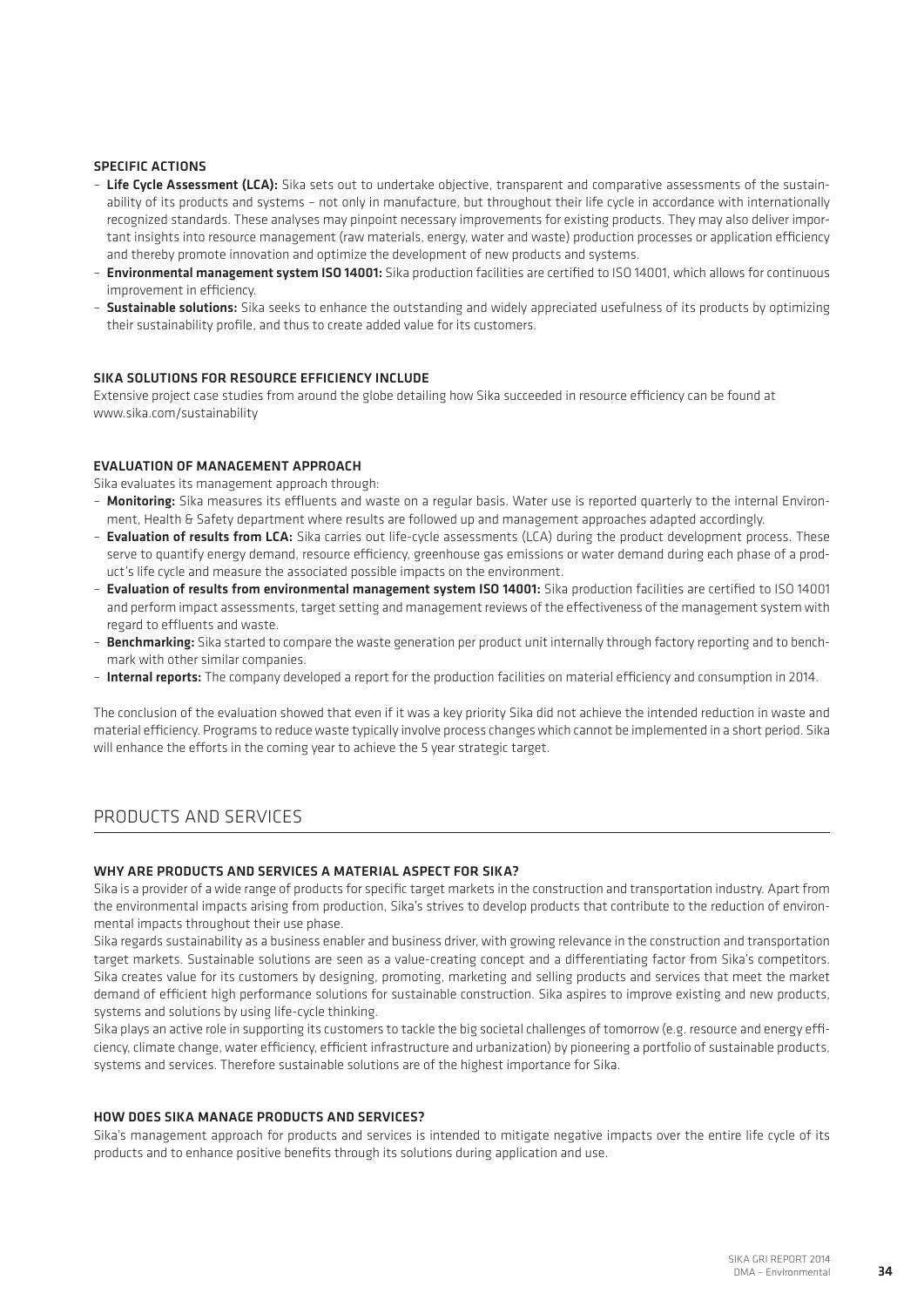#### **COMMITMENTS**

Sika is leading the industry by pioneering a portfolio of sustainable products, systems and services.

#### Goals and targets

Sika's 5-year target plan for 2014–2018 includes the following target for products, systems and services:

- New product developments are reviewed: New product developments are reviewed against key sustainability criteria and furnished with a documented, recognized relevance audit, imposing an appropriate improvement plan where necessary.
- All planned sustainability projects are implemented: The larger Sika companies draw up a product sustainability plan geared to local demand and containing key projects and themes aligned with the global approach. All key projects are carried out in accordance with the approved plan.

#### **RESPONSIBILITIES**

#### Sustainable solutions:

- The development of sustainable solutions is mainly managed at group and regional level. New product development projects are driven by the Target Market Managers and the Technology Heads. The long- and mid-term technology and product development programs are geared to technology roadmaps governed by megatrends such as demographics, urbanization, globalization, scarce resources and health & safety.
- New product developments are screened systematically with regard to the sustainability implications (impacts, benefits) over its entire life cycle, compared with the company's own or competitive solutions. Economic, social and ecological aspects are assessed and serve as a basis for any decision to improve a development. The evaluation is based on a systematic and comprehensive internal standardized product sustainability methodology as an integral part of the innovation process in order to understand application and use phase effects and to optimize products and systems.
- Some 600 employees working at 20 global technology centers in Asia, America and Europe are engaged in the development and adaption of products and solutions to meet varying local conditions and market demands.
- The development and implementation of local product sustainability roadmaps is managed at the region/local level with the support of the Corporate Product Sustainability function. Regional and country product sustainability roles have been established to facilitate the implementation and roll-out of the roadmap elements. A global Product Sustainability Network covering Target Markets, Product Sustainability, Communications and R&D at the global and regional/area level is managing, leading and supporting the activities and projects across the organization and regions.

#### EVALUATION OF MANAGEMENT APPROACH

Sika evaluates its management approach through:

- Monitoring: Sika measures its development regarding sustainable solutions on a regular basis. Sustainable solution targets are followed up on a quarterly basis by the Corporate Product Sustainability group where results are followed up and management approaches adapted accordingly.
- Evaluation of results from LCA: Sika carries out Life Cycle Assessments (LCA) during the product development process. These serve to quantify energy demand, resource efficiency, greenhouse gas emissions or water demand during each phase of a product's life cycle and measure the associated possible impacts and benefits on the environment.
- Evaluation of screened product developments: All new product developments must be consistently screened for their sustainability implications, and actions must be defined as part of the product profile.

Furthermore, Sika evaluates its management approach by target setting, achieving or missing the targets and measuring the effectiveness of the approach. The management approach has been reviewed and has been proven to be effective.

#### Compliance

#### WHY IS COMPLIANCE A MATERIAL ASPECT FOR SIKA?

Compliance with local law and regulations including internal regulation such as the Code of Conduct is one of Sika's fundamental business principles and of paramount importance for the protection of Sika's brand and reputation. With Sika present in over 90 countries, changes in local legislation are an ongoing challenge for each company of the Group, which engages in constant monitoring of these developments.

Sika does not tolerate any non-compliance and has a strong compliance culture. For this reason it has a very low rate of serious compliance cases and fines. Alleged violations are carefully assessed and further investigated and, if confirmed, will have disciplinary consequences for the persons concerned (including dismissal where applicable), while reporting persons will be protected from retaliation. With around 25,000 active suppliers out of around 70,000 supply locations, Sika has a very broad and in many cases a local supplier base. Sika expects all its suppliers to comply with local laws and regulations and with the Supplier Code of Conduct.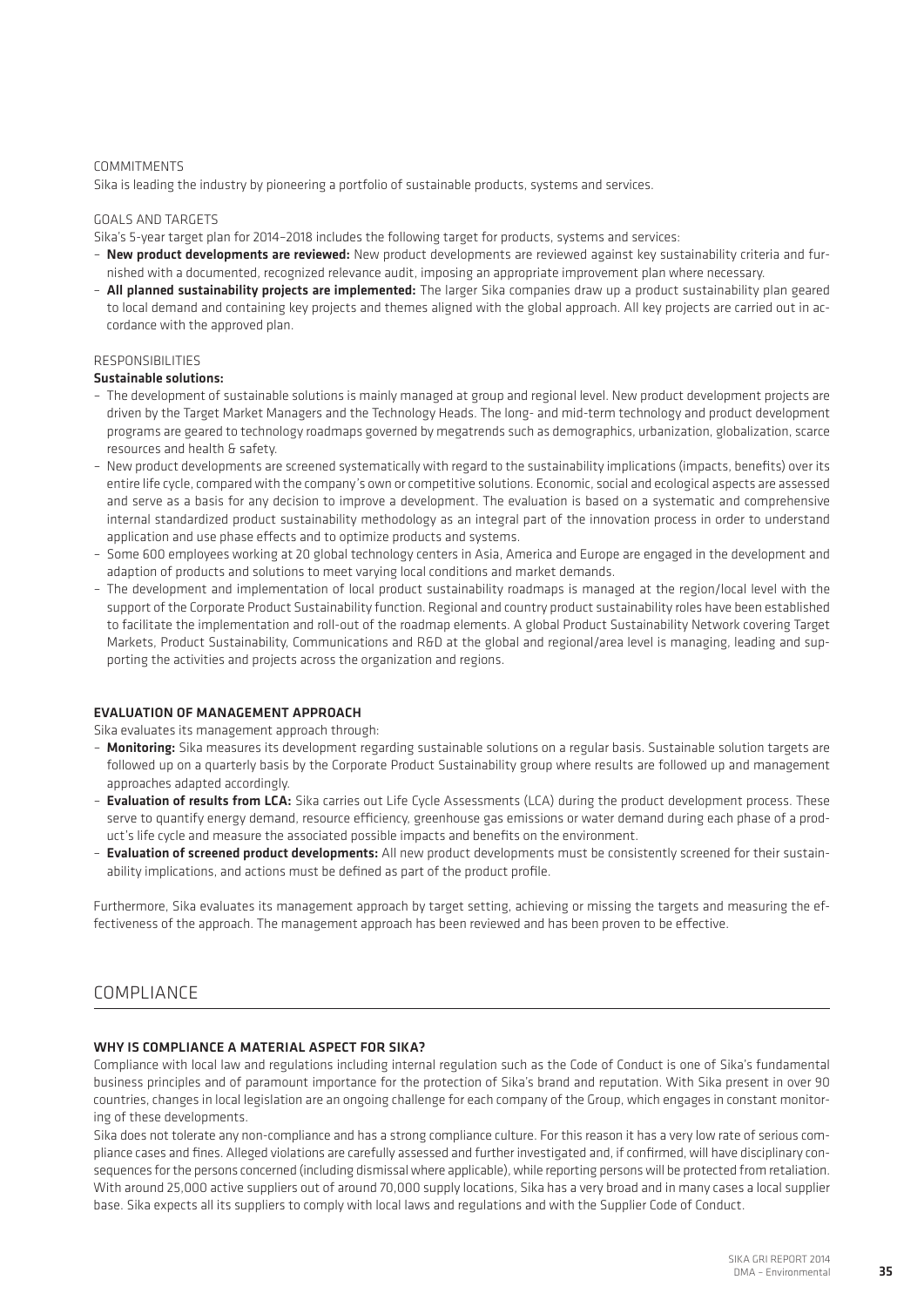#### HOW DOES SIKA MANAGE COMPLIANCE?

Sika's management approach with regard to compliance is intended to minimize to the possible extend the risk of non-compliance within its own operations and by its suppliers. The management approach for compliance includes the following components:

#### **COMMITMENTS**

Sika does not tolerate non-compliance of its own local companies and its suppliers.

#### COALS AND TARCETS

Sika strives for full compliance of all its subsidiaries.

#### RESPONSIBILITIES

The General Managers of each Sika entity are responsible for ensuring legal compliance in their area of responsibility. The same applies for product responsibility and labelling, as every Sika country organization is responsible for the products it sells in its territory.

#### POLICIES

- Code of Conduct
- Supplier Code of Conduct
- localized Gift & Entertainment Policies
- Procurement Manual

#### SPECIFIC ACTIONS

- Monitoring of local legislative update: Sika monitors the development of local legislation continuously through its participation in industry associations as well as through collaboration with consultants. The corporate management system as well as local management systems require regular law updates to ensure the actuality of all documents.
- Audits: The compliance with Sika's Code of Conduct is monitored through regular audits (around 100 audits of various types per year) and legal supervision of the local companies and General Managers by the regional managers, regional legal counsels, corporate internal audit, environment, health & safety audits, local audits etc.
- Compliance training: Personnel in all companies is regularly trained about the principles set forth in the Code of Conduct. Corporate functions regularly conduct trainings and audits on specific topics.

#### EVALUATION OF MANAGEMENT APPROACH

Sika evaluates its management approach through:

Results from audits: The systems according to ISO 9001, 14001 and OHSAS 18001 require a follow up on new legislation and implementation of legal requirements accordingly. For business conduct, legal and internal audit screen the subsidiaries. The General Managers are obliged to strictly adhere to applicable legislation and to supervise the subsidiary accordingly.

Sika has increased the management attention by appointing in October 2014 a Group Compliance Officer. The role will further define and develop a compliance management system tailored to Sika's business, organization and structure.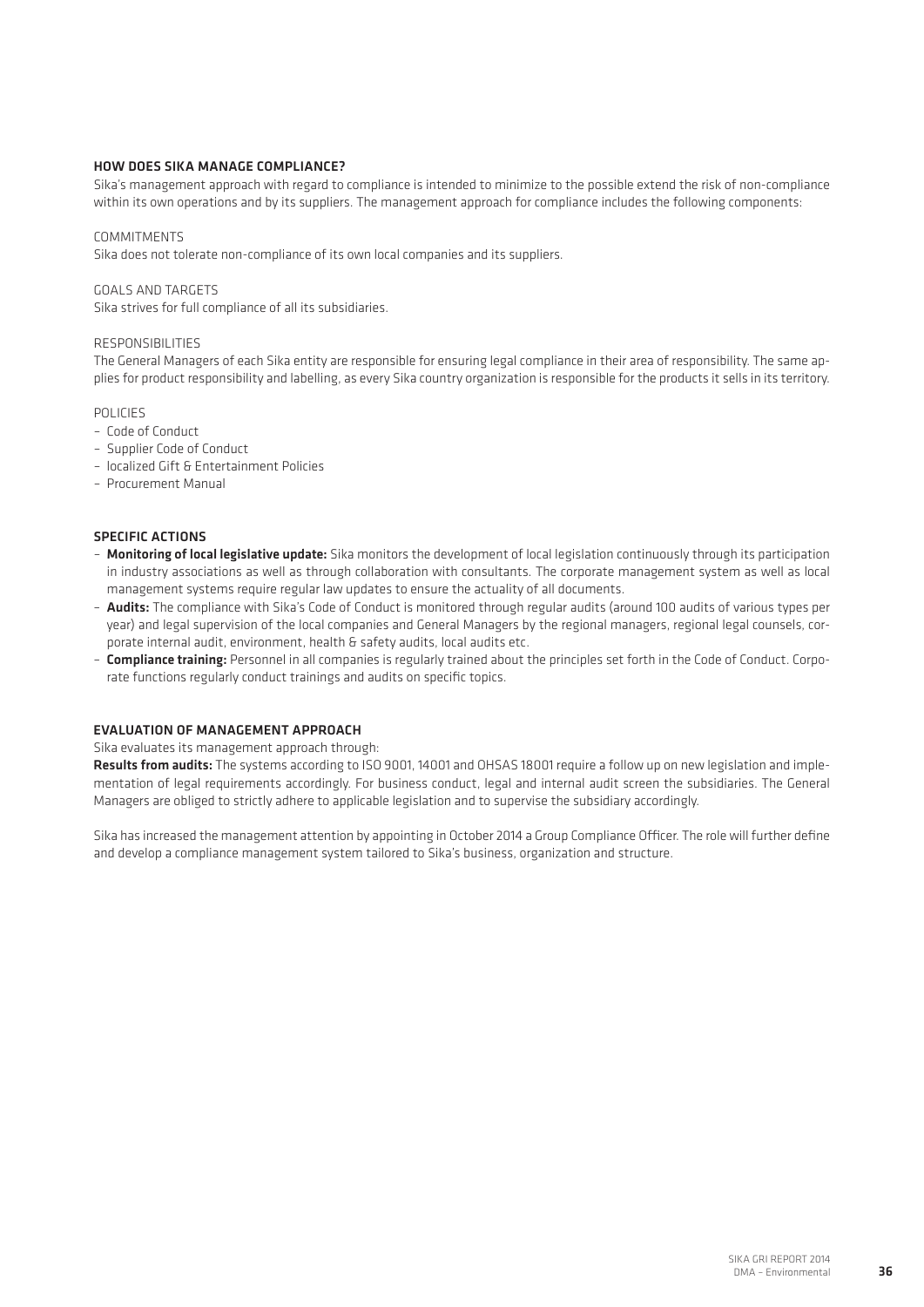### $\overline{S}$ **SOCIAL**

#### OCCUPATIONAL HEALTH AND SAFETY

#### WHY IS OCCUPATIONAL HEALTH AND SAFETY A MATERIAL ASPECT FOR SIKA?

Sika employees worldwide stand at the center of Sika's success, and the provision of a healthy work environment is a key commitment of Sika. As a specialty chemical company with relatively labor-intensive, small operations and large material throughputs, the production processes of Sika involve health and safety risks for its employees.

With 11 accidents / 1,000 employees Sika is further improving the safety performance. No severe accident was reported in 2014. Occupational health and safety is still seen as a highly material issue for Sika and is treated with priority.

Occupational health and safety is also considered as a material issue with Sika's suppliers, as their employees are in many cases exposed to occupational health and safety risks.

#### HOW DOES SIKA MANAGE OCCUPATIONAL HEALTH AND SAFETY?

Sika's management approach for occupational health and safety is intended to avoid negative impacts through the following processes:

#### COMMITMENT

Sika strives to protect fellow colleagues with the aim that they leave the workplace in the same condition as they had started work.

GOALS AND TARGETS

Sika's 5-year target plan for 2014–2018 includes the following target for occupational health & safety:

– Minus 5% accident rate (Baseline 2013)

#### RESPONSIBILITIES

Labor practices and safe work conditions of Sika's operations are the responsibility of the regional management reporting to the CEO. At local level the General Manager, the Operations Manager and the line organization are responsible for helping reach Sika's targets with regard to occupational health and safety and for setting and achieving local targets accordingly.

#### POLICIES

- Guideline: Sika Site Safety System, Corporate Management System
- Supplier Code of Conduct

#### SPECIFIC ACTIONS

- OHSAS Certification: 21 legal entities, including their headquarters, are certified according to OHSAS 18001. In addition 21 operational units (plants, warehouses and technology centers) are certified individually according to OHSAS 18001.
- Sika has devised the Sika Site Safety Program to reduce accident rates and promote prevention. This is a program for implementation in the local companies, defining the preventive elements a Sika company needs to use locally. The local companies are in the process of implementing this program, and the audit scheme will follow up on the degree of implementation in the coming years.
- Supplier audits: Occupational health and safety is covered through Sika's supplier Code of Conduct. Suppliers are audited with regard to compliance with the Supplier Code of Conduct, which encompasses Environment, Health and Safety requirements, and corrective actions are requested if necessary.

#### EVALUATION OF MANAGEMENT APPROACH

Sika evaluates its management approach through:

Monitoring: Sika monitors its performance with regard to occupational health and safety on a regular basis. Internal reports are made quarterly to the Environment, Health & Safety and Sustainability department where results are followed up and management approaches adapted accordingly.

Furthermore, Sika evaluates its management approach by target setting, achieving or missing the targets and measuring the effectiveness of the approach. The management approach has been reviewed and has been proven to be effective.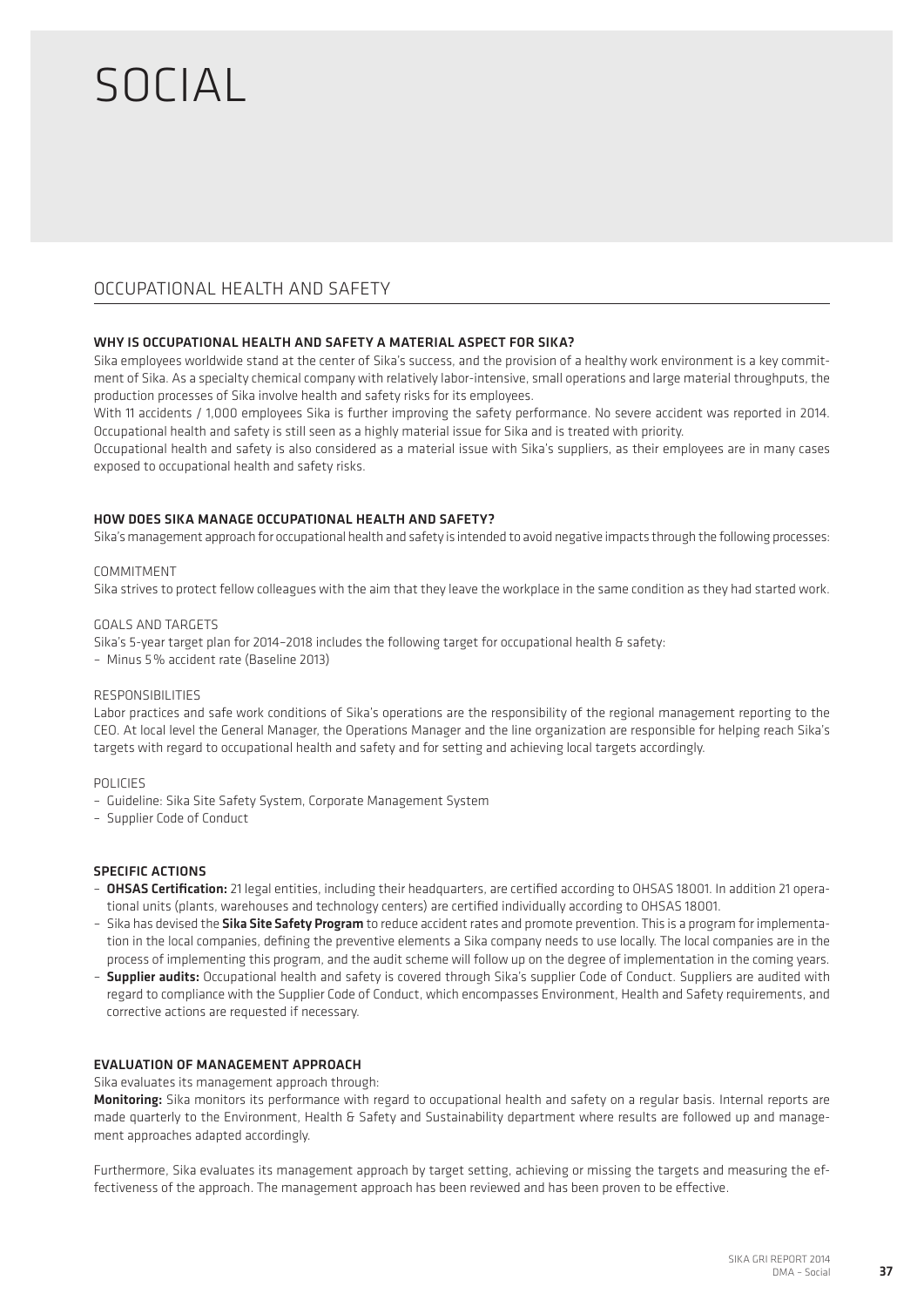#### Training and education

#### WHY IS TRAINING AND FOUCATION A MATERIAL ASPECT FOR SIKA?

Sika sees training and education as crucial for retaining and grooming its workforce. The company has a large proportion of longtime associates and is aware that it needs to keep these valued colleagues in particular up to date regarding their relevant knowledge and abilities.

#### HOW DOES SIKA MANAGE TRAINING AND EDUCATION?

Sika's management ensures that employees receive adequate training. The management approach for training and education within Sika includes the following components:

#### COMMITMENTS

With a cooperative management style and diverse development and continued training activities, Sika promotes the individual skills and initiative of its employees and encourages their entrepreneurial engagement, at the same time as accommodating the company's dynamic development. Sika recognizes, monitors and continuously improves the performance ability of its employees.

#### GOALS AND TARGETS

Sika has no explicit target with regard to training and education but strives to offer every Sika employee 10 hours of training per year, and a fully-fledged training seminar for managers.

#### RESPONSIBILITIES

The responsibility for training and education lies with line management, following the principles of Corporate Human Resources and the Human Resource manuals.

#### SPECIFIC ACTIONS

- Management Development: Sika's performance and talent management system has been the mainstay of management development activities for a number of years. Designed to identify and develop managers' skills, it facilitates systematic employee succession planning in the respective organizations, while promoting company growth by continually pinpointing new talent. Potential managers are developed at different levels, either through continuous training initiated by the respective national organization or provided by the Sika Business School.
- Sika Business School: The Sika Business School provides global, hands-on courses in the areas of management and talent development as well as marketing and sales.
- Curriculums include project assignments reflecting current everyday business situations. Members of Group Management and other line managers are involved in development activities to ensure that training remains relevant to practical needs. Product and application-based knowledge is delivered by academies whose course content and organization are defined by target market managers. With the focus on practical applications for Sika products, these training programs promote customer advisory skills.
- Training Programs: Training activities for each Sika employee are determined based on the evaluation by the line manager. Each employee should attend at least one training course per year (internal or external). All non-management functions are evaluated and managed by their line managers and Human Resources for training and development needs.

#### EVALUATION OF MANAGEMENT APPROACH

Sika evaluates its management approach through:

Monitoring: Sika measures the quality of its training on a regular basis. Sika strives to record training hours on a regular basis. Training hours are reported quarterly internally to headquarters, where results are followed up on and necessary actions are being taken.

Furthermore, the management evaluates on an yearly basis the needs of its employees for training and development especially in the fields of management, sales, technical and functional competence. The management approach has been reviewed and has been proven to be effective.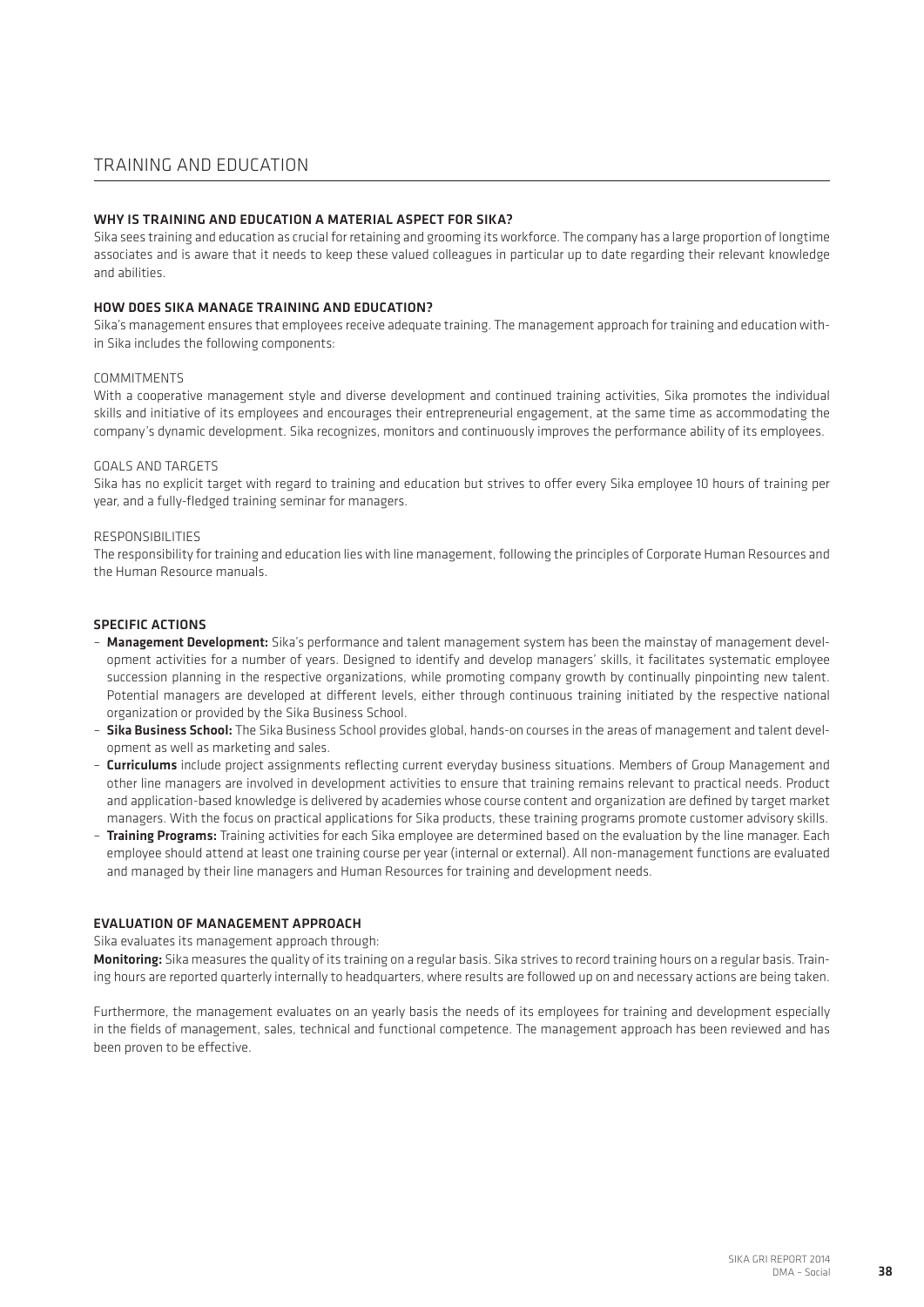#### Why is diversity and equal opportunity a material aspect for Sika?

Sika's worldwide presence makes the integration of widely differing cultures and the global exchange of knowledge and experience absolutely essential. This diversity is desired and seen as a key success factor for Sika. The company firmly believes that the diversity experienced by employees on a daily basis is one of the factors of its success, especially at senior management level.

| Work region of Sika's<br>senior managers | <b>Nationalities</b> | % of senior<br>managers |
|------------------------------------------|----------------------|-------------------------|
| EMEA                                     | 27                   | 39                      |
| <b>APAC</b>                              | 16                   | 19                      |
| LATAM                                    | 10                   | q                       |
| <b>NAM</b>                               | 5                    |                         |
| Corporate Organization                   | 10                   |                         |

#### How does Sika manage diversity and equal opportunity?

Diversity has until now not been actively measured and managed. Based on the outcomes of the measurements in 2014, Sika will introduce relevant management processes. Sika strives in particular to increase the proportion of women in managerial and commercial positions. Women account for 22.3% of total headcount (2013: 21.5%) and 16.4% of managers (2013: 16.2%). Sika is committed to provide equal opportunity for all employees.

POLICIES

– Code of Conduct (PDF)

#### EVALUATION OF MANAGEMENT APPROACH

Sika introduced its five values and principles in 2014. The success of any company hinges not only on implementing the right strategy, but also on harnessing the trust and commitment of its employees. Sika's rise to its leading global position is driven by the five values and principles that define its corporate culture.

- These are:
- 1. Customer First: Sika designs all of its new products and solutions with its customers, success in mind. The company looks to build long-lasting and mutually beneficial relationships rather than focus on short-term successes. This mindset is reflected in Sika's Building Trust tagline.
- 2. Courage for Innovation: Innovation management is at the core of the company's business. Sika has institutionalized its Product Creation Process with a strong focus on consistently developing new products, systems and solutions.
- 3. Sustainability & Integrity: Sustainability is a key component of Sika's drive for innovation. For buildings and industrial applications alike Sika aims to enhance durability and improve both energy and material efficiency. Sika's aim is to reduce resource consumption within its own company as well as for its partners, who trust in Sika products. The well-being and health of employees and partners is a prerequisite to the company's success.
- 4. Empowerment & Respect: Sika fosters a working environment based on trust and respect. The company focuses consistently on working in close partnership with each other and with customers, suppliers and stakeholders. Sika believes in the competence and the entrepreneurial spirit of its employees. The company empowers its people to develop and propose new ideas, which is why decisions and responsibilities are delegated to the level of competence. Corporate units are structured to be as decentralized as possible, with flat hierarchies and broad spans of control.
- 5. Manage for Results: Sika is persistent in the pursuit of its vision and targets and has a long-term view, taking pride in continuously achieving outstanding results. Functions and projects are clearly assigned because giving people responsibility guarantees success. Sika has transparent remuneration benchmarks following a defined strategy. Performance evaluation is based on market share, sales growth, profitability and capital efficiency.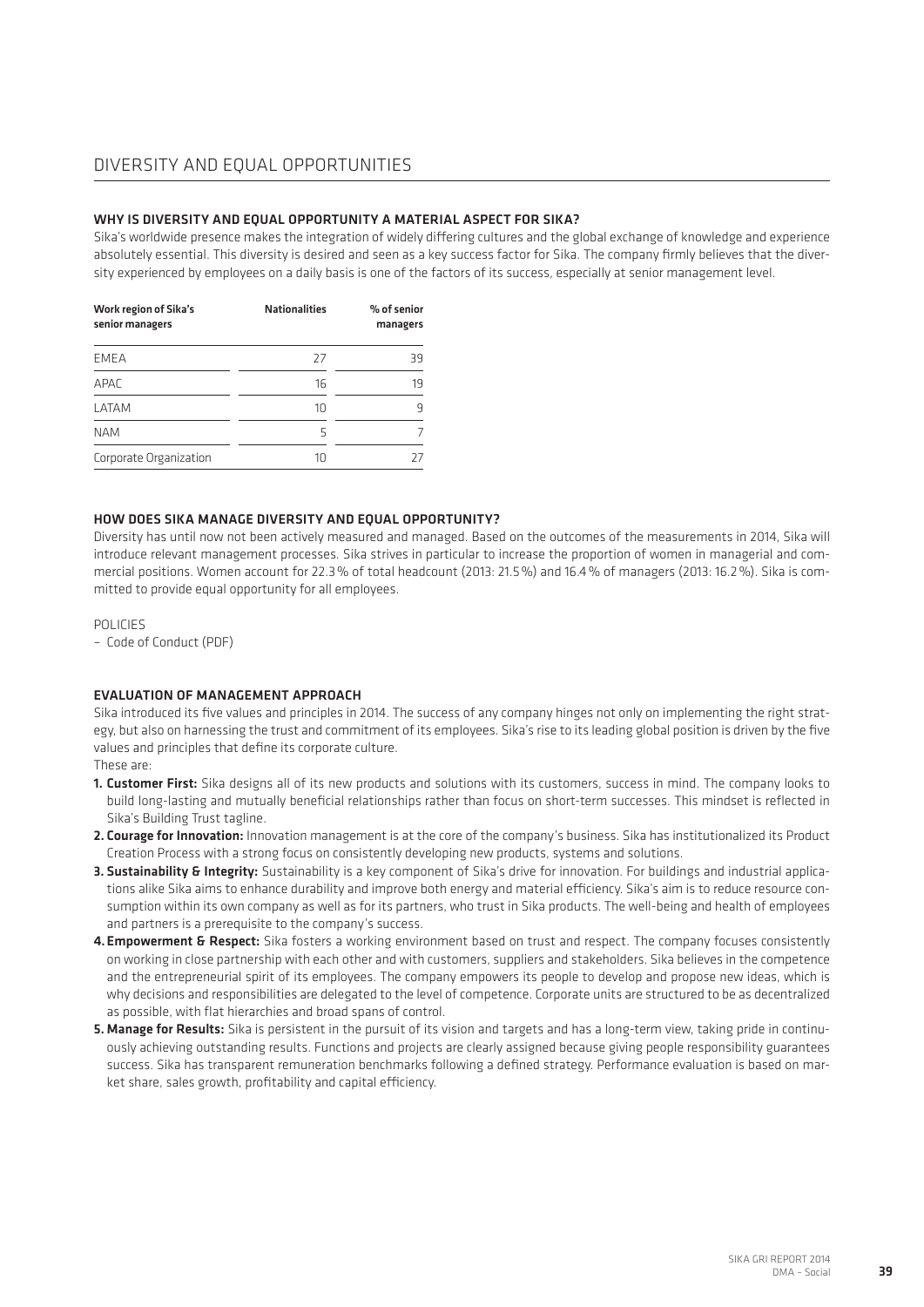#### HOW DOES SIKA SUPPORT HUMAN RIGHTS?

As a signatory of the UN Global Compact, Sika supports and respects the protection of internationally proclaimed human rights and ensures that it is not complicit in human rights abuses. With operations in over 90 countries, Sika is active in many regions ranking high on Human Rights Risks Indices, e.g. Egypt, Venezuela, Afghanistan, Iran, Pakistan, Mexico, and others and sees it therefore as its responsibility to assess its own operations with regard to potential human rights violations.

Sika's Code of Conduct ensures that it has a zero-tolerance policy with regard to human rights violations, and Sika has for this reason deemed the aspect as material. For the reporting year, Sika has had no indication or reports about human rights violations within its own entities. The General Managers are regularly instructed, briefed and signed on Sika's zero-tolerance policy regarding human rights.

With a broad supplier base in many high-risk countries with regard to human rights violations as well as the sourcing from industries where in particular labor rights are potentially at risk, Sika considers the protection of human rights across its supplier base as an important issue that needs to be monitored and managed. Sika's Supplier Code of Conduct focuses in particular on human rights and labor laws.

Sika regards protection of human rights as foundations of the business wherever it operates. Through mechanisms like audits and inspections Sika assures that Group companies protect human rights. However, the company will implement a more comprehensive management approach in 2014 with regard to both topics.

#### HOW DOES SIKA MANGE HUMAN RIGHTS?

The Sika Group does currently not comprehensively assess its own operations with regard to potential human rights violations, but has given the General Managers, who are the company's legal representatives, the obligation to supervise and monitor the protection of human rights for their area of responsibility. In yearly discussions with the Corporate Legal Counsel, the local General Managers have to report on any incidents and actions taken.

#### **COMMITMENTS**

Sika is committed to aligning its operations and strategies with the universally accepted principles in the area of human rights and labor established by the United Nations Global Compact Initiative. In 2014, Sika will integrate human rights reviews into its Quality and Risk Management process.

#### RESPONSIBILITIES

The regional and local line management is responsible for compliance with human rights principles and local regulations. Assessment of Sika's own operations:

Sika has prepared a policy with a zero tolerance for human rights violations in its Code of Conduct. Sika will assess compliance with human rights through its internal auditing activities, and also integrate it in the audit agenda of Quality and Risk Audits to achieve a broader coverage. The General Managers in high risk countries will give account of the local human rights situation and their observations in this regard. In the event that violations are observed the legal department will take the responsibility for further consequences.

#### Sika's suppliers

Sika's management approach to Supplier Human Rights Assessments is intended to avoid negative impacts caused by Sika's suppliers with regard to human rights and will be implemented in 2015. Screening of new suppliers: Based on the requirements set out in the Supplier Code of Conduct. Sika requires its new suppliers to answer self-assessments.

- The procurement organization of a "risk geography" identifies suppliers with a hazard based on the results of the self-assessments.
- Suppliers that show a high risk of human rights violations are screened using desktop research and supplier audits through Sika personnel.
- Compliance with the set of human rights included in the Supplier Code of Conduct will be part of the contracts requirements.
- In case human rights violations are found, termination of the relationship with supplier is the only option.

In addition to covering new suppliers, Sika also intends to monitor local suppliers specifically in "risk geographies", where human rights violations are known or suspected.

The management approach has been reviewed and has been proven to be effective.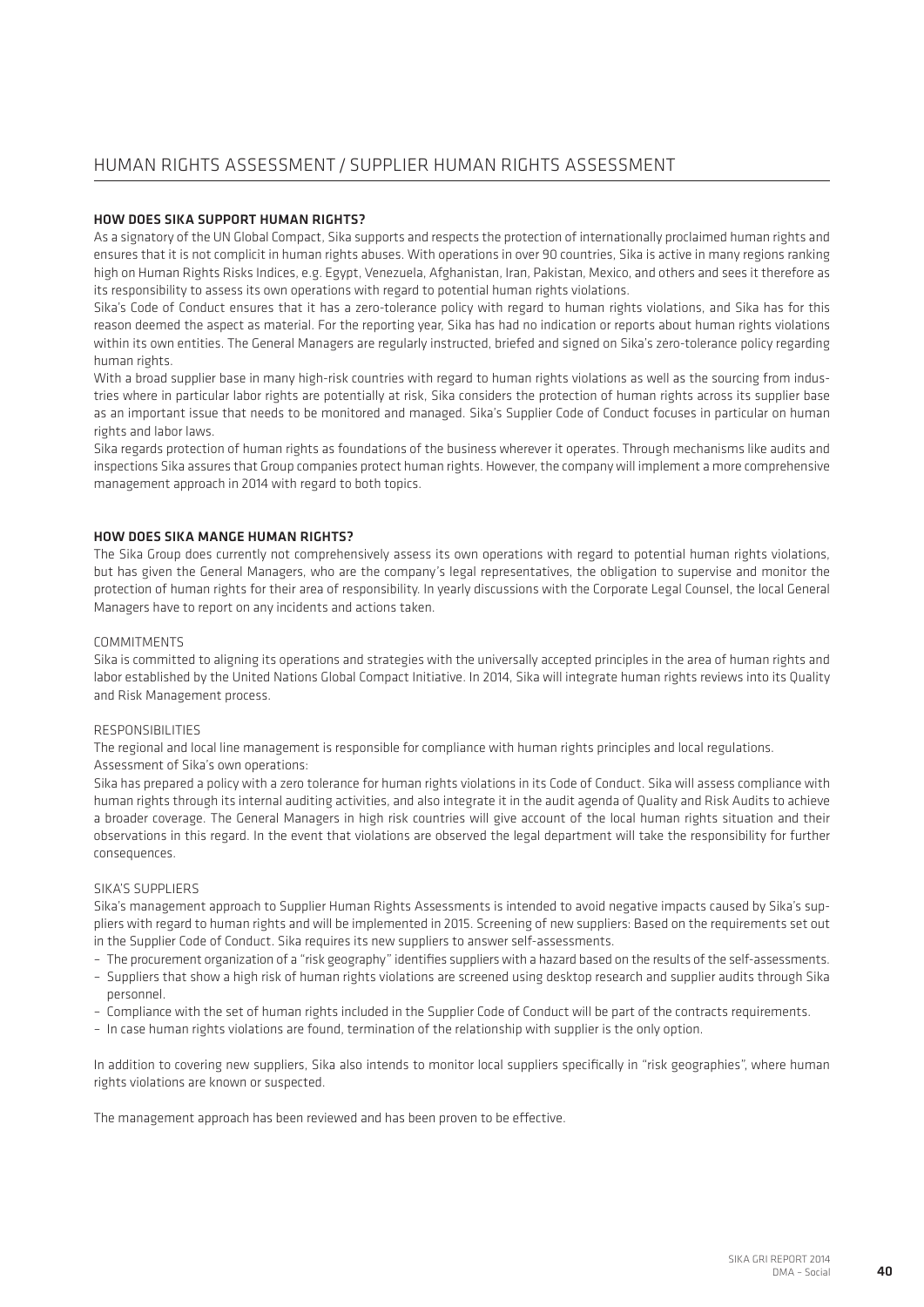#### LOCAL COMMUNITIES

#### WHY ARE LOCAL COMMUNITIES A MATERIAL ASPECT FOR SIKA?

Sika staff works in more than 90 countries around the world. Through its local activities, Sika contributes directly to the economic and social development of the local communities by providing secure and safe workplaces, transferring knowledge through ongoing training activities to its local employees and by introducing new technologies in the building sector improving the quality of local housing and infrastructure. Sika's economic impact on local communities is multiplied through its local sourcing structures. Sika builds trust and creates value with customers, communities and society. Sika believes that immersion into the social networks

of countries, societies and communities will also generate great benefit for its business.

Through the Romuald Burkard Foundation, which was established in 2005, Sika is contributing with targeted project sponsorship to enhancing the social development of the local communities where it operates.

#### HOW DOES SIKA MANAGE LOCAL COMMUNITIES?

The management approach of Sika is intended to enhance the positive impacts Sika has on local communities through the engagement of the Romuald Burkard Foundation. The management approach for local communities includes the following components:

#### **COMMITMENTS**

Sika is committed to build trust and create value with its customers, communities and society. When supporting projects via the Romuald Burkard Foundation, local Sika companies are required to put forward specific aid applications and together with local partners to supervise the projects on site until completion.

#### GOALS AND TARGETS

Sika's 5-year target plan for 2014–2018 includes the following target for local communities: – Plus 5% in the number of projects (Baseline 2013)

#### RESPONSIBILITIES

The General Manager of the country organization is responsible for the activities and spend in order to portray Sika as a good corporate citizen in the communities where it operates, including the wider society.

POLICIES

Sika has developed a sponsorship concept with criteria for sponsorship.

#### Sponsoring activities

- Communicate Sika's brand personality and articulate Sika's Brand promise "Building Trust" (Brand Affinity).
- Have a link to Sika's business and its target markets (Business Affinity).
- Transmit core values to the public: courage for innovation, strength to persist, pleasure of working together (Sika Values).
- Demonstrate good corporate citizenship.
- Offer involvement for Sika stakeholders, for customers through special services, but also for employees, e.g. via participation (Involvement).

#### SPECIFIC ACTIONS

- Romuald Burkard Foundation
- Local Community Projects

#### EVALUATION OF MANAGEMENT APPROACH

Sika evaluates its management approach through:

- Internal audits: Internal auditors visit up to 20 Sika subsidiaries per year. On that occasion, the effectiveness of activities directed toward local communities is checked.
- Defined processes for monitoring, reviewing and evaluating:
	- Regions: Information on current and planned projects to Corporate Communications twice a year.
	- Corporate Communications: Documentation and summary of sponsoring activities annually (2nd quarter of each calendar year to the CEO). This documentation is distributed to all countries ("best cases").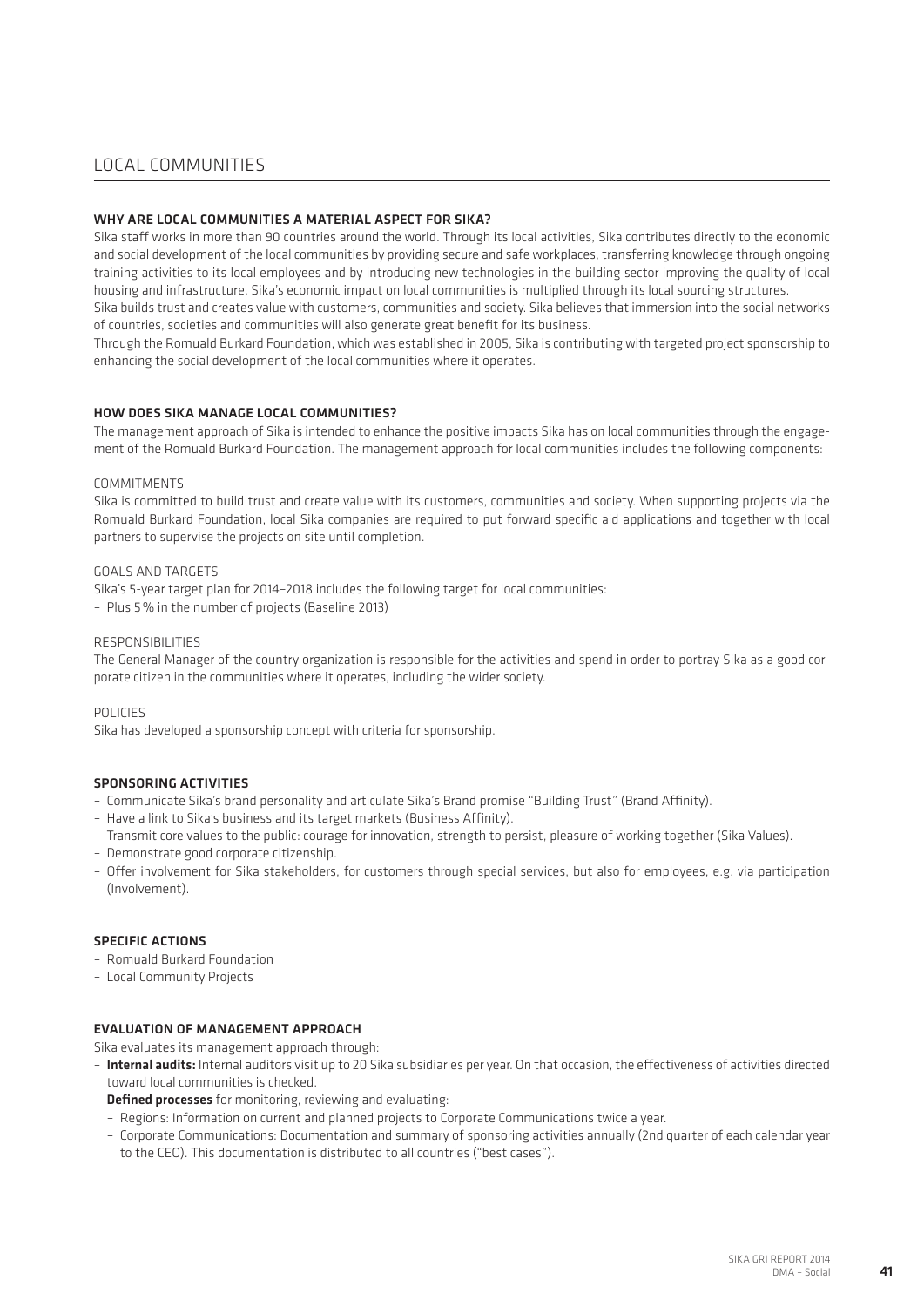For the Romuald Burkard Foundation the process is managed as follows:

- General Managers: Project request with project description, including costs and duration to Corporate Communications.
- Corporate Communications: Evaluates and recommends projects; approval from CEO for projects up to CHF 1.0 million, by the Chairman for projects above CHF 1.0 million.
- Board of Directors: Receives report/summary from the CEO (status of all approved projects).

Sika evaluates its management approach by target setting, achieving or missing the targets and monitoring the effectiveness of the approach. The management approach has been reviewed and has been proven to be effective. The General Manager of each Sika subsidiary has to inform annually about quantity and quality of projects supported in the corresponding fiscal year.

#### ANTI-CORRUPTION

#### WHY IS ANTI-CORRUPTION A MATERIAL ASPECT FOR SIKA?

Corruption is a phenomenon with worldwide presence causing economic damage and contributing to an unfavorable business environment by distorting market mechanisms and increasing the cost of doing business. The World Bank estimated that 0.5% of GDP is lost through corruption each year, impeding in particular the economic development of developing countries.

The broad presence of corruption has led to an increase in regulation such as the introduction of the UK Bribery Act in 2013. As Sika operates in many countries with high levels of corruption and is active in the construction industry, known for its exposure to corruption, the subject is of considerable importance to Sika.

For the same reasons corruption is also an important issue in Sika's supplier relationships.

#### HOW DOES SIKA MANAGE ANTI-CORRUPTION?

Sika's management approach for anti-corruption is intended to avoid negative impacts. In order to avoid corruption, Sika's Code of Conduct states:

- Avoid any form of either active or passive bribery or corruption.
- Do not offer or accept any favor of any kind (cash, trip, gifts, etc.) for any improper advantage (offer, permit, order, project award, etc.).

Bribery and corruption can take many forms. It may be cash, but also any other favor (trips, excessive gifts of any kind). It is always intended to influence the receiving person's decision to obtain an improper advantage for the person or entity offering the favor. It does not matter whether you offer or receive such a favor. It does not matter who the counter party is (government, company or private person). Except for ordinary gifts and entertainment which do not aim at an improper advantage it does not matter how big or small the favor or the advantage is. It is still bribery or corruption which is strictly forbidden.

- Only give or accept gifts and entertainment which are lawful, reasonable and in compliance with the local Sika company's written rules.
- Sponsoring and charitable contributions are permitted in compliance with the local Sika company's written rules.
- Sika does not contribute to any political party or for a political cause unless approved by Group Management.

In almost all countries and markets reasonable gifts and entertainment (meals, sporting or cultural events, etc.) are an inherent part of business. They become bribery and corruption when they are intended to influence the receiving person's decision. Trips or multiple day events as well as gifts and entertainment for public officials are especially critical. All companies must implement written rules based on the corporate model rules to further specify which gifts and entertainment as well as which sponsoring and charitable contributions are permissible in the framework of this Code of Conduct. The rules must also provide for authority levels depending on the amount involved. Contributions to political parties or a political cause are subject to the approval of Group Management.

The management approach for anti-corruption within Sika includes the following components:

#### **COMMITMENTS**

Sika has a zero-tolerance approach concerning bribery and corruption within its own operations and with its suppliers.

#### GOALS AND TARGETS

Sika does not tolerate any incidents of corruption.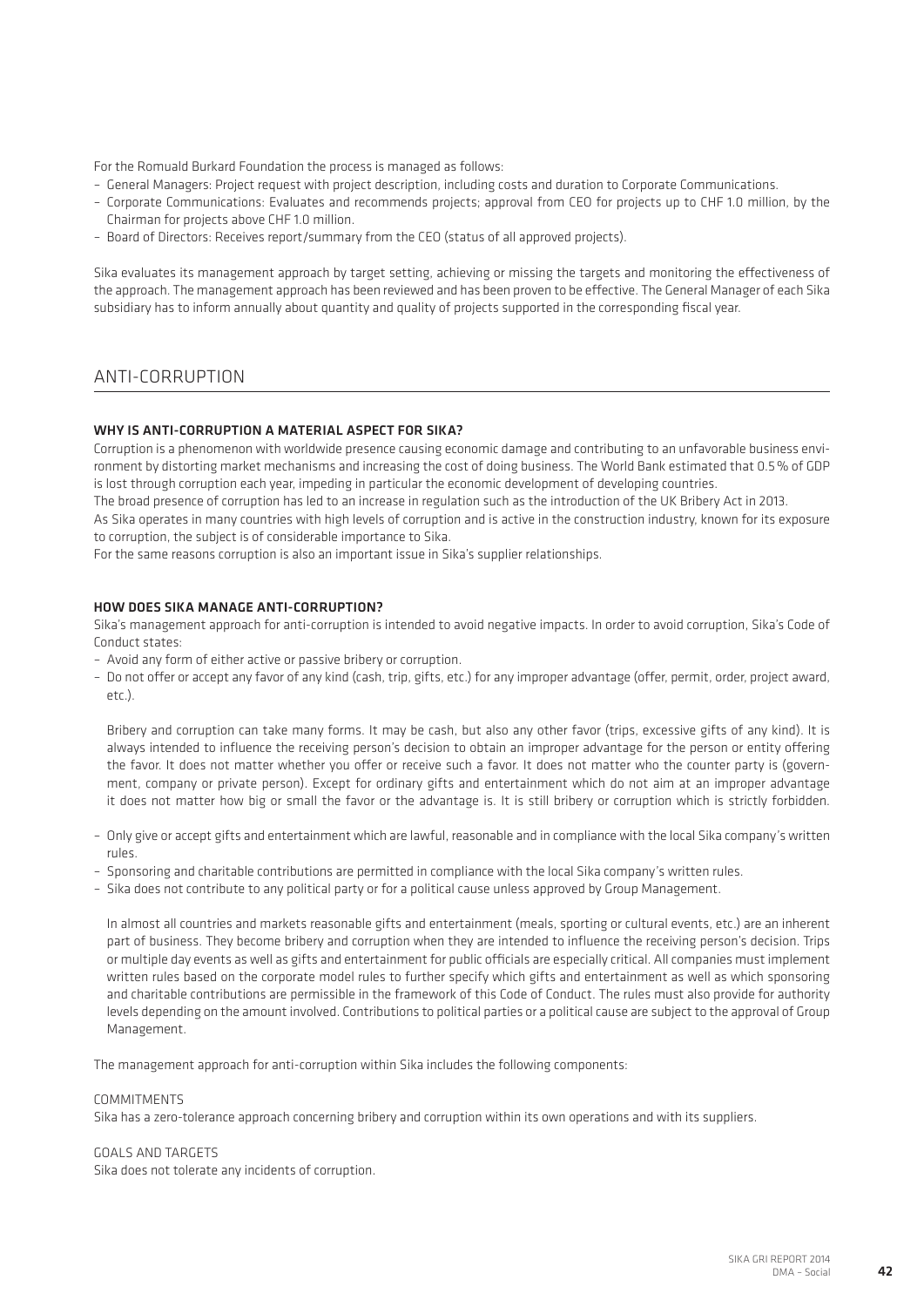#### RESPONSIBILITIES

The General Manager of the country organization is responsible for compliance with Sika's Code of Conduct and the Supplier Code of Conduct and setting of local rules and training.

#### POLICIES

- Code of Conduct (PDF)
- Supplier Code of Conduct
- localized Gift & Entertainment Policies

#### SPECIFIC ACTIONS

- Audits: The compliance with Sika's Code of Conduct is monitored through regular audits (approx. 30 in 2013) and legal supervision of the local companies and General Managers.
- Supplier Management: Sika's Supplier Code of Conduct requests its suppliers to respect Sika's zero-tolerance policy concerning bribery and corruption and avoid any active or passive corruption. They demonstrate integrity in all their business activities. Suppliers are required to have systems in place to ensure the proper instruction, training and auditing of its personnel and sub-contractors to ensure compliance with these principles. To the extent Sika is directly concerned, suppliers are obliged to immediately inform Sika of any violations of this code of conduct detected.
- Training: Anti-corruption is part of the Code of Conduct training for all employees and General Manager briefings. Employees are regularly reminded, at least once a year, about these rules. Corporate functions regularly conduct training sessions and audits. Sika will also devise a specific e-learning tool on the Code of Conduct in 2015, for Sika's employees.
- Support of Transparency International: In order to support the international fight against corruption, Sika financially supports Transparency International.

#### EVALUATION OF MANAGEMENT APPROACH

Sika evaluates its management approach through:

- Monitoring: Sika investigates reported cases of corruption and any planned corrective actions to be taken on a regular basis. Confirmed incidents of corruption and actions taken are followed up by the Compliance function and reported annually to the Audit Committee of the Board of Directors. Cases are followed up, and management approaches adapted accordingly.
- Evaluation of results from audits: Audit results are implemented within the management system.
- Investigations: Through the audits carried out by Internal Audit on a regular basis, or if suspicion of corruption or fraud prevails, the relevant financial transactions are audited.
- Overview of compliance cases: Sika's Group Compliance Officer prepares reports to the Audit Committee of the Board about any cases detected and the consequences.
- General Managers' briefings: On a regular basis annually, the General Managers are instructed and briefed about anti-corruption requirements in the companies. The last briefing was conducted during the Senior Management Meeting in 2014 in the term of a workshop discussion.

Sika evaluates its management approach by target setting, achieving or missing the targets and monitoring the effectiveness of the approach. The management approach has been reviewed and has been adapted accordingly.

#### Customer Health and Safety

#### WHY IS CUSTOMER HEALTH AND SAFETY A MATERIAL ASPECT FOR SIKA?

As a supplier of building materials and specialty chemicals, Sika's products can involve health and safety risks for its customers, if they are not handled properly and the necessary safety measures are not taken. Over the last decades regulation and political approaches such as REACH have aimed at reducing the negative impacts of chemicals on health and safety, making the topic highly important for companies from the chemicals sector.

The reduction of health and safety impacts of Sika's products and ensuring that Sika's customers are fully aware of handling requirements and can work safely is a highly important topic for Sika.

#### HOW DOES SIKA MANAGE CUSTOMER HEALTH AND SAFETY?

Sika's management approach for customer health & safety is intended to avoid negative impacts through its products.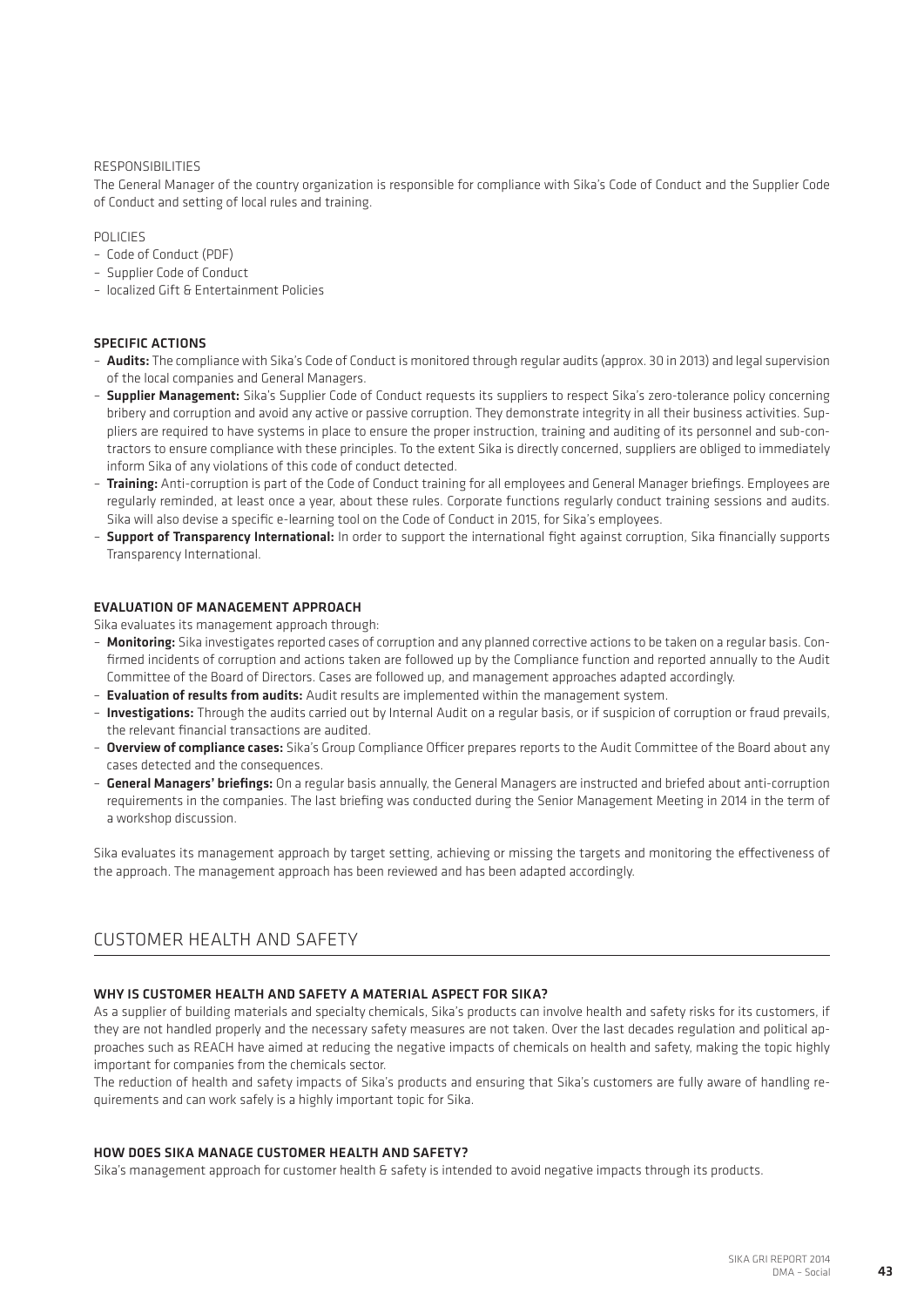#### **COMMITMENTS**

Sika's Mission Statement: "We want to assume our responsibility for safety and the environment along the entire value chain." "We are committed to considering all requirements and obligations arising for substances used in our products."

#### GOALS AND TARGETS

Annual target for chemical products: 100% of chemical products in assessment or assessed for health and safety impacts, and improvements.

#### RESPONSIBILITIES

The responsibility for the products sold in the individual Sika country organization is with the local organizations, and finally with the General Manager. The responsibility for product data regarding Health & Safety is with Product Stewardship.

#### POLICIES

- Supplier Code of Conduct
- Product Stewardship Guidelines of the Group

#### SPECIFIC ACTIONS

- REACH, GHS / CLP: The Sika Group has implemented a project approach for REACH and GHS / CLP and other relevant chemical registration and labelling requirements throughout its entire organization. Group Management has set up a central corporate REACH and Chemical Regulatory Department in order to coordinate all corporate activities regarding this legislation.
- Assessment of Health and Safety impacts: Legal requirements on construction material suppliers requests that health and safety impacts are ensured along the value chain:
	- $-$  From raw materials supply to the factory
	- Handling in factory (work place safety of own people)
	- Manufacturing of products (work place safety of own people)
	- Packaging of products (work place safety of own people)
	- Shipping to customers (dangerous goods)
	- Storage (customer safety)
	- Application (customer safety)
	- Use phase (customer safety)
	- End of life (customer safety)

Customer health and safety is therefore crucial for Sika and is considered in R&D work (formulation work, system design etc.) where product characteristics are determined. Customers and product users can participate in frequent application training sessions to learn the proper use of the products.

– Update and review of product information: All product information, specifically Safety Data Sheets and Product Data Sheets must be up to date and reviewed regularly.

#### Product and Service Labeling

#### WHY IS CUSTOMER SATISFACTION A MATERIAL ASPECT FOR SIKA?

The Sika brand stands for innovation, quality and service, and is a solid bond between the company and its customers. The power of the Sika brand, however, is that all Sika employees are committed to meeting and delivering the expectations of customers, business partners and other stakeholders. Sika is aware of the fact that a strong brand represents a promise kept. Customer satisfaction is therefore a key material aspect for Sika.

#### HOW DOES SIKA MANAGE CUSTOMER SATISFACTION?

Sika's management approach for product and service labeling regarding customer satisfaction is intended to understand the customer's experience of Sika's products and the company itself as something enhancing and positive while understanding any improvement potentials.

The management approach for customer satisfaction within Sika includes the following components:

- Analysis of the results of customer surveys in the country
- Deriving potential improvements, further interviews, details and analysis, improvement plan and implementation
- Confirmation of the positive impact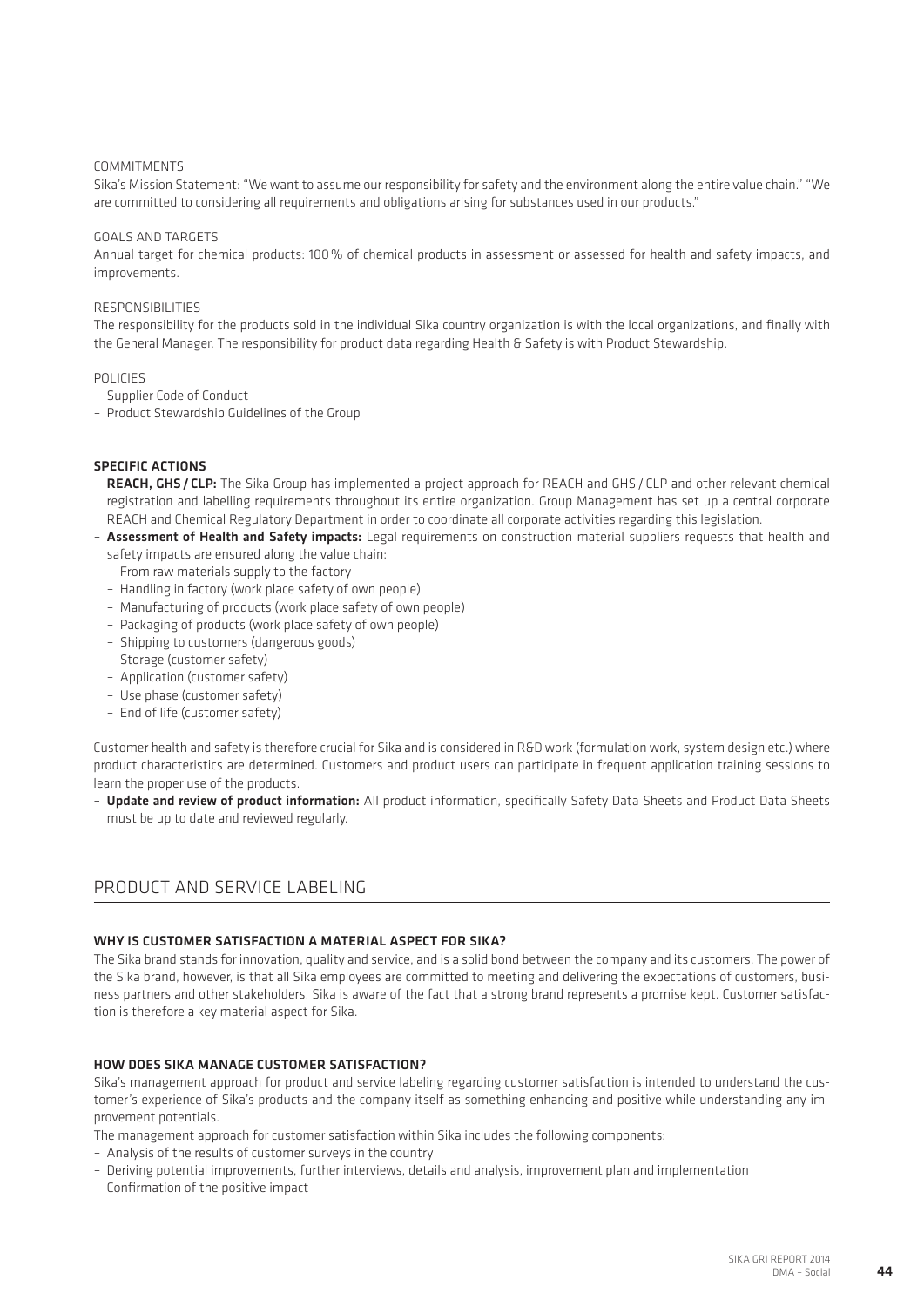#### RESPONSIBILITIES

Customer satisfaction surveys are done on country level, and the marketing and sales organizations are responsible for ensuring overview. In addition the quality departments are responsible for inbound claims from customers and for coordinating the responses with sales and technical departments.

#### SPECIFIC ACTIONS

- Customer Satisfaction Surveys: Customer experience and satisfaction is measured locally by the country organization. The local companies use the locally available partners to survey their customer base, taking the local language, trade channels, customs and cultures into account.
- Customer Services: In all companies a comprehensive customer service has been established including personal, phone and online channels.

#### EVALUATION OF MANAGEMENT APPROACH

In order to evaluate the effectiveness of the management approach Sika applies:

Monitoring: Sika measures its customer satisfaction on a regular basis. Customer satisfaction is followed up locally, results are followed up and management approaches adapted accordingly.

Sika evaluates its management approach by target setting, achieving or missing the targets and monitoring the effectiveness of the approach. The management approach has been reviewed and has been proven to be effective.